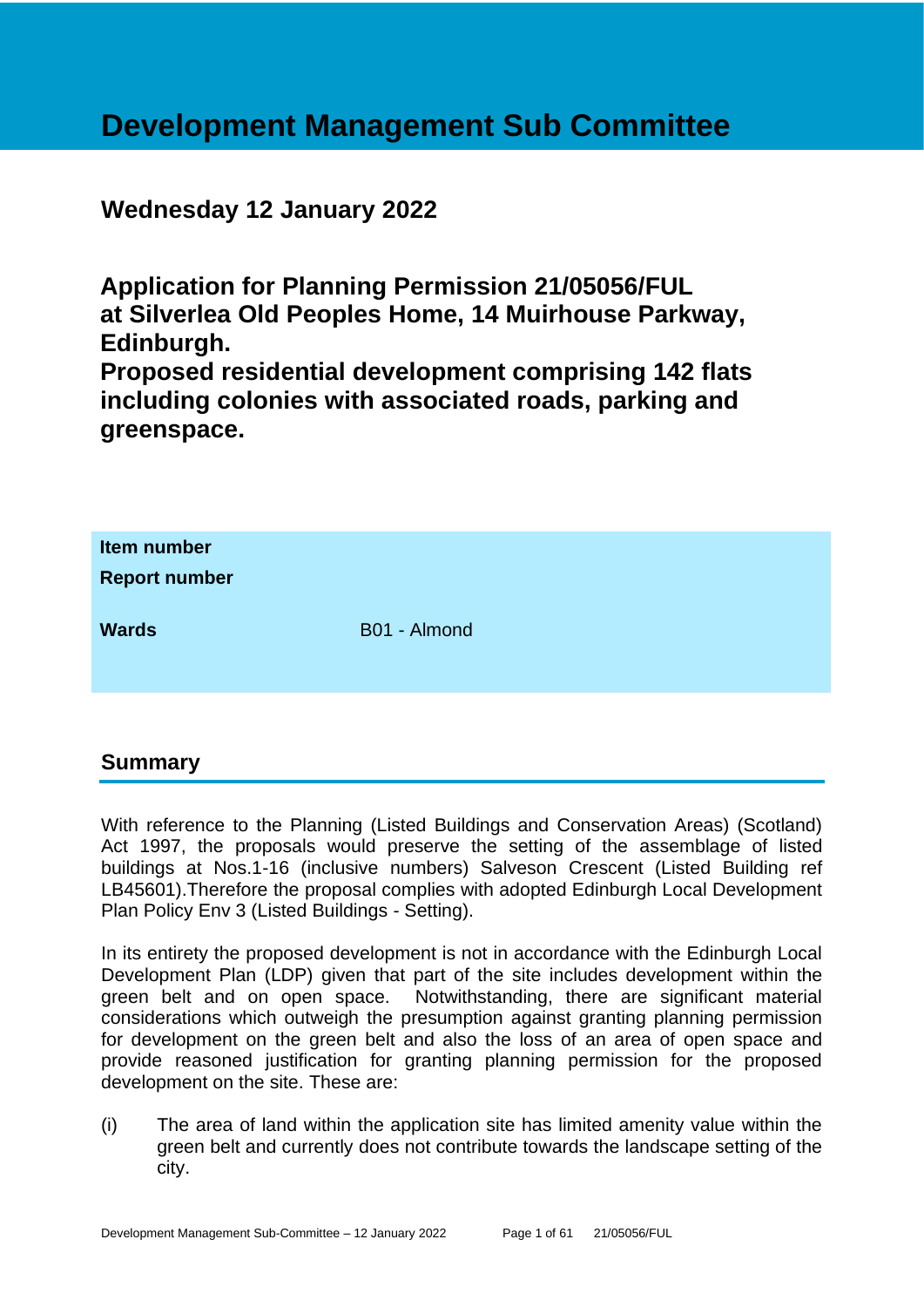- (ii) The land within the green belt contains made-up land with contamination present. The proposal includes the remediation of and decontamination of the land. The land is unkept and fly tipping has taken place, which that detracts from the appearance of the area. The land is of low landscape value and low recreational value with few quality trees. The proposal will allow for further investment to be made in the part of the green belt land within the site boundary that is not to be built on. The re-purposing of that part of the site as an informal green space will enhance the amenity, recreational and landscape value of the land for the benefit of both the future occupants of the proposed new residences and the wider local community.
- (iii) The edges of the built development will be enhanced by new tree and shrub planting that will link with the existing tree belt on the site's western boundary, providing visual screening to the new housing. The new planting on the western part of the proposed green space on the northern part of the site, will strengthen the landscape boundary with the neighbouring golf course. Furthermore, important green belt views, including from the existing footpath between Marine Drive and Salvesen Crescent, will be enhanced with proposed landscaping.
- (iv) The ecology report accompanying the application does not identify any protected species or other species on the land (or any part of the site) worthy of protection. The tree and hedge planting proposed in the application will enhance local biodiversity and provide sheltered space for community growing areas.
- (v) There is presently public access to the site, however, that access is informal and undefined. The proposal includes the creation of public pedestrian and cycle connections through the site, increasing connectivity with existing routes and the wider area, including neighbouring open spaces and woodland.
- (vi) There are public benefits in delivering the proposed affordable and special needs housing.

The proposal is not a significant departure from Local Development Plan Env 10 (Development in the green belt and countryside).

Subject to the conditions of a grant of planning permission, there is no significant adverse impact on neighbouring amenity and the future occupiers of the residences will be afforded adequate residential amenity. The development is acceptable in transportation terms and the parking provision, including cycle parking, meets the Council's standards. The development has no detrimental impact on significant archaeological remains.

The proposals comply with all of the relevant sustainability principles set out in SPP.

The proposals do not conflict with equalities & human rights.

The proposals are acceptable and there are no material considerations that outweigh this conclusion.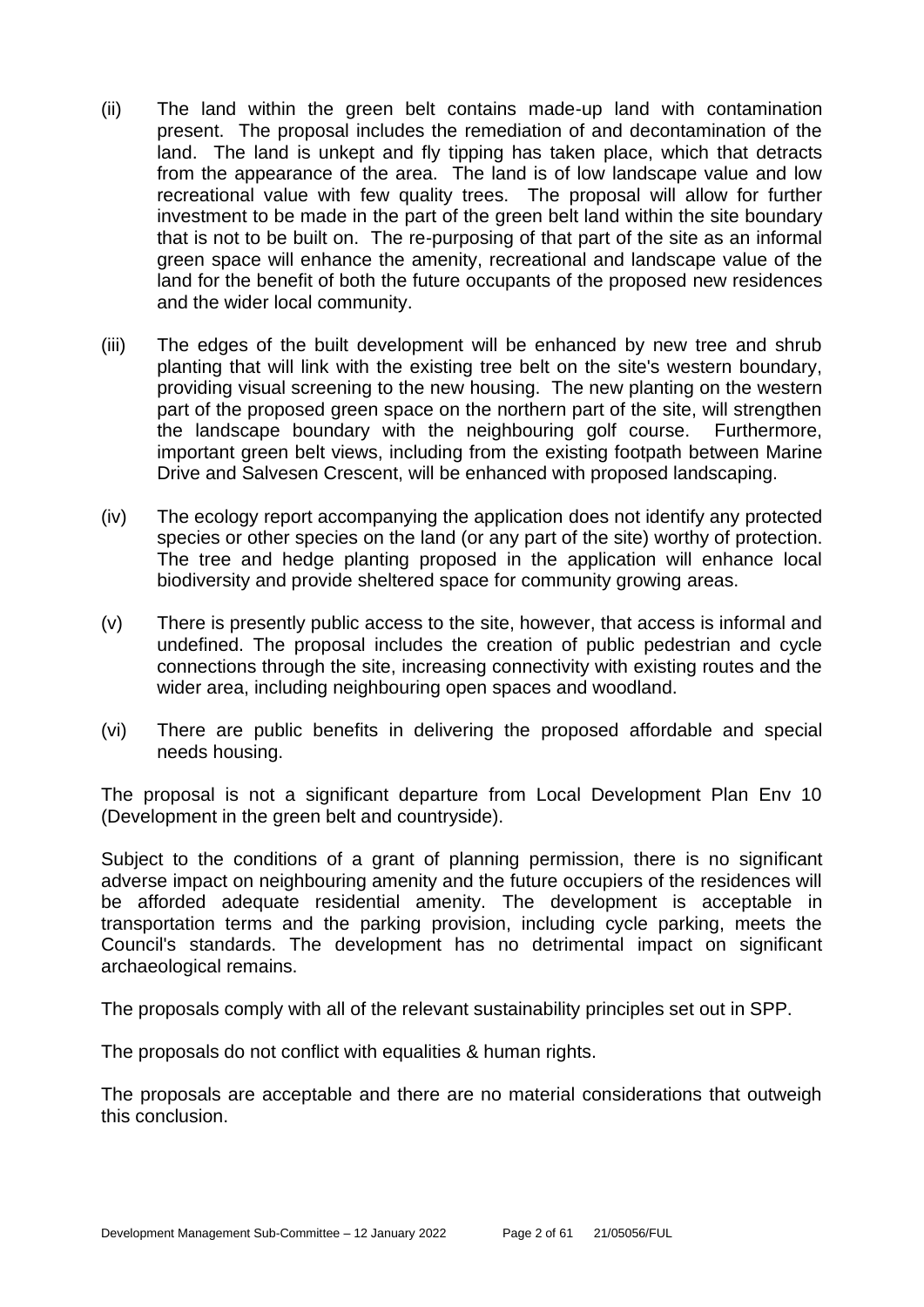# **Links**

| <b>Policies and guidance for</b><br>this application | LDEL01, LDES01, LDES02, LDES03, LDES04,<br>LDES05, LDES06, LDES07, LDES08, LDES09, LDPP,<br>LEN03, LEN08, LEN09, LEN10, LEN11, LEN12,<br>LEN15, LEN16, LEN18, LEN20, LEN21, LEN22,<br>LHOU01, LHOU02, LHOU03, LHOU06, LRS01, |
|------------------------------------------------------|------------------------------------------------------------------------------------------------------------------------------------------------------------------------------------------------------------------------------|
|                                                      | LTRA02, LTRA03, NSG, NSGD02, NSHAFF, SUPP,<br>SPP.                                                                                                                                                                           |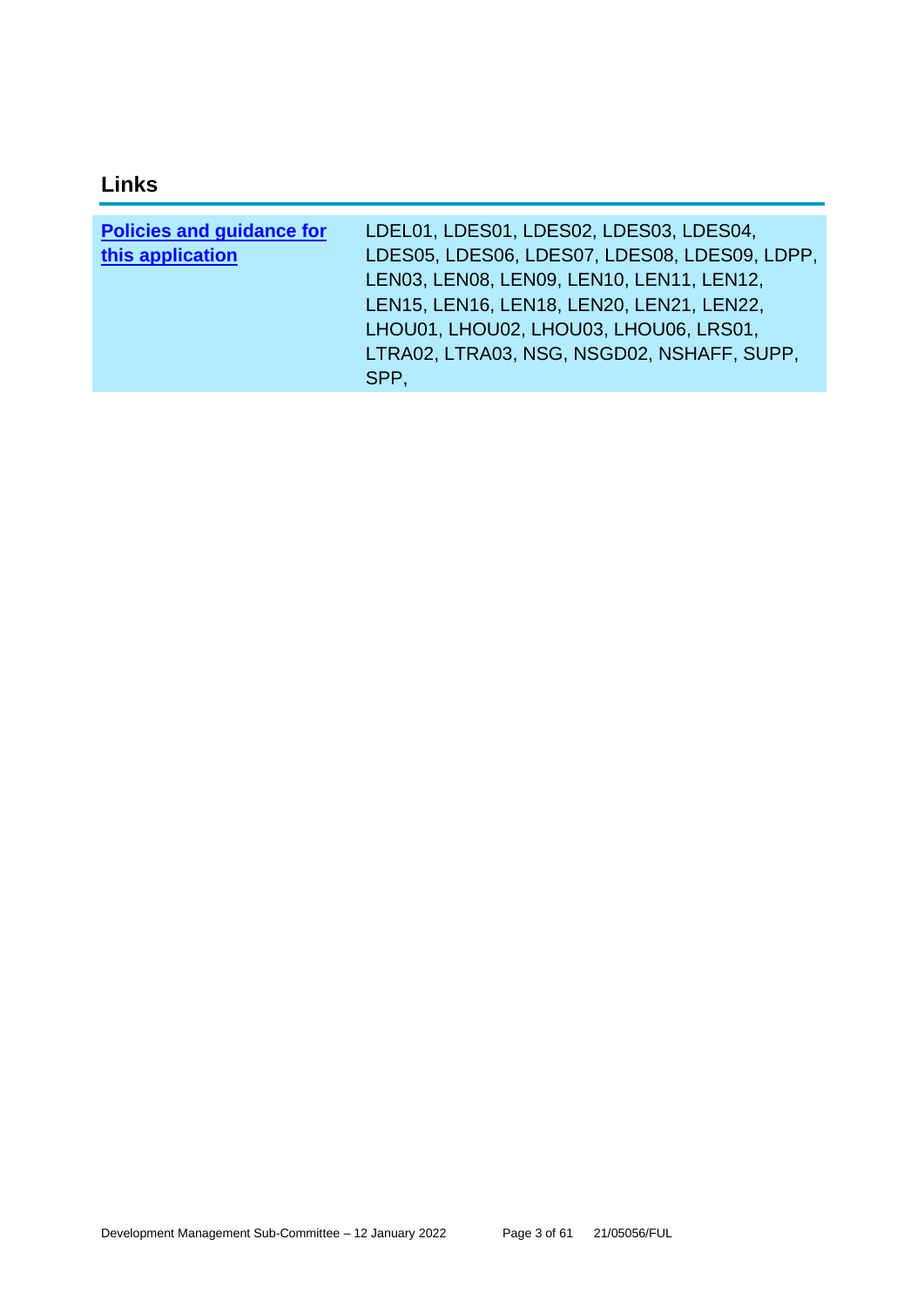# **Report**

**Application for Planning Permission 21/05056/FUL at Silverlea Old Peoples Home, 14 Muirhouse Parkway, Edinburgh. Proposed residential development comprising 142 flats including colonies with associated roads, parking and greenspace.**

# **Recommendations**

**1.1** It is recommended that this application be Granted subject to the details below.

# **Background**

# **2.1 Site description**

The site, which has a total area of 4.03 hectares, comprises:

(i) the site of the former Silverlea Care Home at 14 Muirhouse Parkway, located on the north side of Muirhouse Parkway and within the urban area. Silverlea Care Home was demolished in 2018, and the site is currently vacant;

(ii) an area of open space adjacent to the north of the Silverlea Care Home site. This open space is located within the green belt;

(iii) an area of open space further to the north which lies immediately to the south of Silverknowes Caravan Park site. This open space is located within the green belt; and,

(iv) an unsurfaced footpath and the access to it from a point on the south side of Marine Drive. That footpath, which is known as the "Cattle Track", is located within the green belt and is contained within a larger area of open space designated in the Council's Local Development Plan as a local nature conservation site.

On the south eastern part of the site there is a grouping of portacabins which house the club house and changing facilities of Craigroyston Community Youth Football Club (CCYFC).

The site slopes gently from north to south. There is a level difference of some 9 metres across the site. This gradient is relatively shallow on the southern part of the site, with only a 1-2m level difference from the south boundary to the central area. The northern part of the site, from the central area to the north boundary, has a steeper gradient with a level difference of 7-8m. There are trees adjacent to and overhanging site boundaries and there are mature trees within the site.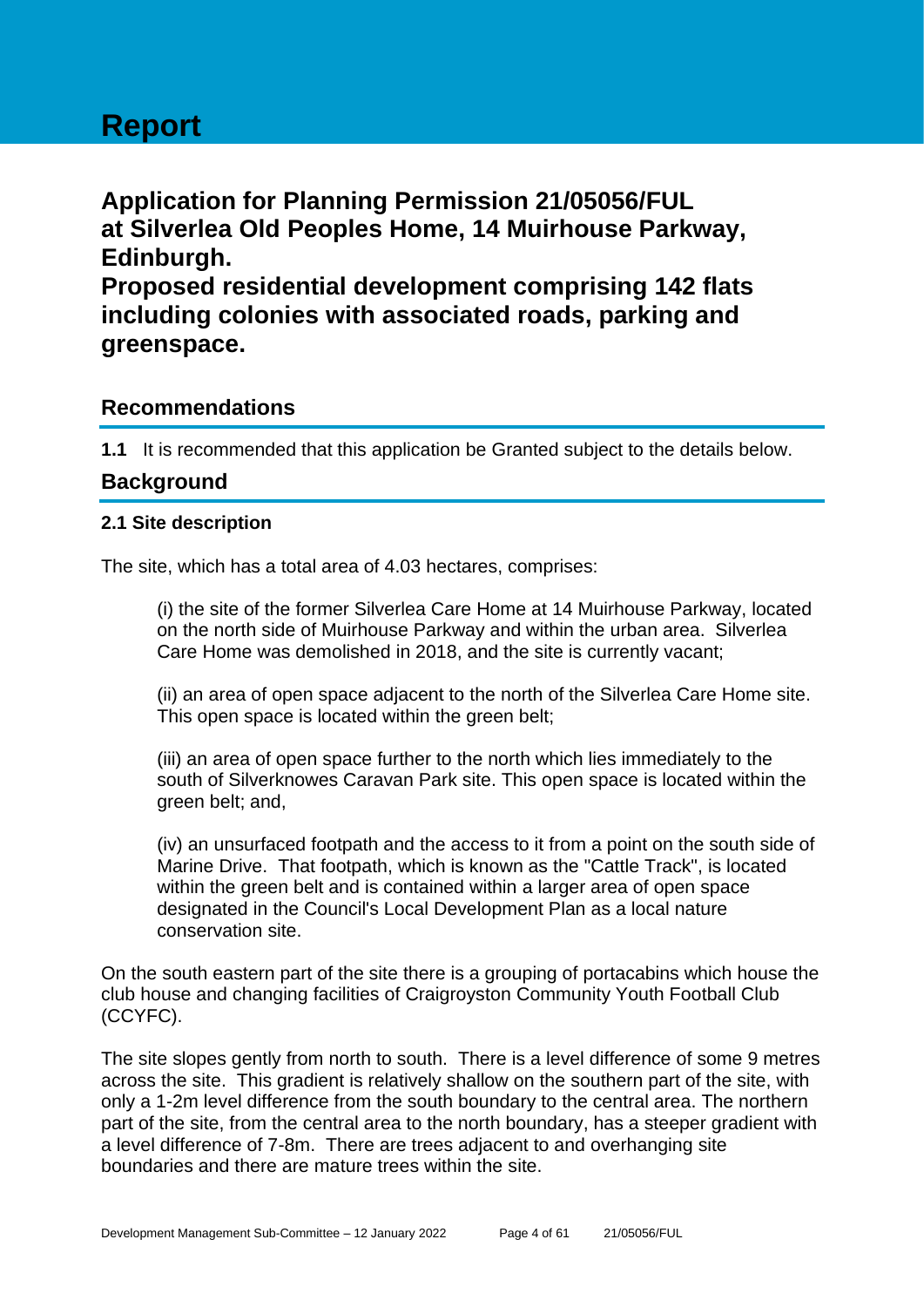Silverknowes Caravan Park with Marine Drive beyond bounds the site to the north. Part of a local path that connects Marine Drive with Salvesen and Muirhouse Parkway with a combination of the sports pitches of World of Sport and housing in Salveson Crescent beyond bounds the site to the east and north east. The houses in Salveson Crescent comprises a mixture of single-storey and two-storey houses and includes a group of eight category B listed houses at Nos.1-16 (inclusive numbers) (Listed Building ref LB45601, listed 10/08/1998). These listed buildings are in four matching blocks in an identical format, with rendered walls and sash windows. They were built for lighthouse keepers. The group is an original example of planned and specific housing. Muirhouse Parkway bounds the site to the south, beyond which is the post-war housing estate of Muirhouse, which contains a mixture of high-rise and medium rise blocks of flats. Recently constructed four-storey flatted blocks and three-storey colonies are located nearby to the south west of the site. Silverknowes Golf Course bounds the site to the west. The Council has title to both Silverknowes Golf Course and the sports pitches adjacent to the site.

# **2.2 Site History**

1 April 2021 - Proposal of Application Notice submitted for a residential development comprising of around 140 flats and colonies with associated roads, parking and greenspace on the site. (application number 21/01797/PAN).

#### Other relevant applications:

4th October 2021 - Planning application validated for the erection of proposed pavilion including changing rooms and club rooms and associated shared surface access road and car park for Craigroyston Community Youth Football Club at 25 Marine Drive. (application reference number 21/05175/FUL) - Pending decision.

# **Main report**

# **3.1 Description of the Proposal**

The proposal is for the construction of 142 affordable flatted residences (100% of the proposed units) comprising: (i) five blocks of four-storey flats; (ii) a single two-storey block of flats; (iii) four two-storey and attic rectangular plan terraces of colony flats. The colony blocks contain a total of 48 flats. The split between the private and affordable is as follows:

Accommodation Schedule CEC (social rent) Mid-market rent Blackwood HA CEC Health (Edinburgh) (social rent) & ( social Living) care

| 1 bedroom | 16 | 23 |    |  |
|-----------|----|----|----|--|
| 2 bedroom | 36 | 20 | 19 |  |
| 3 bedroom | 16 |    |    |  |
| Total     | 68 | 51 | 19 |  |

**Total no units 142**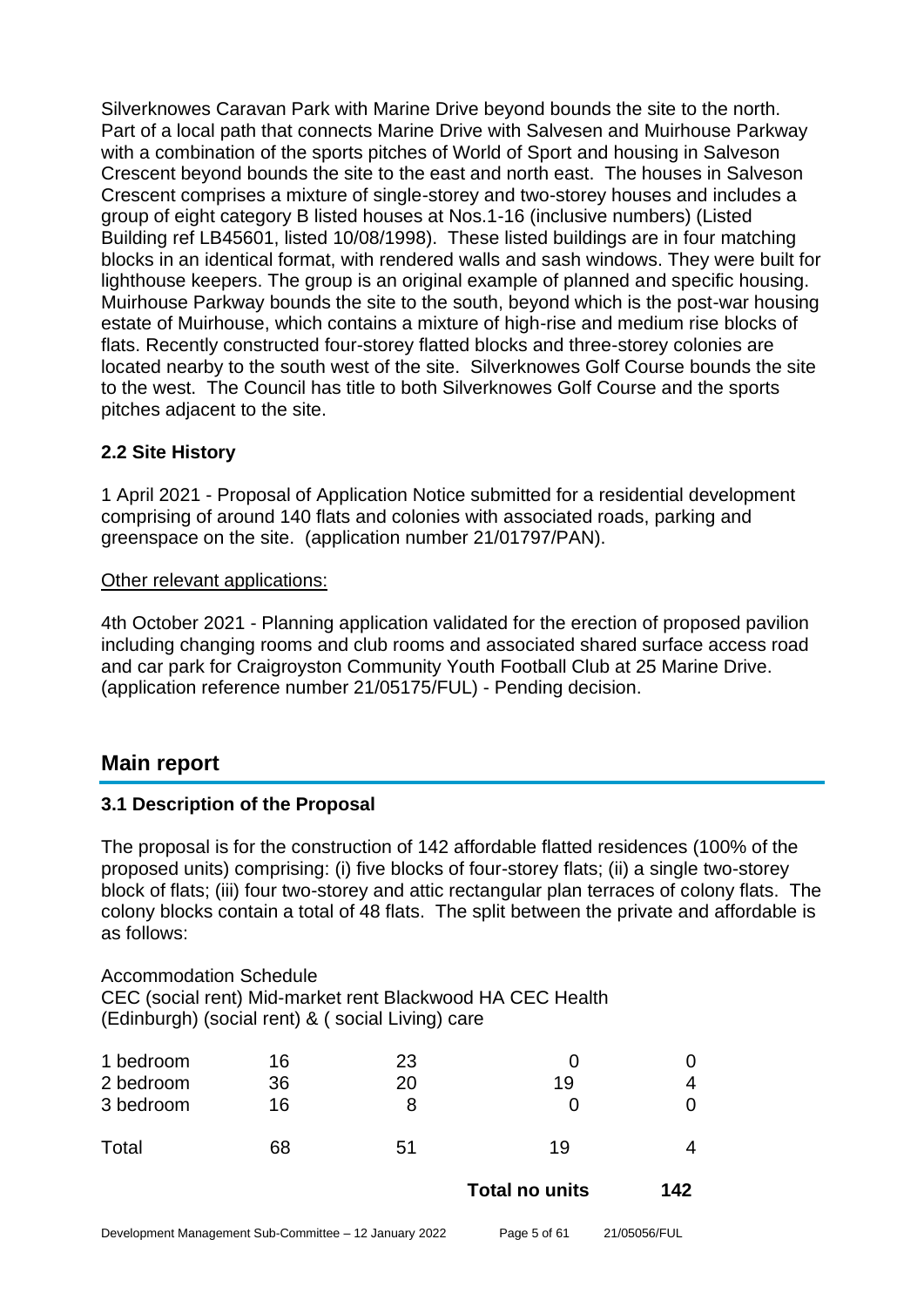The two flatted blocks located on the southern part of the site front southwards over an area of communal private open space onto Muirhouse Parkway. The rest of the flatted blocks, all of which are positioned to the north of the frontage blocks, have a northsouth alignment and their windows have an east-west orientation. The colony blocks are located in the north eastern part of the site. The majority of them have a northsouth alignment and their windows an east-west orientation.

A two-storey energy centre building housing air source heat pumps is located at a point on the west part of the site between two of the proposed flatted buildings.

The design of all flatted buildings is contemporary. The roof of the flatted blocks is flat and photo voltaic (PV) panels are mounted on them. All of the colony blocks have pitched roofs clad in dark grey roof tiles. The external wall material is facing brick. The framing of windows and external doors are grey in colour.

Vehicular access will be taken from Muirhouse Parkway from a point in the middle of the south boundary of the site.

The principal road within the proposed development is a north - south aligned road. Parallel to and along the length of the principal road is a 3.5 metres wide shared cycleway/footway which is separated from the road by a linear open swale. Accessed off that principal road is a one-way loop road from which the colony blocks will be accessed.

The proposal includes 36 car parking spaces (25%) which includes 27 standards bays and 9 disabled bays (25% of proposed parking). One in every six parking bays is to be equipped for electric vehicles. The car parking is interspersed with landscape pockets of tree planting.

An underground refuse storage (URS) solution is proposed. There are seven URS points dispersed within the layout. URS systems are designed to be lifted by crane lift refuse collection vehicles.

It is proposed to provide 200% cycle parking which will be contained within a mixture of cycle stores integral to flatted blocks and detached cycle stores adjacent to flatted blocks. The proposal includes 4 health and social care units and 23 Blackwood Homes and care units which do not require cycle parking. However, the latter will have a large store for the housing of electric scooters (which would also allow for some bikes should circumstances arise).

A communal open space is proposed roughly in the centre of the site in the vicinity of an existing grouping of trees. It includes a children's play area.

The northern part of the proposed residential development is on green belt land. An area of land within the green belt on the northern part of the site, located between the proposed residences and the existing football pitches, is to be recontoured as a green open space.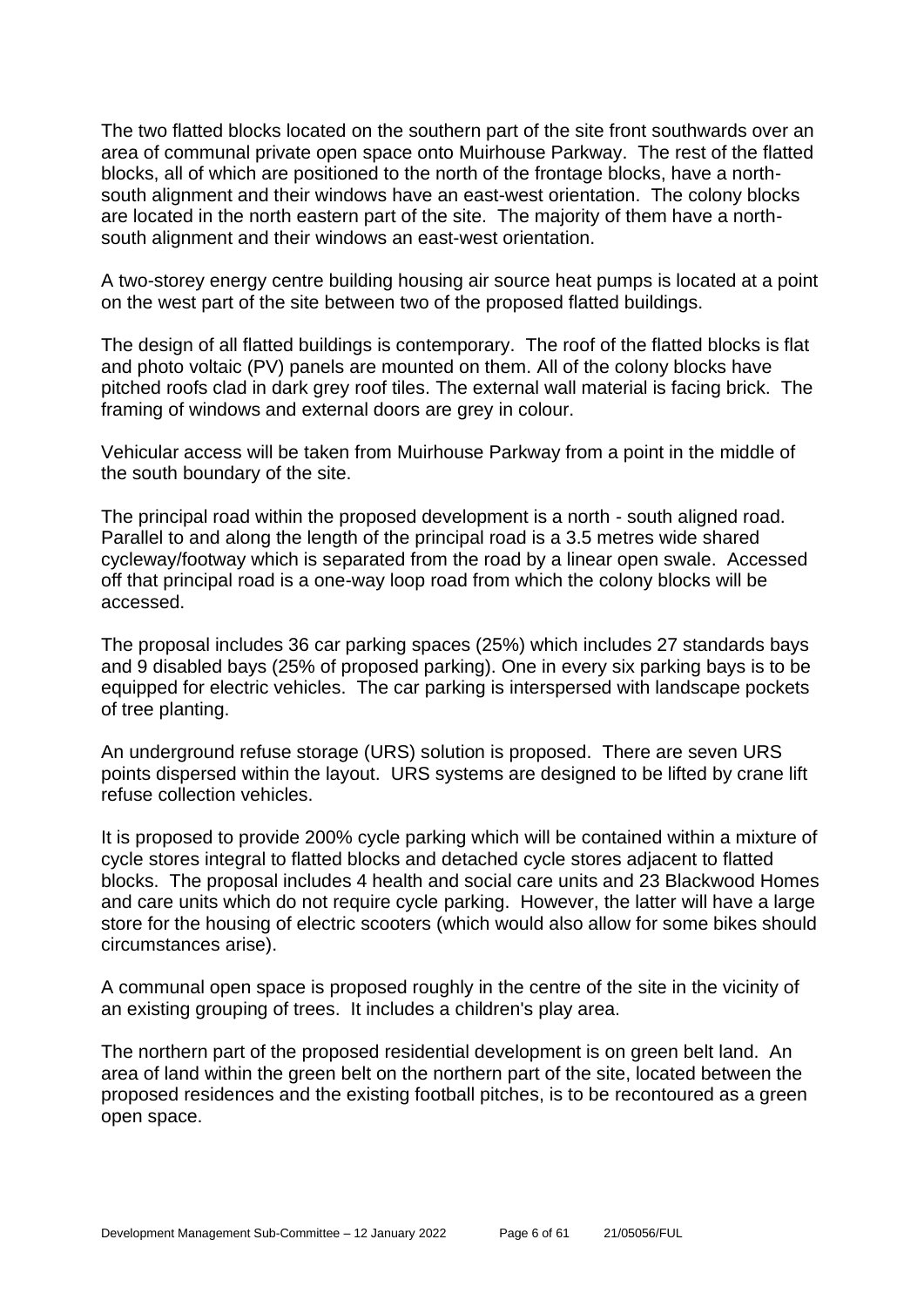Sustainable urban drainage (SUDS) includes a combination of: (i) two swales running north-south; (ii) "blue-green" roofs to all flat roofed blocks, which provide water storage; (iii) A sunken "storm garden" adjacent to blocks 8 and 9 designed to flood in times of extreme rainfall whilst also functioning as an equipped children's play area; and (iv) supplementary areas of porous paving.

There is a grouping of small, dilapidated cabins located in the south east corner of the site adjacent to Muirhouse Parkway, which are presently used as club house and changing facilities for Craigroyston Community Youth Football Club. These are to be demolished to facilitate the proposed development. A replacement football pavilion, club house and changing facilities and associated car parking and access road off Marine Drive, for Craigroyston Community Youth Football Club, is proposed on the northern extremity of the site. These proposals are the subject of separate application 21/05056/FUL which stands to be determined on its own merits.

Supporting Statements:

- − Planning Statement;
- − Pre-Application Consultation Report;
- − Design and Access Statement;
- − Transport Assessment;
- − Sustainability Statement;
- − Topographical information;
- − Tree survey assessment and tree constraints plan;
- − Landscape and Visual Impact Assessment;
- − Drainage Strategy and flood risk assessment;
- − Ecological assessment Report;
- − Noise Impact Assessment;
- − Site Investigation;
- − Archaeological Desk Based Assessment;
- − Waste strategy;
- − Sun path diagrams.

These documents are available to view on the Planning and Building Standards Online Services.

#### **3.2 Determining Issues**

The determining issue to consider in terms of assessing the development against Section 59 of the Planning (Listed Buildings and Conservation Areas) (Scotland) Act 1997 are:

− Would the development harm a listed building or its setting? If it would, are there any advantages of the proposal that are sufficient to outweigh the strong presumption against granting planning permission?

If the Development complies with Section 59 of the Planning (Listed Buildings and Conservation Areas) (Scotland) Act 1997, it then requires to be considered in terms of Sections 25 and 37 of the Town and Country Planning (Scotland) Act 1997.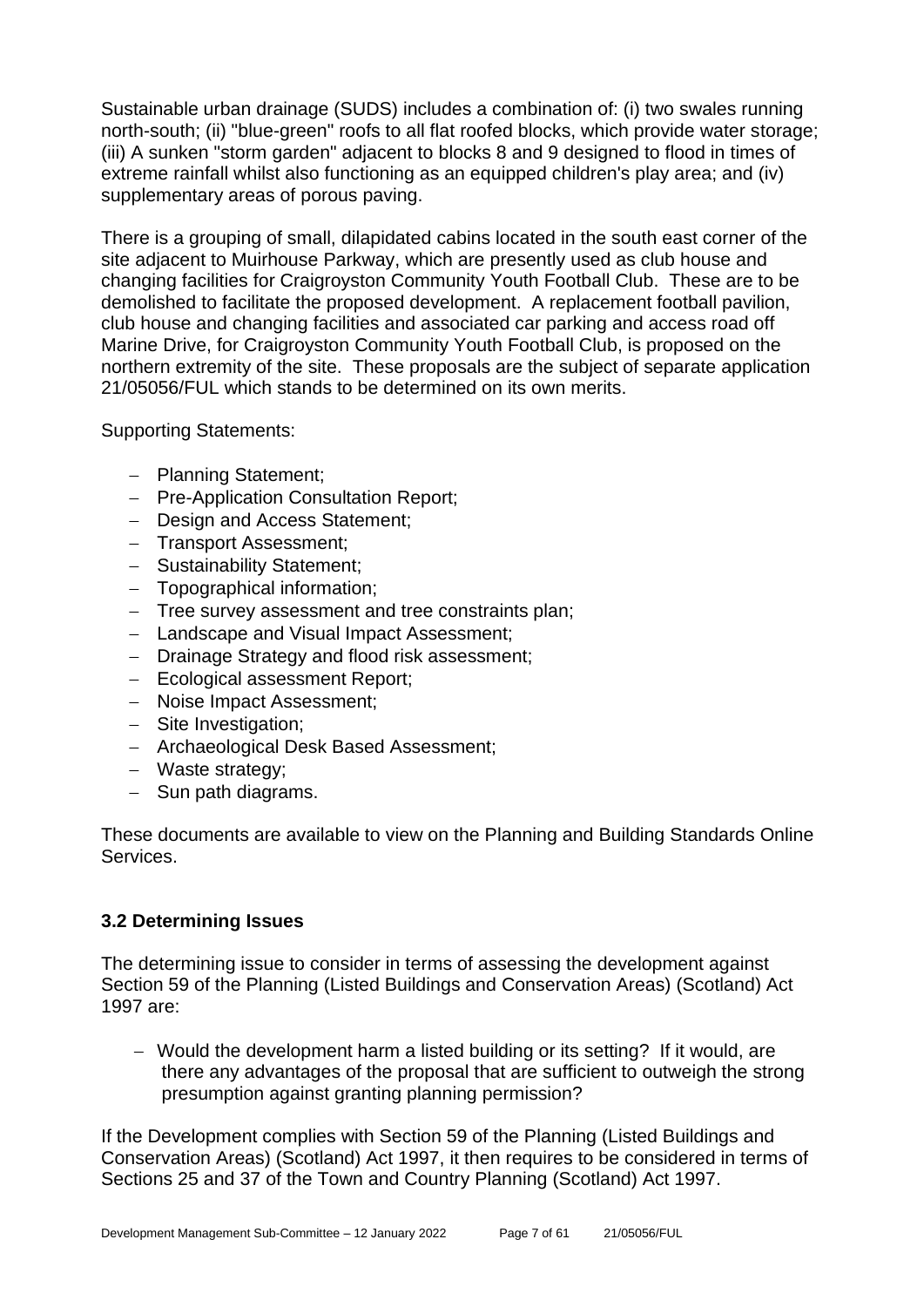This report will consider the proposed development under Sections 25 and 37 of the Town and Country Planning (Scotland) Act 1997 (the 1997 Act):

- − Do the proposals comply with the development plan?
- − If the proposals do comply with the development plan, are there any compelling reasons for not approving them?
- − If the proposals do not comply with the development plan, are there any compelling reasons for approving them?

In the assessment of material considerations this report will consider:

- − the Scottish Planning Policy presumption in favour of sustainable development, which is a significant material due to the development plan being over 5 years old;
- − equalities and human rights;
- − public representations and
- − any other identified material considerations.

# **3.3 Assessment**

To address these determining issues, the Committee needs to consider whether:

- (a) the proposals preserve the setting of nearby listed buildings;
- (b) the principle of residential use on the site is acceptable;
- (c) the proposed density, layout, scale, form and design are acceptable;
- (d) impact on the amenity of existing neighbours and proposed residents is acceptable;
- (e) access, parking and road safety are acceptable;
- (f) waste disposal arrangements are acceptable;
- (g) the proposals meet sustainability criteria;
- (h) archaeology considerations are acceptable;
- (i) the proposals have impacts on infrastructure including affordable housing, education and health care;
- (j) other material considerations are considered;
- (k) equalities and human rights are considered;
- (l) public comments are addressed.

#### (a) Setting of listed buildings

Section 59 (1) of the Planning (Listed Building and Conservation Areas) (Scotland) Act 1997 states:

In considering whether to grant planning permission for development which affects a listed building or its setting, a Planning Authority shall have special regard to the desirability of preserving the building or its setting or any features of special architectural or historic interest which it possesses.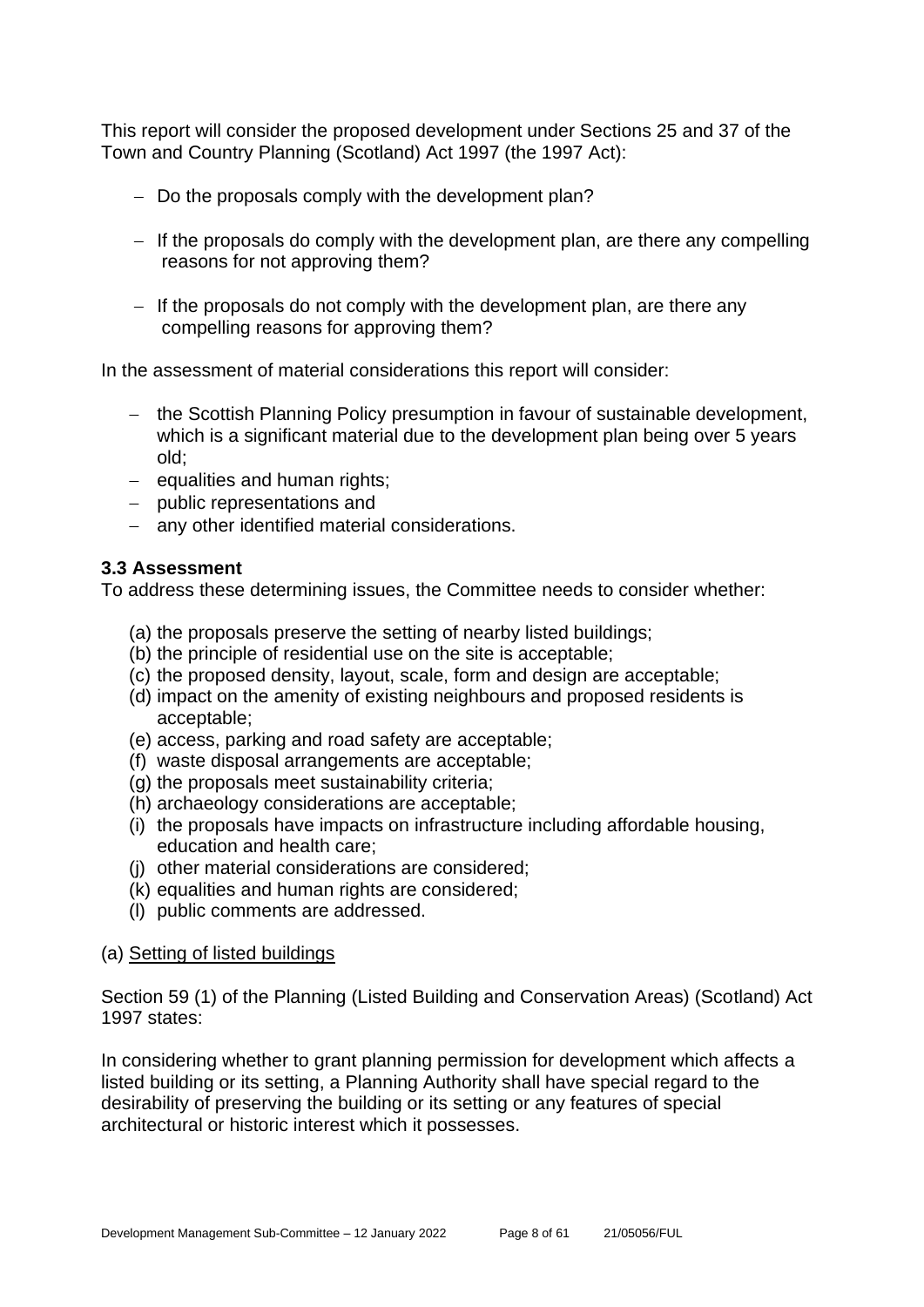LDP Policy Env 3 (Listed Buildings - Setting) states that development within the curtilage or affecting the setting of a listed building will only be permitted if not detrimental to the appearance or character of the building or its setting.

The site is located close to a group of listed houses in Salveson Crescent. The proposed buildings closest to this group of listed buildings are colony style blocks with external stairs.

The proposals would be nearby to the east and north west of those listed building and not immediately adjacent to them. The proposed new buildings are sufficiently far away from the listed building so as not to impact on their immediate setting. Where the proposals will be seen in views of the listed buildings, they will appear as a separate, modern development, contrasting with the scale, form, design and appearance of the listed buildings. On these counts they would not have an intrusive impact on them or appear incongruous when seen in views of them. Therefore, the proposals are acceptable in terms of the impact on the setting of nearby listed buildings.

#### (b) Principle of use of the site

The southern part of the site is located within the urban area, as defined in the Edinburgh Local Development Plan. LDP Policy Hou 1 (Housing Development), states that priority will be given to the delivery of the housing land supply and relevant infrastructure. Criteria (d) of Hou 1 covers other suitable sites in the urban area, provided the proposals are compatible with other policies in the plan.

Housing within the urban area is acceptable where it conforms to other policies in the Local Development Plan. There is a need for affordable housing across the city. Housing is acceptable on this brownfield site at this location and the intention to provide 100% affordable units of a mix of tenures is supported. Therefore, the principle of the proposal on the part of the site within the urban area is acceptable.

The remainder of the site, which equates to approximately 27,253 sqm, is in the green belt, as defined in the Edinburgh Local Development Plan. Some 17,589 sqm of that green belt land is also designated as open space in the LDP and comprises: (i) the northern part of the proposed residential development; (ii) a sloping area of made-up rough grassland on the northern part of the site, located between the proposed residential development and existing neighbouring grassed playing fields. That land is proposed to be decontaminated and recontoured as a landscaped green open space; and (iii) an area of land on the northern extremity of the site located immediately to the north of the existing neighbouring grassed sports pitches. That land is the subject of a separate planning application (reference: 21/05175/FUL) for the erection of the replacement Craigroyston Community Youth Football Club and its associated car park.

The current boundary of the green belt is around the curtilage of the former Silverknowes Riding School and former steading buildings and the former Silverlea Care Home and joins the urban edge to the east.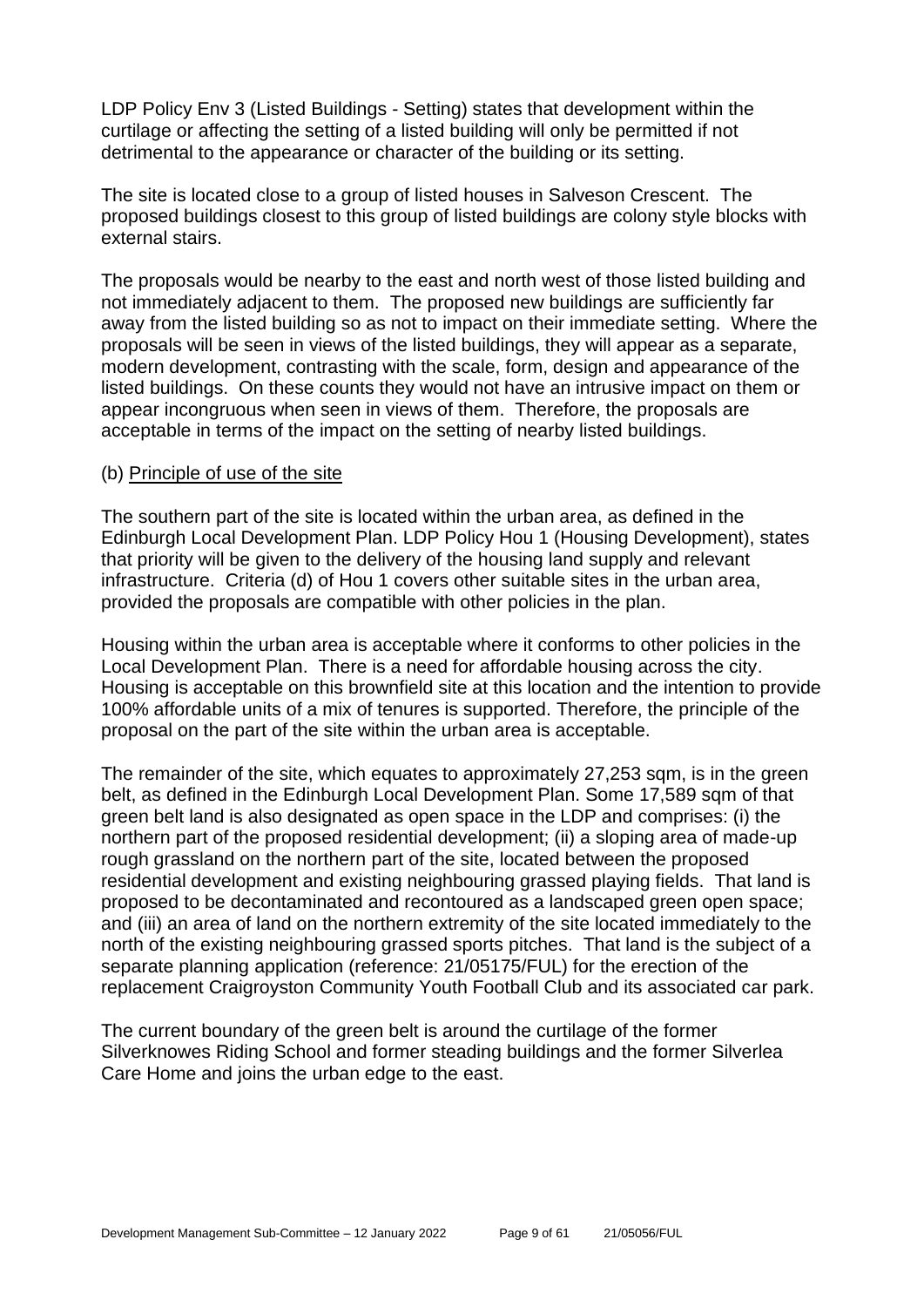The Local Development Plan states that the purpose of the Green Belt designation is to:

- − direct planned growth to the most appropriate locations and support regeneration;
- − protect and enhance the quality, character, landscape setting and identity of the city and neighbouring towns and to
- − protect and give access to open space within and around the city and neighbouring towns.

The LDP also states that the green belt designation can be used to prevent the coalescence of settlements.

LDP Policy Env 10 (Development in the green belt and countryside) permits development in this area if it meets with one of the criteria (a-d) set out in the policy and would not detract from the landscape quality or rural character of the area.

Criterion a) sets out types of uses where it is accepted a countryside location is essential for that use to take place. This includes agriculture and forestry for example.

Criteria b) and c) relate to changes of use and extension of an existing building.

Criterion d) is for the replacement of existing buildings with new buildings in the same use.

The proposal does not meet criteria a) as it includes built development that is not for the purposes of agriculture, woodland and forestry, horticulture or countryside recreation. The proposal does not meet criteria b) as it is not for a change of use of an existing building of architectural merit or a valuable element in the landscape worthy of retention. It does not meet criteria c) as it is not for the redevelopment relating to an existing use or building(s). It does not meet criteria d) as it is not for the replacement of an existing building with a new building in the same use. Given that the proposal does not meet criteria a)-d) of Policy Env 10 (Development in the green belt and countryside) it is contrary to that policy. The presumption is against granting planning permission for the development in the green belt unless there are any advantages of the proposal that are sufficient to outweigh this presumption. This matter is considered below.

Similarly, LDP Policy Env 18 (Open Space Protection) states that proposals involving the loss of open space will not be permitted unless it is demonstrated that certain criteria are met. These criteria relate to ensuring there would be no significant impact on the quality and character of the local environment; the open space is a small part of a larger area or of limited amenity or leisure value and there is a significant overprovision of open space serving the immediate area; biodiversity value, and; local community benefit.

In the Design and Access statement accompanying the application, the applicant sets out a number of matters that provides some justification for the development of this part of green belt.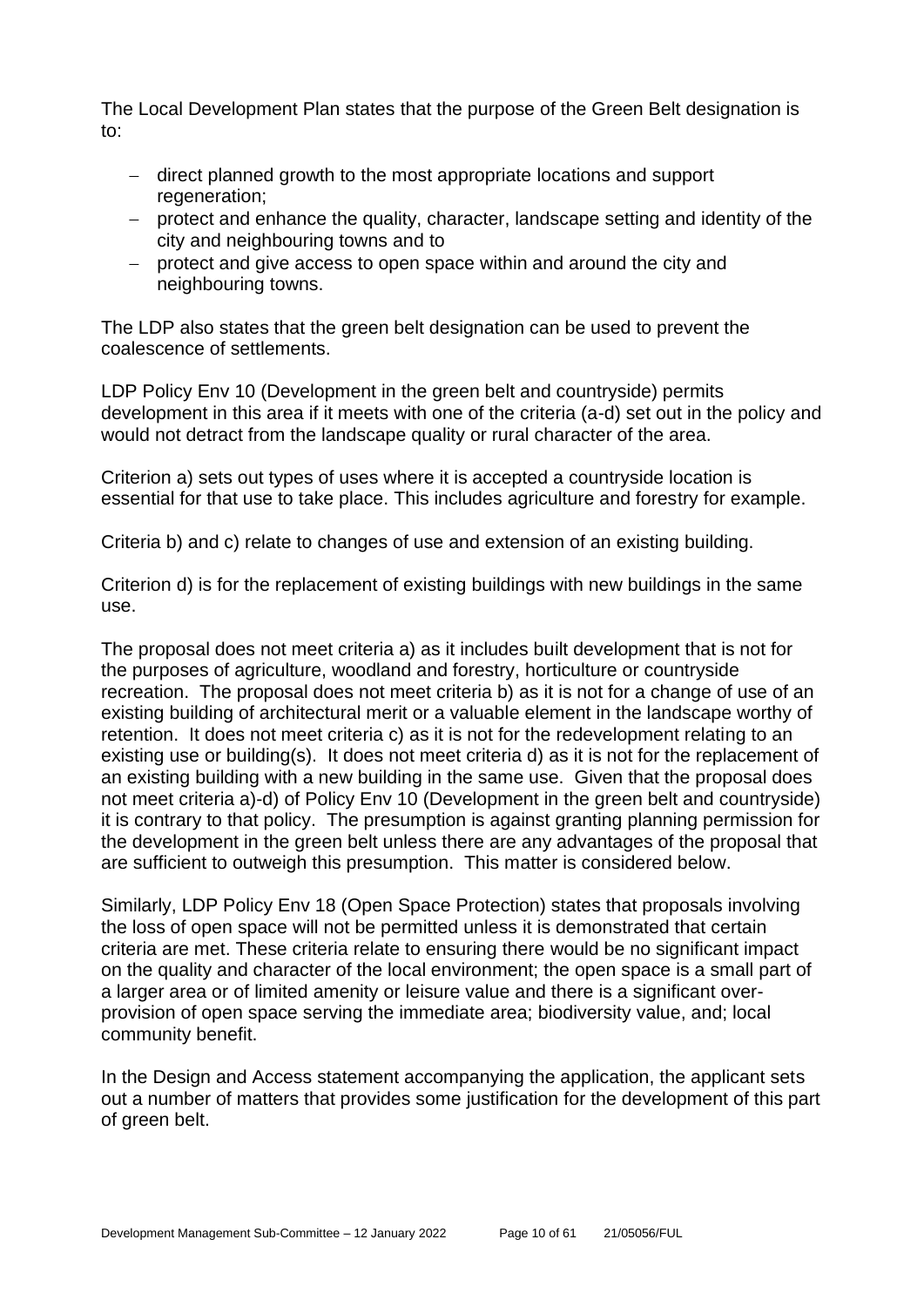Relevant factors include the creation of a better defined and improved landscaped boundary between the new urban edge and green space beyond; the remediation of made-up and decontaminated land on the northern part of the site which presently has low landscape and recreational value, and re-purposing of the land as a green space with resultant amenity, recreational and landscape benefits; better protection of existing trees to be retained, and; the creation of public pedestrian and cycle connections through the site increasing connectivity with existing routes and the wider area.

The supporting text accompanying Policy Env 10 states that it is necessary to control the type and scale of development in the green belt to enable it to fulfil its important role in terms of landscape setting and countryside recreation. It goes on to say that the key test for all proposals in the green belt and countryside areas will be to ensure that the development does not detract from the landscape quality and/or rural character of the area.

The area of land within the application site has limited amenity value within the green belt and currently does not contribute towards the landscape setting of the city.

The land within the green belt contains made-up land with contamination present. The proposal includes the remediation of and decontamination of the land. The land is unkept and fly tipping has taken place, which that detracts from the appearance of the area. The land is of low landscape value and low recreational value with few quality trees. The proposal will allow for further investment to be made in the part of the green belt land within the site boundary that is not to be built on. The re-purposing of that part of the site as an informal green space will enhance the amenity, recreational and landscape value of the land for the benefit of both the future occupants of the proposed new residences and the wider local community.

The edges of the built development will be enhanced by new tree and shrub planting that will link with the existing tree belt on the site's western boundary, providing visual screening to the new housing. The new planting on the western part of the proposed green space on the northern part of the site, will strengthen the landscape boundary with the neighbouring golf course. Furthermore, important green belt views, including from the existing footpath between Marine Drive and Salvesen Crescent, will be enhanced with proposed landscaping.

The ecology report accompanying the application does not identify any protected species or other species on the land (or any part of the site) worthy of protection. The tree and hedge planting proposed in the application will enhance local biodiversity and provide sheltered space for community growing areas.

There is presently public access to the site, however, that access is informal and undefined. The proposal includes the creation of public pedestrian and cycle connections through the site, increasing connectivity with existing routes and the wider area, including neighbouring open spaces and woodland.

There are public benefits in delivering the proposed affordable and special needs housing.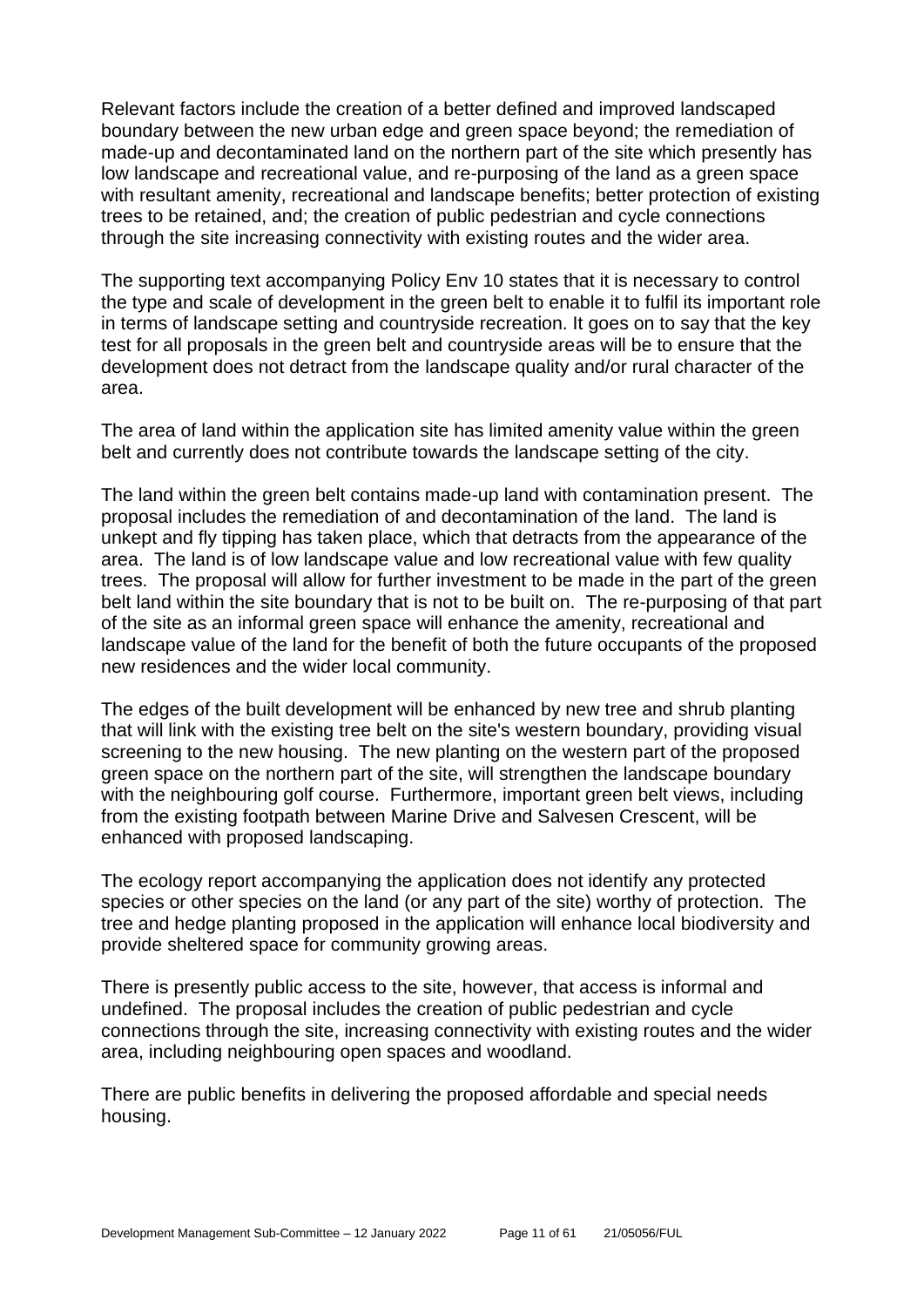These reasons are significant material considerations, and outweigh the presumption against granting planning permission for development on the green belt and also the loss of an area of open space. Therefore, they provide reasoned justification for granting planning permission for the proposed development on the site.

The proposal is not a significant departure from LDP Policy Env 10 (Development in the Green Belt and Countryside) and does not conflict with criteria a)-e) of LDP Policy Env 18 (Open Space Protection). Therefore, there is not a requirement under the Town and Country Planning (Notification of Applications) (Scotland) Direction 2009, for the Planning Authority to notify Scottish Ministers of the planning application if the Council proposes to grant planning permission.

#### (c) Density, layout, scale, form and design

LDP Policies Des 1 - Des 9 set a requirement for proposals to be based on an overall design concept which draws on the positive characteristics of the surrounding area with the need for a high quality of design which is appropriate in terms of height, scale and form, layout, and materials.

LDP Policy Des 2 (Co-ordinated Development) presumes against development that would prejudice the effective development of adjacent land.

Proposed formal footpaths/cycleways connect to existing footpaths/cycleways on adjacent sites including Silverknowes Golf Course and therefore the proposed development is a comprehensive development and thus it complies with Policy Des 2.

LDP Policy Des 3 (Development design Incorporating and Enhancing Existing and Potential Features) supports development where existing characteristics and features worthy of retention on the site and in the surrounding area, have been identified, incorporated and enhanced through its design.

Existing features such as the roadside boundary stone wall along the western part of the south boundary of the site, are to be retained within the scheme. That boundary wall presently extends into the site for several metres. The extended section is to be removed to facilitate the proposal. The stone down-taking of the extended section should be salvaged and reused to construct a wall along the eastern part of the southern roadside boundary along which there is currently a palisade fence.

LDP Policy Hou 4 (Housing Density) promotes an appropriate density of development, taking account of the character of the site and its surroundings, and access to public transport. This policy also requires that in established residential areas, care should be taken to avoid inappropriate densities which would damage local character, environmental qualities or residential amenity.

There is not a consistent density within the surrounding area. Taking the new build element and excluding the proposed green space within the green belt on the northern part of the site, the site has a density of 60 dwellings per hectare. This is a higher density that than the neighbouring residential development to the east at Salveson Crescent. However, it is not a dissimilar density to the existing recent housing development located nearby to the south east on the opposite site of Muirhouse Parkway.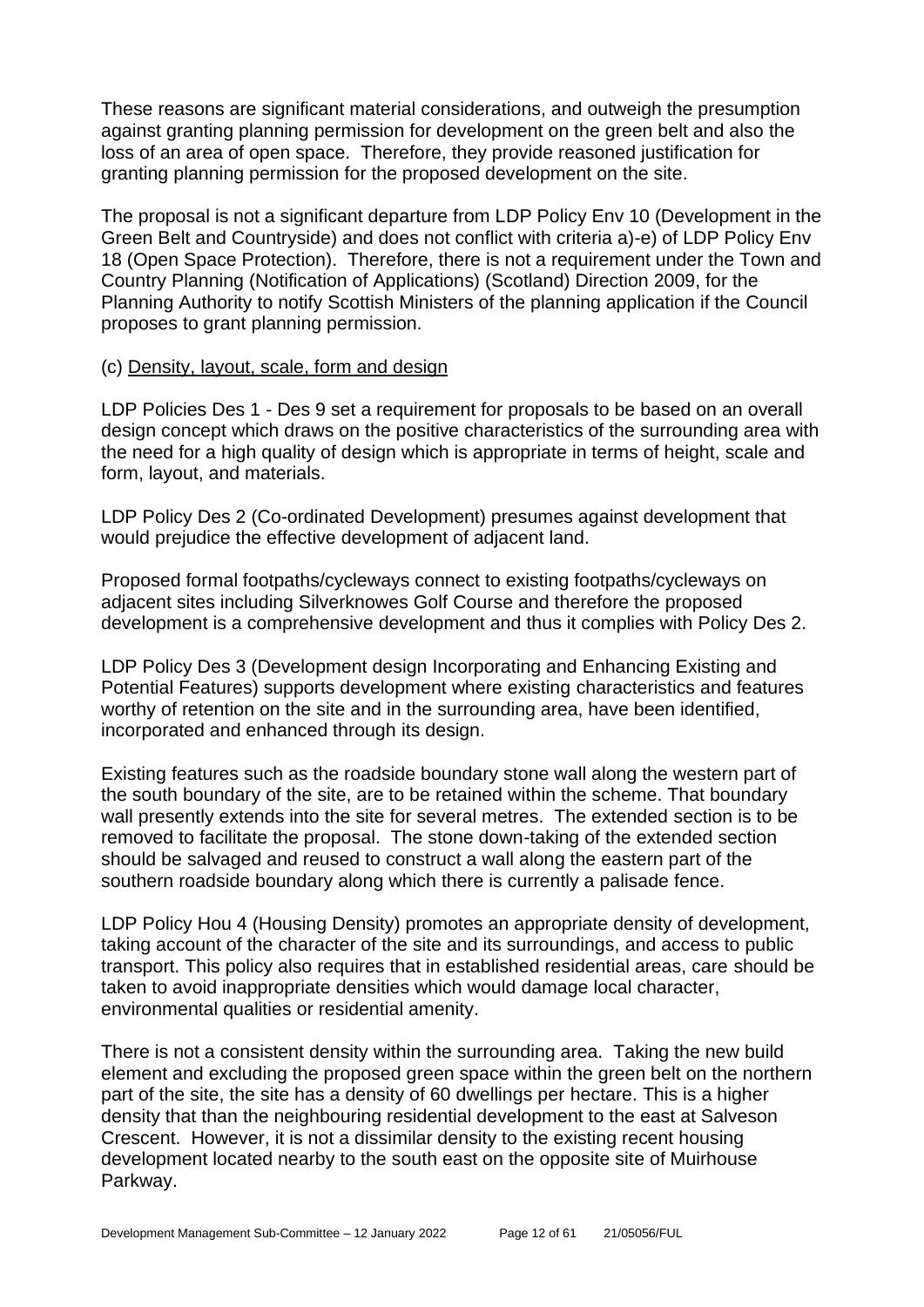Higher density development is encouraged where it is characteristic of the surrounding area and there is good access to a full range of neighbourhood facilities, including immediate access to the public transport network. The density of the proposal would not detract from the established mixed density of the area. The site is in a relatively accessible location where higher density development should be encouraged. Proposals would maximise the use of the site, part of which is a brownfield site, in a relatively accessible location, where high density development can and should be directed to. Comments on infrastructure are considered below.

LDP Policies Des 4 Development Design - Impact on Setting states that planning permission will be granted for development where it makes a positive impact on its surroundings, including the character of the wider townscape and landscape and impact on existing views.

The area is characterised by buildings of various ages, and each of a difference character in terms of scale, density and materials. The development pattern, building types and uses on the south side of Muirhouse Parkway is predominantly low to midrise modern flatted form. This contrasts with the development pattern of the adjacent housing development to the east, which is predominantly single-storey and two-storey houses with generously sized gardens. The proposed development is a mixture of four-storey flatted block and three-storey terraced form. The variety of building heights in the locality largely defines the visual character. The building form and heights of the proposed development would not have an unsympathetic or uncomfortable relationship with the existing neighbouring development pattern. The proposed scale and massing of the new buildings are well-suited to the character of this part of Muirhouse, and the proposals respond well to the wider setting.

The surrounding area contains a variety of building styles and materials. This includes a mixture of brick and render on the houses to the east and render on the flats to the south.

The proposed design of the flatted blocks is modern form, with ordered fenestration. The architectural detailing is also modern and includes a variety of opening widths including wide openings, and Juliet balconies. Facing brick soldier courses serve to accentuate horizontality. The flat roofs of the proposed flatted buildings reference the flat roofs of the existing buildings on the south side of Muirhouse Parkway. The steeply pitched roofs of the colony blocks contrasts with the flat roofs of the flatted blocks, however this contrast is complementary. Their pitched roofs are appropriate given their juxtaposition with the pitched roofs of the neighbouring houses to the east. Fenestration is ordered or consciously arranged to achieve duality. Similar to the flatted blocks, architectural detailing is modern and includes long wallhead dormers, a variety of opening widths including wide openings, Juliet balconies and protruding window features.

The primary material is facing brick and is not dissimilar to many modern developments found within the north of the city. The proposed use of brick on external walls will complement the brick of the houses to the east in Salveson and the brick of the new flatted blocks in Pennywell located nearby to the south east and is an appropriate material in the context of this site. The dark grey concrete tiles of the colony blocks will tie in with those of neighbouring housing to the east in Salveson.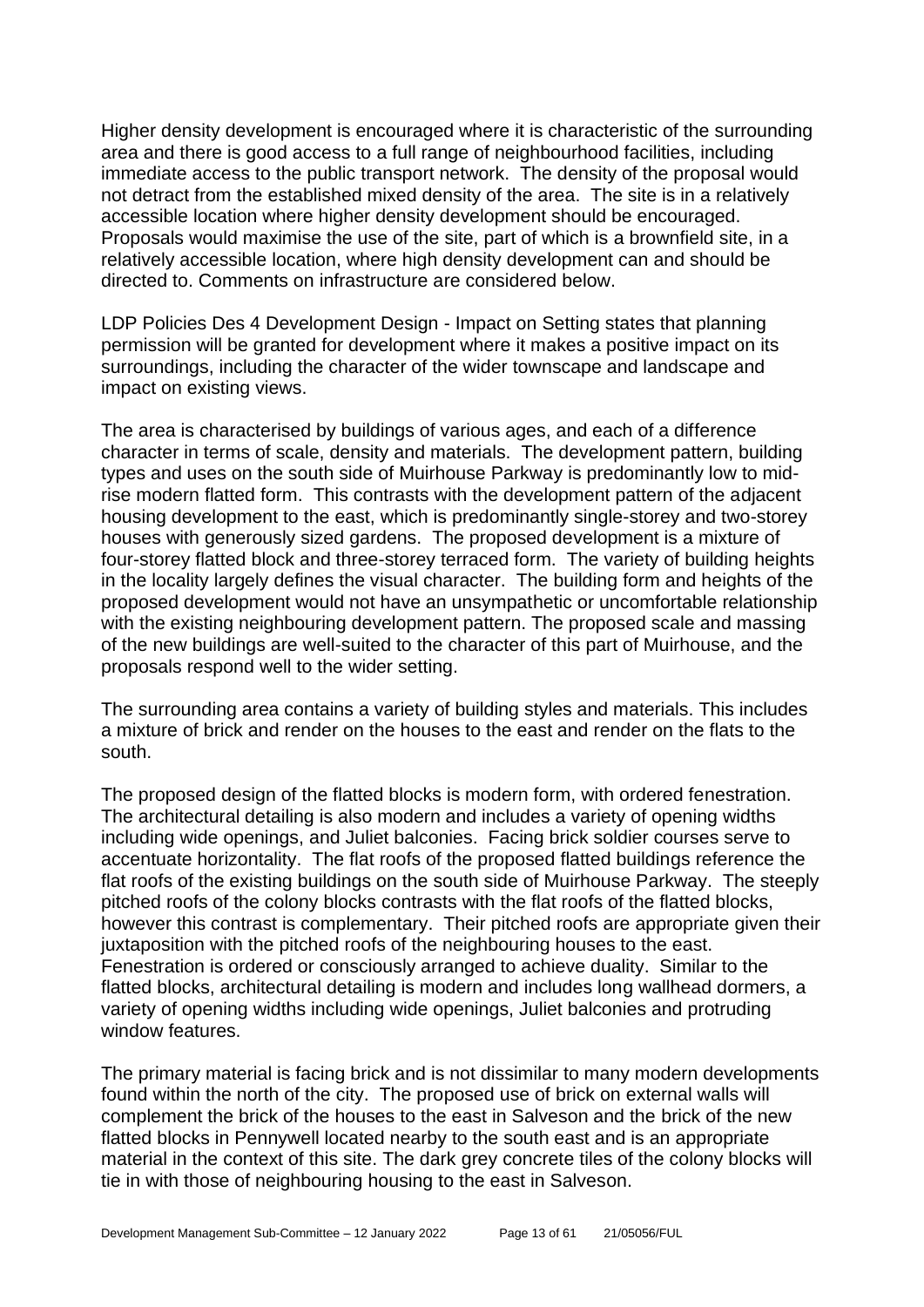Variety and interest are achieved with the incorporation of façade detailing including sections of protruding brick detailing to entrances.

The primary finishing materials of the proposed buildings is sympathetic to the character and appearance of the area and are acceptable, subject to a condition for samples to be provided.

Policy Des 7 (Layout Design) set out that developments should have regard to the position of buildings on the site and should include a comprehensive and integrated approach to the layout of buildings, streets, footpaths, cycle paths and open spaces.

There is a series of well-connected pedestrian and cycle accesses through the site. The proposed new buildings are positioned and orientated to front onto the principal routes through the site. The primary north-south active travel route through the site is alongside the principal road and connects to the proposed green space on the north part of the site, to the existing footpath network in Salvesen Crescent to the East, and to Silverknowes Golf Course to the west. The proposed active travel routes are acceptable in transportation terms. The colony blocks in the north eastern part of the site are accessed off a mixer court shared surface that is narrower than the principal access road. This street design differential adds variety and interest to the layout.

Active frontage and surveillance over the streets are achieved by communal entrances of flats and windows facing onto them. The buildings have narrow front gardens bounded by hedges, which provide defensible space between the residences and the public streets. Hard surfaces are broken up with pockets of soft landscaping and the overall landscaping of the public realm results in an attractive street scene.

The positions of the flatted buildings in relation to the streets helps to create an interesting sequence of streets and spaces in the development. The proposed layout encourages the use of cycling and walking.

In summary, the proposal provides a building fronting onto Muirhouse Parkway and includes a formal north-south orientated active travel link through the site and a secondary shared surface mixer court. The placement of the buildings frames the primary active travel route and create a new street frontage to the route which will enliven and animate the journey. The new buildings have clearly defined fronts and backs and have been designed around the constraints of the site. The layout is acceptable and compliant with Policy Des 4.

LDP Policy Des 8 Public Realm and Landscape Design supports development where all external spaces, and features, including streets, footpaths, civic spaces, green spaces, boundary treatments etc. have all been designed as an integral part of the scheme as a whole.

The landscape design concept is built form and new landscape proposals integrated with the existing surroundings. This includes the retention and protection of many of the existing mature trees and sensitive site boundaries and integrating them within the landscape design.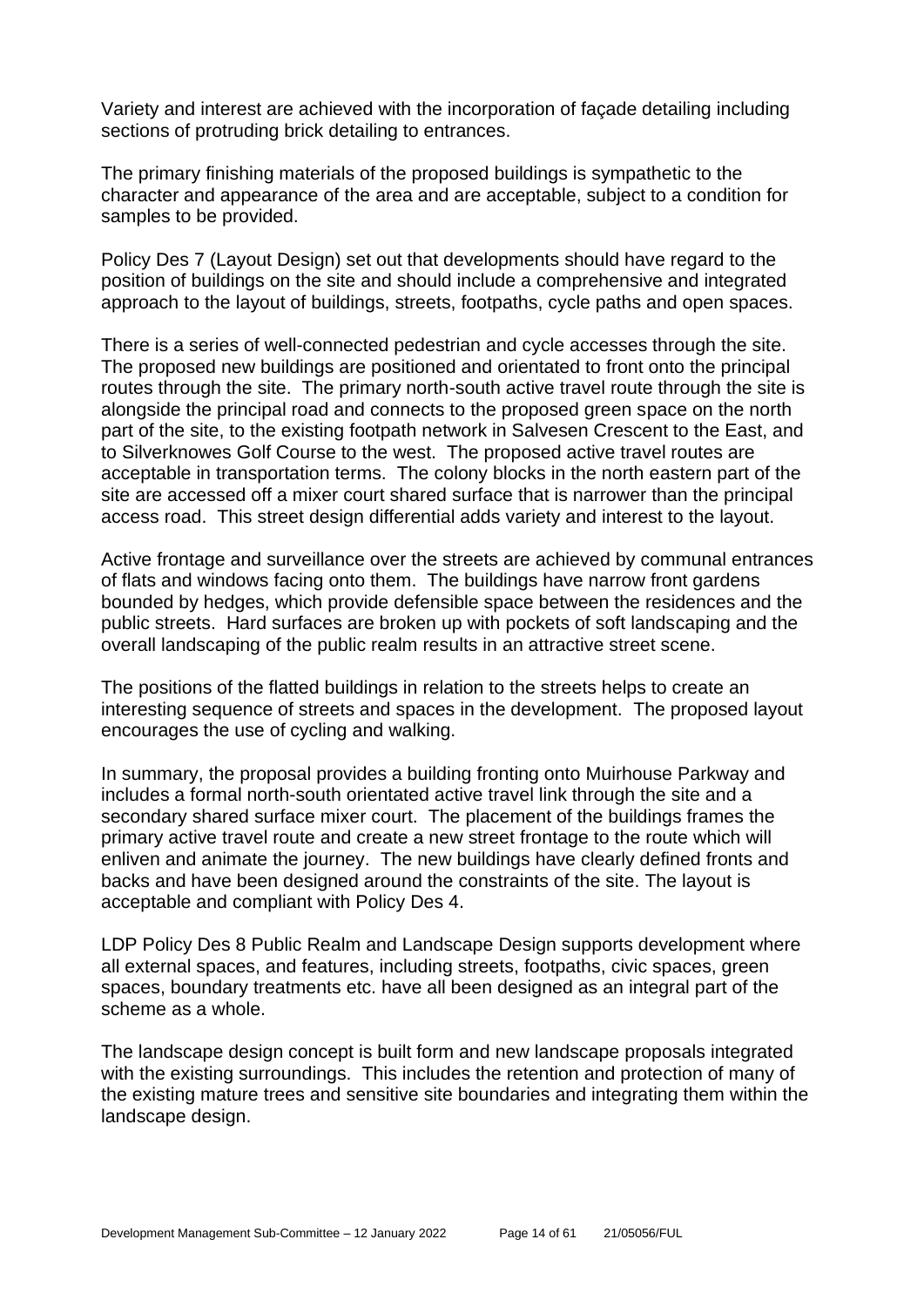Proposed new planting includes: (i) perimeter tree and shrub planting, stands of trees and wildflower meadow within the green space on the northern part of the site which is to remain within the green belt; (ii) street trees; (ii) tree planting at the entrance along Muirhouse Parkway; iv) drainage swales planted with a variety of herbaceous plants; (v) hedge planting including within the majority of front gardens and along the edge of the built development. After a period of 12 months the maintenance of the landscaping of communal areas will be handed over to the Council.

Formal and informal footpaths and cycleways within the development connect to existing footways and cycle paths on adjacent sites within the greenbelt and thereby promote access to the countryside and green belt.

The proposed landscaping, as set out in the Design and Access Statement, will achieve strong landscaped edges to the development, enhance green networks and will improve amenity and enhance biodiversity. Detailed landscape planting plans and landscape maintenance plans have been submitted with the application and are considered acceptable. Subject to the new landscaping being carried out timeously the proposed landscaping scheme accords with Policy Des 8.

LDP Policy Des 9 Urban Edge Development states that planning permission will only be granted on the green belt boundary where it: a) conserves and enhances the landscape setting and special character of the city; b) promotes access to the surrounding countryside if appropriate, and c) includes landscape improvements that strengthen the green belt boundary, contribute to multi-functional green networks by improving amenity and enhance biodiversity.

As is stated above, the edges of the built development will be conserved and in places enhanced by new tree and shrub planting. This includes tree and shrub planting on the western part of the proposed green space on the northern part of the site, which when established will screen views of the development from the golf course, thereby conserving the landscape setting of the city.

The development does not impact any safeguarded key views. The Design and Access Statement contains verified views, including from Silverknowes Golf Course and the proposal, will not be detrimental to the context of the area when viewed from these vantage points. The proposal includes the provision of improved access paths to the surrounding countryside.

The applicant's rationale for proposed development in the green belt is addressed above and it is demonstrated that the proposal complies with criteria a), b) and c) of Policy Des 9.

The height of the proposal, which is four storeys at its highest, is not out of context with the wider area. The two-storey and attic colony blocks sit comfortably with the adjacent existing single-story and two-storey houses in Salvesen. The closest of the proposed flatted blocks to existing houses in Salvesen is block 4, which is four-storeys in height. That flatted block would be located some 26 metres away from the nearest houses, which are two-storey houses. At this distance it would have a comfortable height relationship with those neighbouring houses. Overall, the heights of the proposed buildings are acceptable.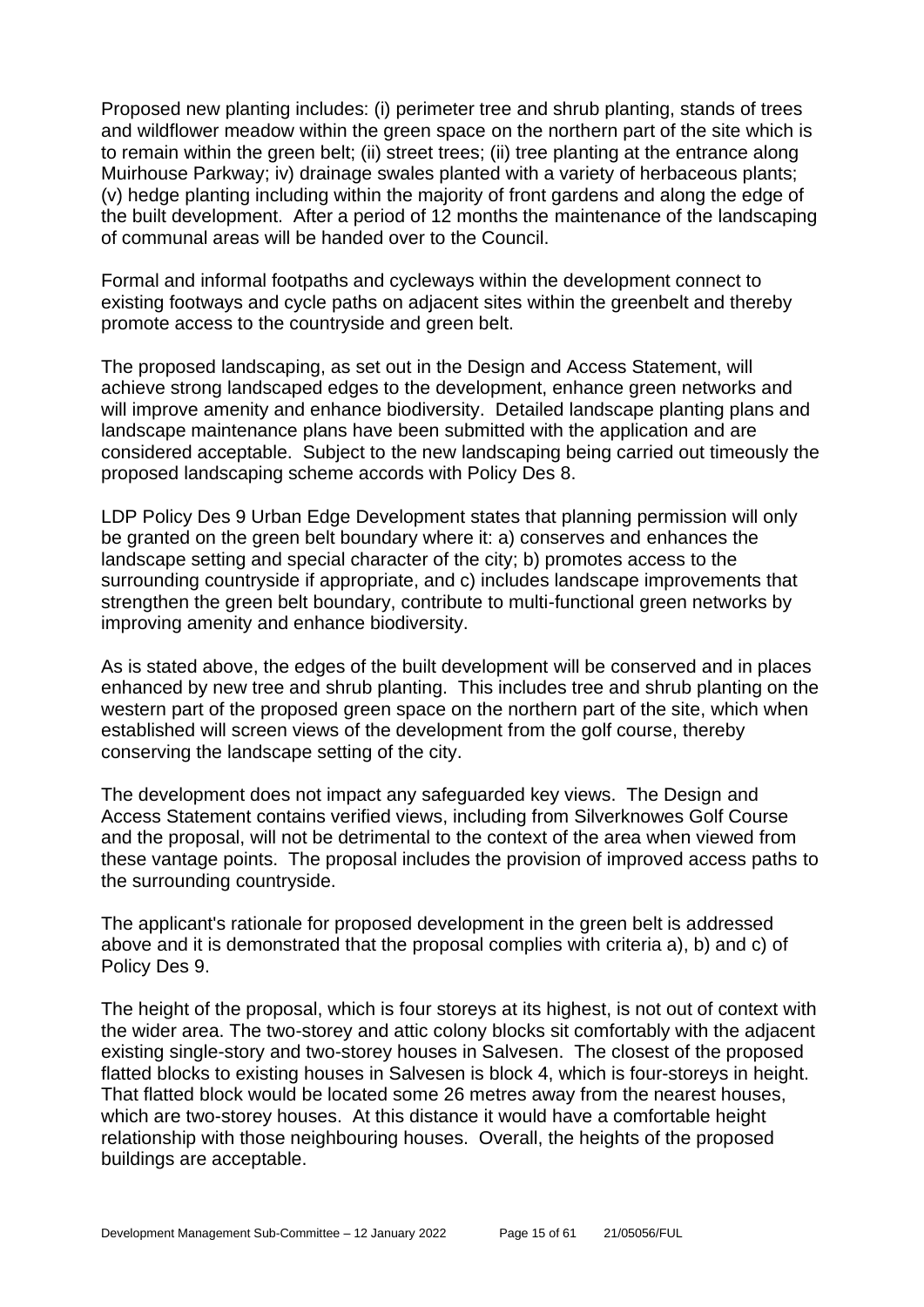A contextual analysis of the site, including photomontages of the buildings from a number of public viewpoints, has been submitted with the application. This shows that the existing established trees within and adjacent to the site, would provide an immediate structural landscape setting to the development. The existing woodland alongside the western boundary of the site will largely screen the development from views from Silverknowes Golf Course and from longer distance views from open green belt land to the west. The existing trees along the south roadside edge of the site and existing street trees alongside Muirhouse Parkway, will soften views of the development from Muirhouse Parkway. In long views, the buildings would mostly be seen from the north including from the "Cattle Track" where they would be seen against the backdrop of trees and in the context of existing high-rise flats in Muirhouse. In addition, there will be views of proposed colony block from Salvesen Crescent, where the design including scale, massing, height, roof profile and materials of the colonies would be complimentary to the existing houses there. In winter when the trees are not in leaf there would likely be filtered views or glimpses of the buildings through the trees. Where the buildings will be seen in close and long-distance views they will be viewed as being well integrated into the established treed landscape setting of the area. The landscape setting and character of the city will be preserved.

LDP Policy Hou 2 (Housing Mix) seeks the provision of a mix of house types and sizes where practical.

LDP Policy Hou 6 (Affordable Housing) in the Edinburgh Local Development Plan states that planning permission for residential development, including conversions, consisting of 12 or more units should include provision for affordable housing.

The applicant has stated that all 142 of the homes will be affordable housing. There will be a mix of one, two and three bed flats and colony homes. A total of 91 of the homes will be delivered for social rent and 51 will be delivered for mid-market rent to help meet local housing needs.

The affordable homes have been designed to be tenure blind. They have also been designed to housing for varying needs standards and to The City of Edinburgh Council housing design requirements. Twenty-five of the homes are designed specifically for wheelchair users.

The Council's Affordable Housing Supplementary Guidance states that the Council aims to secure 70% of new onsite housing for social rent. Given that 100% affordable housing is proposed with the largest proportion being social rent, the 70% social rent expectation does not apply.

The proposal complies with and in some case exceeds the recommended minimum internal floor areas for flat sizes set down in the Edinburgh Design Guidance.

Thirty-one units (17% of the total) contain three bedrooms, which falls short of the expectation of the Edinburgh Design Guidance of 20% family housing. However, 55 of the two-bedroom units (70% of the total number of unit) have an internal floor area of at least 5.4 metres in excess of the recommended minimum. Additionally, a large proportion of the units are amenity/enhanced standard or wheelchair accessible. Therefore, the shortfall in the proportion of family housing is not a significant infringement.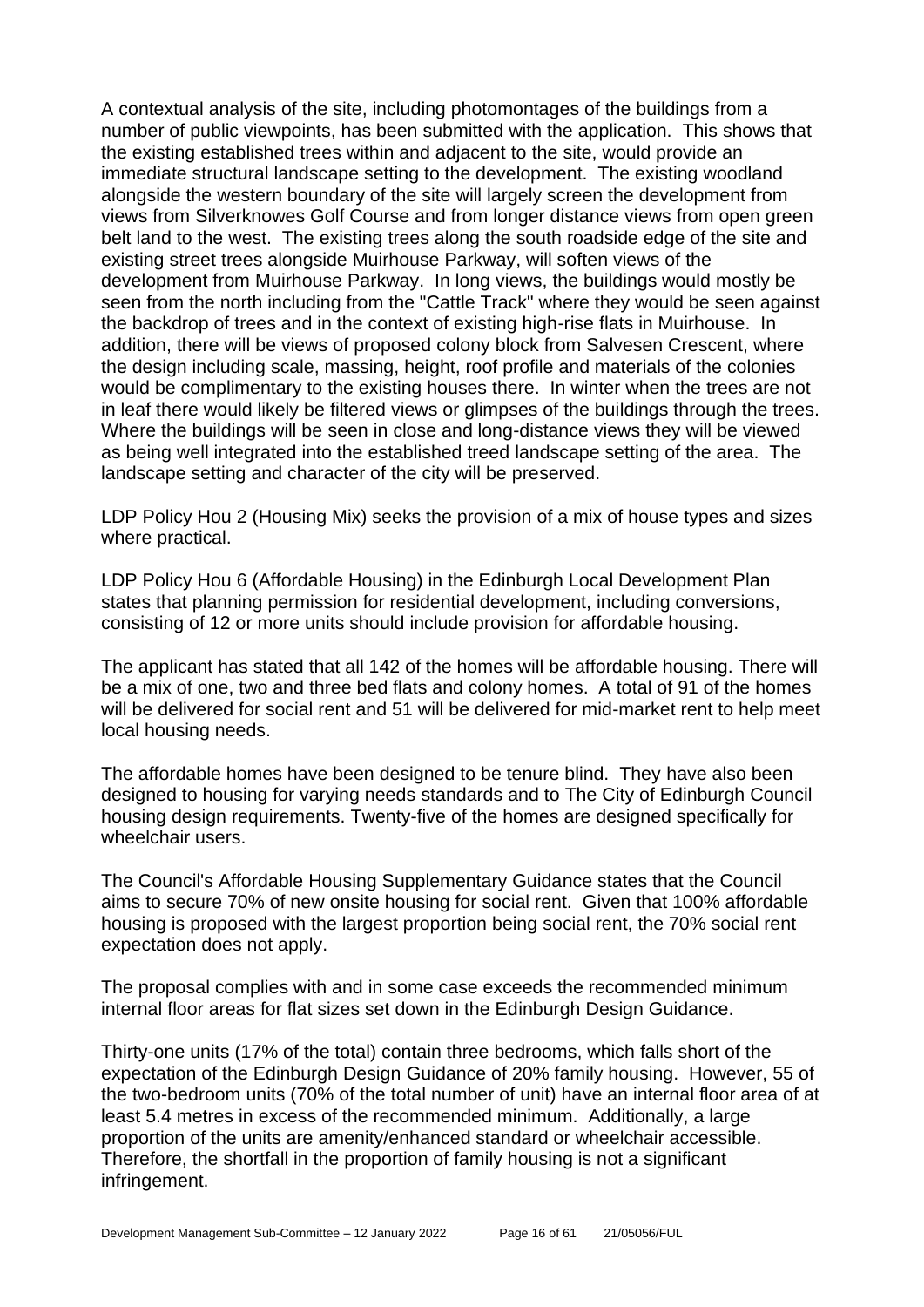The Council's Housing Management and Development Section confirm that the proposal is acceptable.

The provision of affordable housing proposed in the scheme is acceptable. The applicant has made a commitment to provide a minimum 25% onsite affordable housing and will issue a memorandum of understanding to the Planning Authority to commit to the delivery of the affordable homes.

The proposals comply with Local Development Plan Policies Hou 2 and Hou 6 and the Affordable Housing Guidance.

#### (d) Impact on amenity of existing and proposed residences

# **Dual-aspect units**

The Edinburgh Design Guidance (EDG) recommends that no more than 50% of the total units should be single aspect. All of the 142 flats including colony flats are dual aspect.

#### **Potential noise from existing sources**

An environmental noise survey was carried out by an acoustic consultant to determine the noise levels due to road traffic on Muirhouse Parkway. The report on the survey advises that to achieve suitable internal noise levels, windows on north-east, southeast and south west elevations two flatted blocks closest to Muirhouse Parkway (blocks 1 and 2) should achieve a recommended minimum sound insulation. The Council's Environmental Protection Section concur that the recommended noise attenuation is achievable with thermal triple glazed window and standard trickle vents. They recommend that this be secured by a planning condition. However, given that Muirhouse Parkway is an urban road and not a major arterial road/motorway, it would not be reasonable to impose a condition to mitigate traffic noise.

Owing to the distance between the proposed new residences and the neighbouring football pitches, they can coexist without there being undue harm to the amenity of the residences in terms of noise from normal use of the football pitches. Thereby the proposed residences would not jeopardise the continued operation of the football pitches.

#### **Noise from proposed new sources**

A Noise Impact Assessment (NIA) has been provided. This considers noise from the proposed energy centre incorporating air source heat pumps located on the western part of the site next to flats. From an air quality perspective, Environmental Protection fully supports the integration of the proposed air sourced heat pumps. However, there is potential for noise disturbance from these fans especially when grouped together. It is likely that the landlord/factor for the site will have control over the maintenance of the plant which should ensure noise is adequately controlled. Therefore, the applicant should ensure that an acoustic enclosure is built around the plant with an acoustic louvred, or baffled roof included.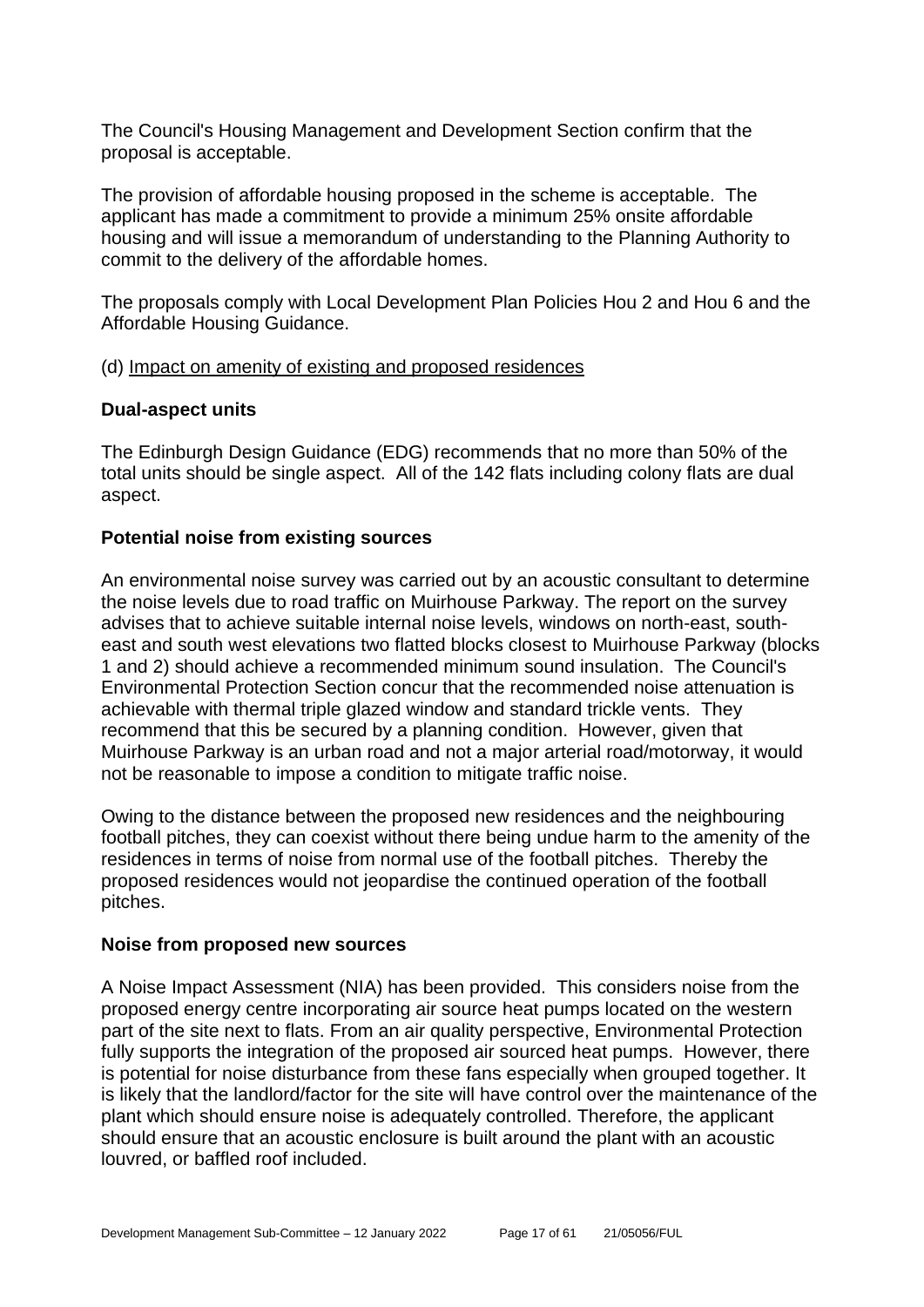A condition is recommended, which would ensure that noise emissions from the air source heat pumps does not breach the required noise criteria (NR25).

#### **Other environmental health matters**

Environmental Protection welcomes that all heat and energy demand will be met through renewable sources with no requirements for any fossil fuels and that this will ensure that emissions from the development when operational are very limited.

Environmental Protection also welcomes that the applicant has considered the `20 minute neighbourhood' concept. The concept of having all basic needs within a 20 minute walk or cycle is essential to creating liveable cities and towns for everyone, removing the absolute need to drive everywhere and reduce inequality within communities. This has enabled the applicant to keep parking numbers to a minimum with the potential for electric vehicle charging points being installed. Environmental Protection advise that one in six electric vehicle spaces are fitted with 7Kw (32AMP) chargers, which should be operational prior to occupation.

The applicant has submitted site investigation reports that will be assessed throughout the development stage. Environmental Protection does not object on contamination grounds subject to a planning condition to ensure the appropriate investigation and mitigation is undertaken.

All of the controls recommended by Environmental Protection are reasonable and they can be secured by planning conditions.

# **Daylighting and Sunlight**

A Daylight and Sunlight Assessment has been submitted in support of the application.

Proposed Block 4 is the closest building to existing houses in Salvesen Crescent. Windows of residences in Salveson Crescent have been assessed applying the 25° line methodology (i.e., where new development does not rise above a 25° line drawn in section from the horizontal, at the mid-point of the existing window to be tested). The assessment confirms that these windows are not affected by the proposed development and thereby no further analysis is required for these windows.

The *No-sky line* method has been used to show the worst-case scenarios on site. Block 5 is located some 13m from existing trees on adjacent land to the west. In the worst case, the area of the room on the ground floor of block 5 that will receive daylight by this measure is 49%, just falling short of the recommended 50%. This is a marginal and insignificant shortfall owing to the height of the trees and will change during the course of the year as the trees lose their leaves during the winter months. Block 6 (colony bock) was assessed due to it being closest to another proposed building. Using the No-sky line method, a worst-case room on the ground floor can receive direct daylight by this measure to 50% of the area at the working plane, 850mm above floor level, which complies with the Design Guidance. All other proposed buildings within the development are generally further from trees or other proposed buildings and so no further analysis is required.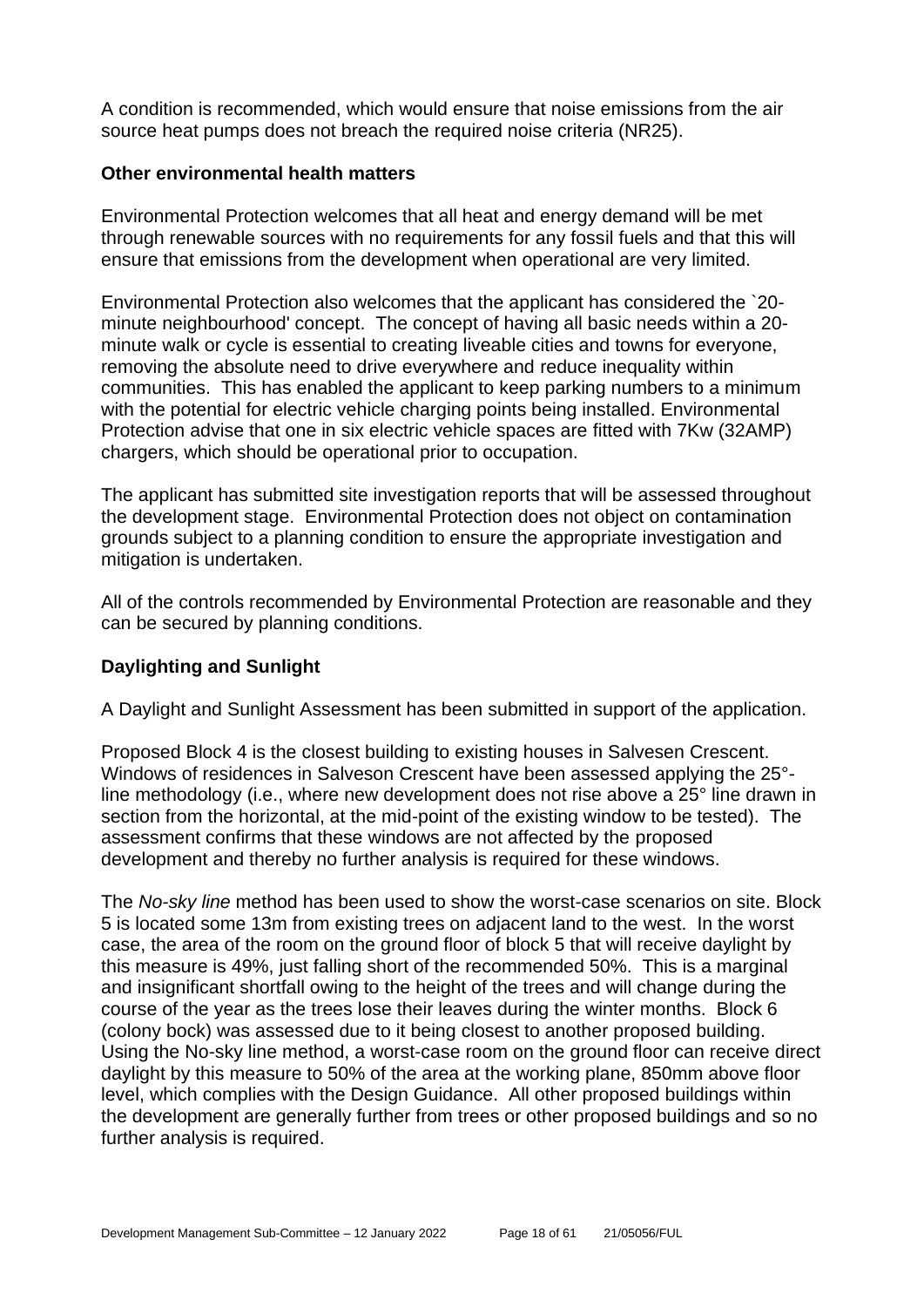The proposal is in accordance 45-degree method for sunlight. Therefore, sunlight to neighbouring properties is adequately maintained.

With regards to sunlight to new gardens and open spaces in the development, 50% or more of the area of gardens or open spaces should be capable of receiving potential sunlight for more than two hours during the spring equinox, which is compliant with the Design Guidance.

To conclude, except for a marginal shortfall of the Design Guidance recommended 50% daylight in the case of ground floor flats in block 5, which is not significant and thus not justification to refuse the application, the proposed development complies with the Edinburgh Design Guidance for daylight and sunlight amenity.

# **Privacy and outlook**

Rear (east facing) windows in the main part of proposed flatted block 4 are located some 26 metres away from the rear windows of the nearest house to the east in Salvesen Crescent, which is an acceptable separation distance. The northern section of block 4 extends further to the east than the main part of the block and therefore is the closest building to the nearest house in Salvesen Crescent. However, given that the windows in the east elevation of the northern section of block 4 are at an oblique angle to the rear elevation of nearest neighbouring houses in Salvesen Crescent, they would not give rise to significant harmful overlooking. The south gable wall of colony block 9 is located some 12.7m away from rear windows in the of the nearest house to the south of it in Salvesen Crescent. However, there are no windows of habitable rooms in that gable wall that would potently give rise to overlooking.

Internally within the development, there are generally good separation distances with there being at least 18 metres directly facing window to window distance between the buildings except between blocks 5 and 10 and the opposite block - block 6, where the distance is some 17.3 metres. Given that the separation distance is between front elevations facing onto a public road, it is considered that the separating distance is acceptable.

In terms of their height, scale, massing and positioning the proposed buildings would not have an unduly dominant impact on existing neighbouring properties or a significant impact on their immediate outlook.

The proposals comply with Local Development Plan Policies Des 1, Des, 2, Des 3, Des 4, Des 5, Des 7, Des 8, Des 9 and Des 11, and the Edinburgh Design Guidance.

# **Open space, landscaping and Trees**

LDP Policy Env 20 Open Space in New Development relates to development proposals other than housing. It does not set out specific requirements but does indicate that the Council will negotiate the provision of new publicly accessible and useable open space in new development when appropriate and justified by the scale of the development and the needs it will give rise to.

The proposal includes two publicly available open spaces, the largest of which is centrally located, contains a cluster of existing trees to be retained and measures some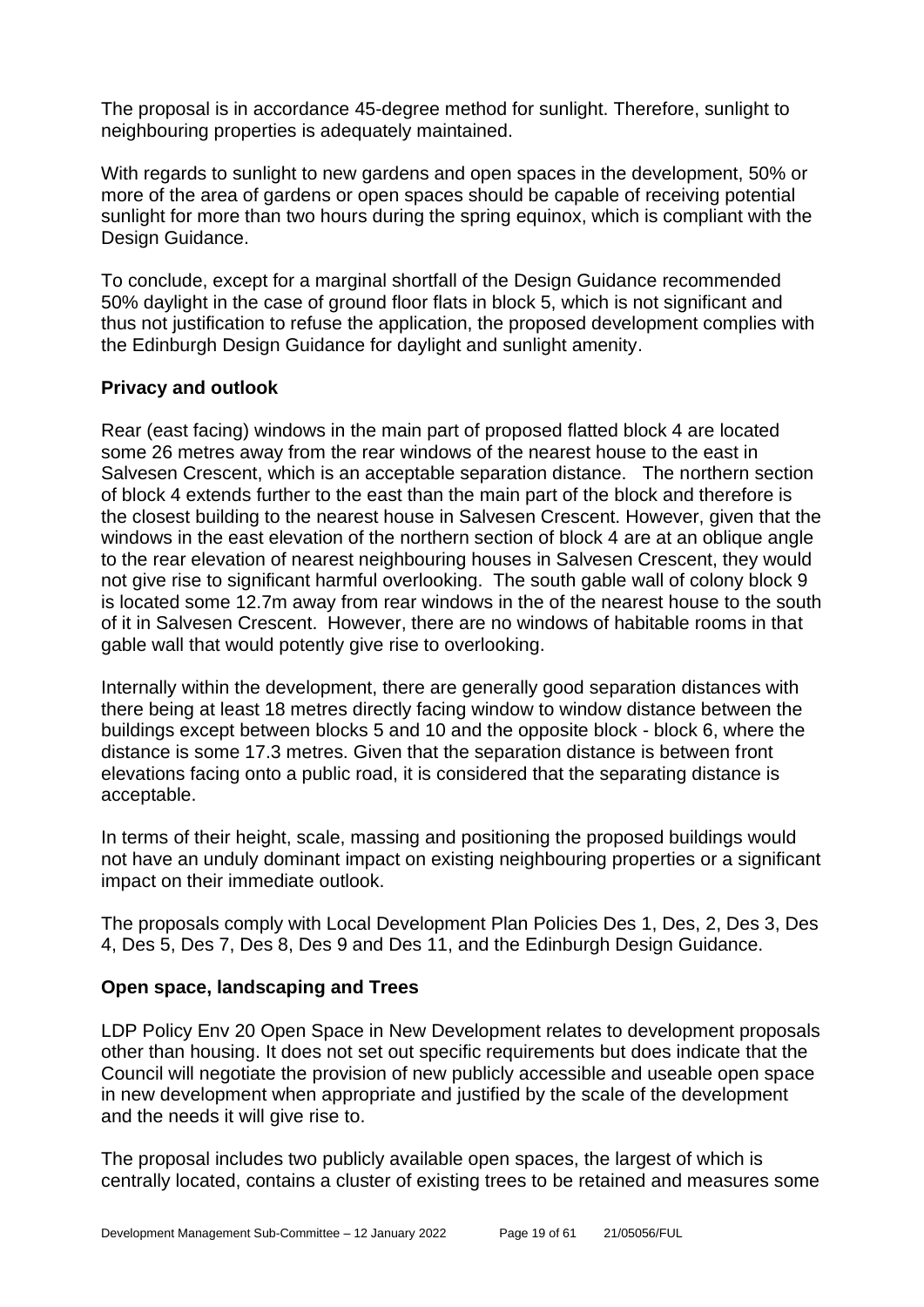1,605 sqm and is fronted onto by both flatted blocks 3 and 4. The other, secondary smaller open space is located on the north eastern part of the site adjacent to colony blocks 8 and 9 and measures some 312 sqm. As well as being an equipped children's play area it has a dual function as a sunken SUDS `storm garden' and is designed to flood in times of extreme rainfall.

There are views through the site from the principal north-south internal road to the proposed landscaped green open space within the green belt on the northern part of the site. The boulevard tree planting alongside that road serves as a green corridor connecting the main public open spaces in the development to the northern green space and the grassed sports pitches beyond.

The quantity and quality of formal and informal publicly accessible open space provision is appropriate for the number of dwellings proposed.

LDP Policy Hou 3 Private Green Space sets out that for flatted developments there should be 10 sqm of open space provision per flat except where private space is provided. A minimum of 20% of the site should be open space.

All of the colony flats have direct access to their own private garden and all of the flats within the flatted blocks have access to communal semi-private outdoor gardens. The communal private open space equates to some 4,967 sqm, which is 4,027 sqm more than the minimum required 10 sqm per flat. Owing to their location in the development, the majority of the private communal open spaces benefit from being either south or west facing and thus being afforded good levels of sunlight and more than the minimum recommended in the Edinburgh Design Guidance.

Counting all elements of private green open space within the site including pockets of landscaping and landscape verges, approximately 25% of the site contains private green open space.

The main consideration in the site layout is the existing mature trees and landscaped setting and the principle of buildings within a landscape. The position of trees has influenced the siting and position of the proposed buildings and the central open space in order to ensure where possible protection of their root protection zones.

The tree survey recorded eighty individual trees on and around the site and hundreds more in groups. An Arboricultural Impact Assessment (AIA) was undertaken to evaluate the direct and indirect effect of the proposed design on trees to be retained and recommends tree protection measures. In addition, a tree constraints plan which delineates +20-year tree canopies and the locations of construction exclusion barriers, has been submitted.

A total of 30 trees on the site have been identified for removal, either due to their condition and limited life expectancy or inferior quality or due to conflicts with construction, or as part of the proactive management/restructuring of the tree provision on the site. The trees to be felled include 2 category A trees, 10 category B trees and 18 category C trees. None of the trees are covered by a Tree Preservation Order or are within a conservation area. The location of the trees to be felled would not allow for comprehensive redevelopment of the site.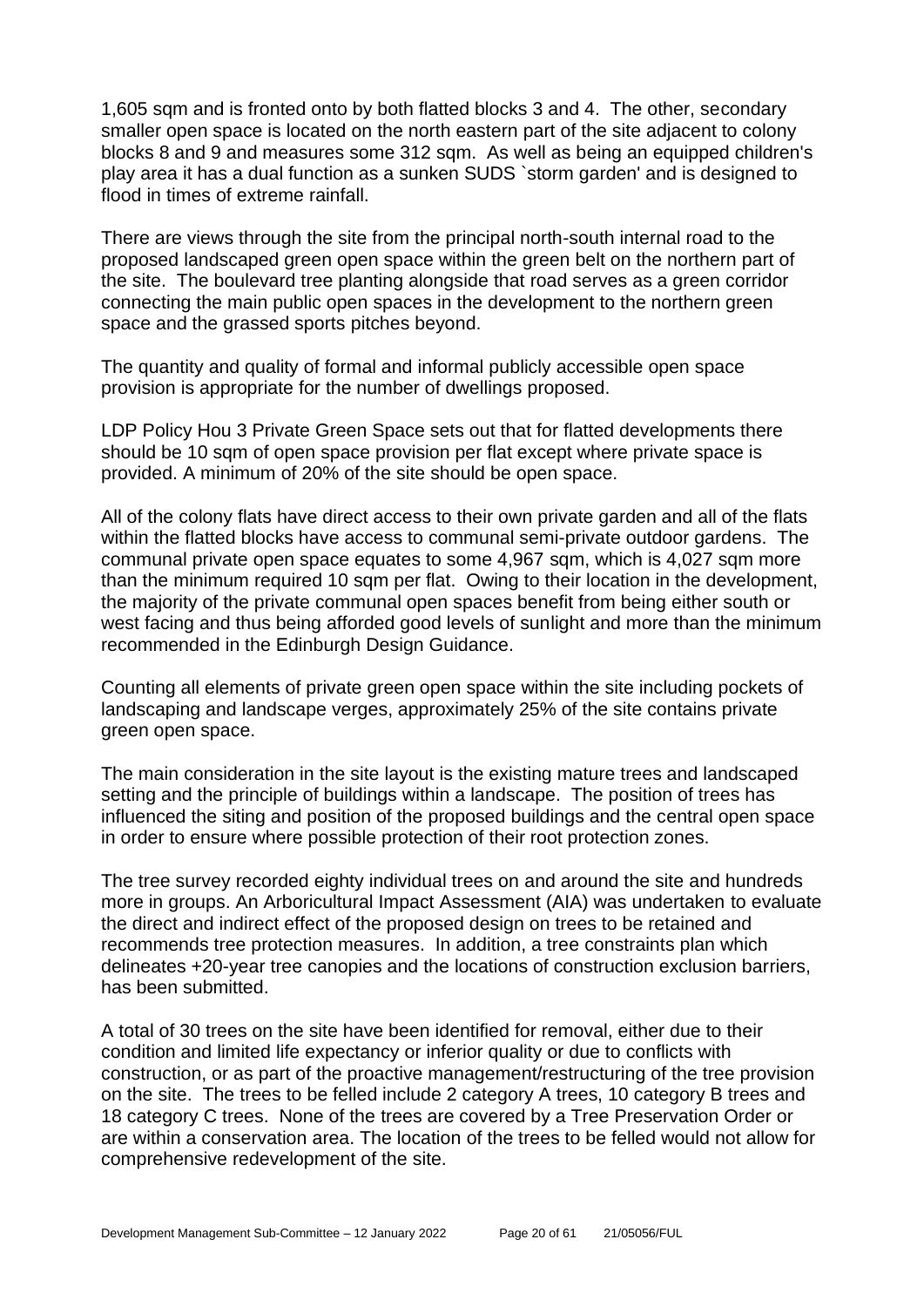Several of the trees to be removed are of smaller subservient stature relative to their retained neighbours and their removal will not be significant. Groups in the middle of the site to be removed are of small semi-mature trees which are not providing shelter to other trees. The trees to be retained include four early mature trees where the central open space is proposed and trees along the southern part of the site close to Muirhouse Parkway.

With regards to direct and indirect effects on remaining trees of the proposal the Arboricultural Impact Assessment concludes the following: -

The aerial parts of several trees are close to construction activities, making them vulnerable to damage. These trees are so close to proposed buildings and/or proposed services that there could be severance of rooting by foundations or excavations. Several trees are close to proposed buildings, structures, surfaces, excavations etc. or construction activities, but the potential conflict cannot be mitigated by any protection measures and the extent of required pruning and/or the loss of rooting volume exceeds industry best practice and could result in the temporary decline of the trees, resulting in the loss of the amenity provided by the tree.

The Arboricultural Impact Assessment proposes mitigation measures in order to minimise damage to the affected trees. All of the recommended tree protection measures, which are listed in section 7.5) of the Arboricultural Impact Assessment report accompanying the application can be secured by a condition imposed on a grant of planning permission. The recommended mitigation measures are the best way to safeguard trees on the site to be retained. Subject to all of these tree protection measures being in place prior to development commencing on site and thereafter being retained until the development is completed, the proposals would safeguard the trees to be retained and thus the proposal is acceptable in terms of impact on trees.

Detailed planting has been proposed throughout the development including 131 new trees comprising: 60 extra heavy standard (between 4.25 and 6.25m high, with trunk girth of 16-18cm); 39 heavy standard (between 3.5 and 4.25m high, with trunk girth of 12-14cm); and 32 standard trees (between 3.0 and 3.5m high, with a trunk girth of 10- 12cm). The area to the north of the developable area is designated for tree planting, wildflower meadows and open spaces. Along the north, west and east edge of this sub area are designated for tree planting. These areas have been shown on the Tree Protection Plan as Construction Exclusion Zones. The proposed tree planting adequately compensates for the loss of thirty trees on the site.

Subject to the recommended conditions of a grant of planning permission the proposals comply with Local Development Plan Policies Env 12, Env 20 and Hou 3.

#### (e) Access, car and cycle parking

A Transport Assessment (TA) has been submitted in support of the application. This has been assessed by transport officers and is considered to be an acceptable reflection of the estimated traffic generated by the development.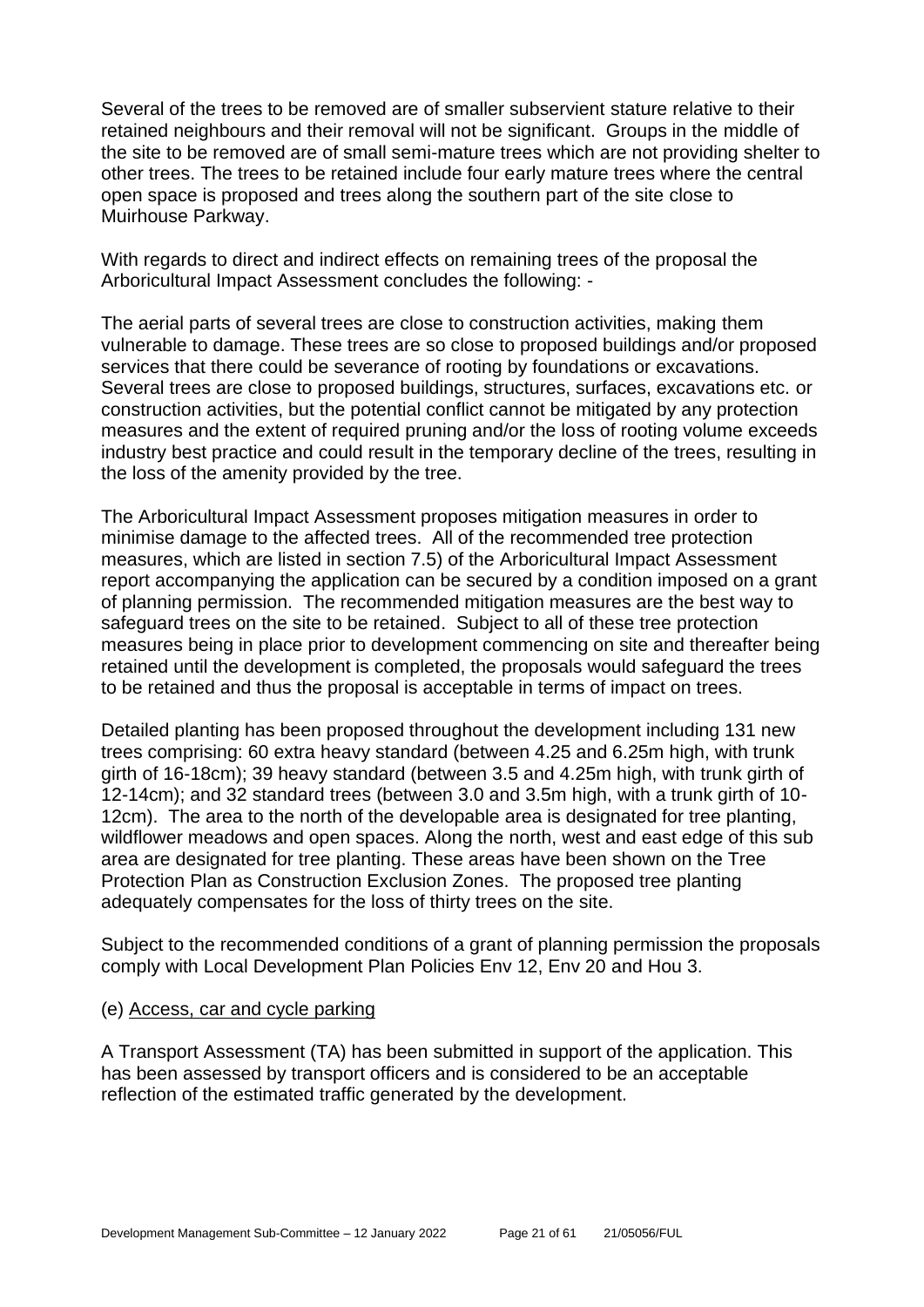The site is within an accessible location with very good levels of accessibility by pedestrians and cyclists to local services and good access to public transport. The site will be accessed for vehicles by provision of a simple 'left in/left out' junction at the midpoint on the southern roadside boundary of the site. The junction is proposed to be located some 15m west of the existing access. The TA concludes that the proposed junction will operate satisfactorily for the traffic associated with the development. The existing road network is of an adequate standard to cope with the increase in use of it resulting from the development.

The Roads Authority has raised no objections to the application.

# **Car Parking**

LDP Policy Tra 2 (Private Parking) requires that developments make provision for car parking levels that comply with and do not exceed the parking levels set out in the nonstatutory guidance.

Applications should include reasoned justification for the parking provision proposed. In the Transportation Statement (TA) it is stated that the reduced levels of parking provision are justified by the site's location where there are good levels of accessibility at the site and it being within walking or cycling distance of a range of services and that public transport availability is good. The nearest car club provision is on the parallel route of Muirhouse Parkway (south side) close to the north end of Sharp Street, within a short walk of the application site. A Travel plan has been submitted with the application.

The parking standards contain no minimum amounts for car parking. The standards allow for a maximum of 142 spaces for the proposed residential flats. Thirty-six onstreet car parking spaces are proposed, spread evenly around the site. These include nine disabled spaces, which equates to 25% parking provision overall. The Transportation Assessment submitted with the application states that a minimum of one in every six spaces within parking courts are to allow for future electric vehicle charging points to be installed. It goes on to state that where parking is within the roadway the provision of electric vehicle parking will be agreed in advance with the Council's Transportation Section. The Council's Transportation Section advise that a minimum of three parking spaces in the development (8%) should be provided for electric vehicle parking. However, the Council's Design Guidance advises that one in every six (16%) of parking spaces should be fully connected and ready to use electric vehicle charging. Therefore, a condition is recommended to require that one in every six parking spaces (six parking spaces) are fully connected and available for use for electric vehicle charging.

An informative for the provision within the area of car club space(s) is recommended.

In summary, the site is within an accessible location with very good levels of accessibility to local services and good access to public transport. Based on the justification provided, the proposed low level of car parking is considered acceptable at this location.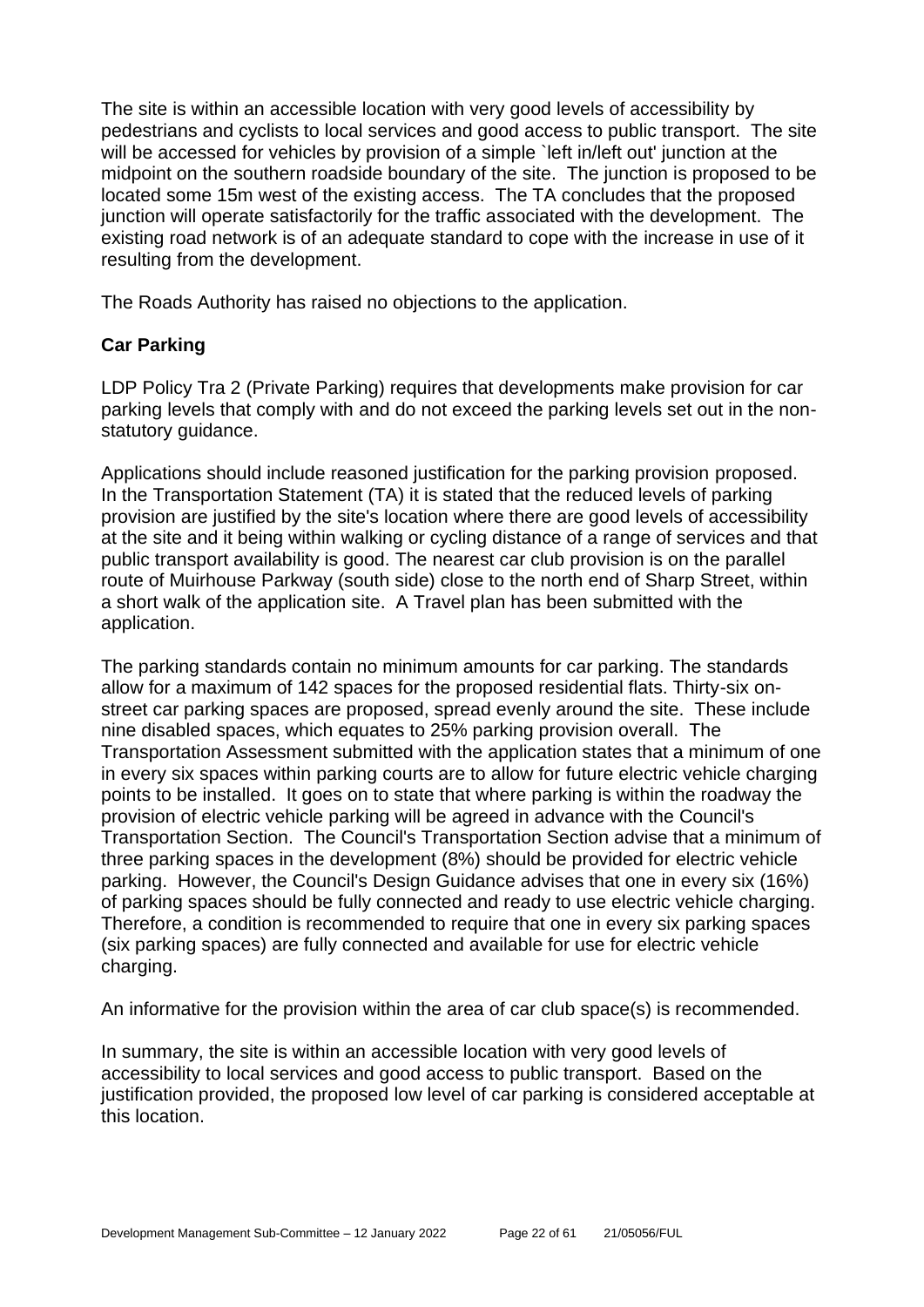# **Cycle Parking**

LDP Policy Tra 3 (Private Cycle Parking), requires that cycle parking and storage within the development complies with Council guidance.

It is proposed to provide 200% cycle parking for the general flatted accommodation. These are contained within integral cycle stores within blocks 1 and 2 and detached cycle stores adjacent to blocks 3, 4 and 5. The cycle parking within the stores is two tier storage. There will also be a large store for housing electric scooters (which would allow for some cycles should the circumstances arise). Each of the colony flats will be provided with a cycle store.

The proposals comply with Local Development Plan Policies Tra 2 and Tra 3 and the Edinburgh Design Guidance.

# (f) Waste Planning

The layout of the development delineates a direct and unobstructed access for refuse storage and collection vehicles to/from the underground bin stores contained at points within the site. Swept path analysis has been provided to demonstrate that a refuse vehicle can access the site. Waste Services does not raise a concern with the proposal. They advise further input from the applicant/developer to ensure waste and recycling requirements have been fully considered. This can be adequately dealt with through the quality audit and Road Construction Consent process.

#### (h) Sustainable Energy

The applicant has submitted the sustainability form in support of the application. Part A of the standards is met through the provision of: (i) Photo Voltaic (PV) panels to all blocks; (ii) Air Source Heat Pump (ASHP) to the centralised Energy Centre. The proposal is a major development and has been assessed against Part B of the sustainability standards.

LDP Policy Des 6 (Sustainable Buildings) requires that developments can demonstrate that the current carbon dioxide emission reduction targets are met (including at least half of the target being met through the use of low and zero carbon generating technologies) and that other sustainable features are included in the proposals. This can include measures to promote water conservation, SUDS, and sustainable transport measures.

The applicant submitted a Sustainability Statement in support of the application. This examined the suitable low and zero carbon technologies which would be most appropriate for the development. In this case the abovementioned (i)-(iii) measures are proposed.

The applicant certifies that the results from the Standard Assessment Procedure (SAP) which is used to assess and compare the energy and environmental performance of buildings to ensure they meet building Regulations. The SAP calculations demonstrate that compliance with Policy Des 6 is achieved for all the above strategies.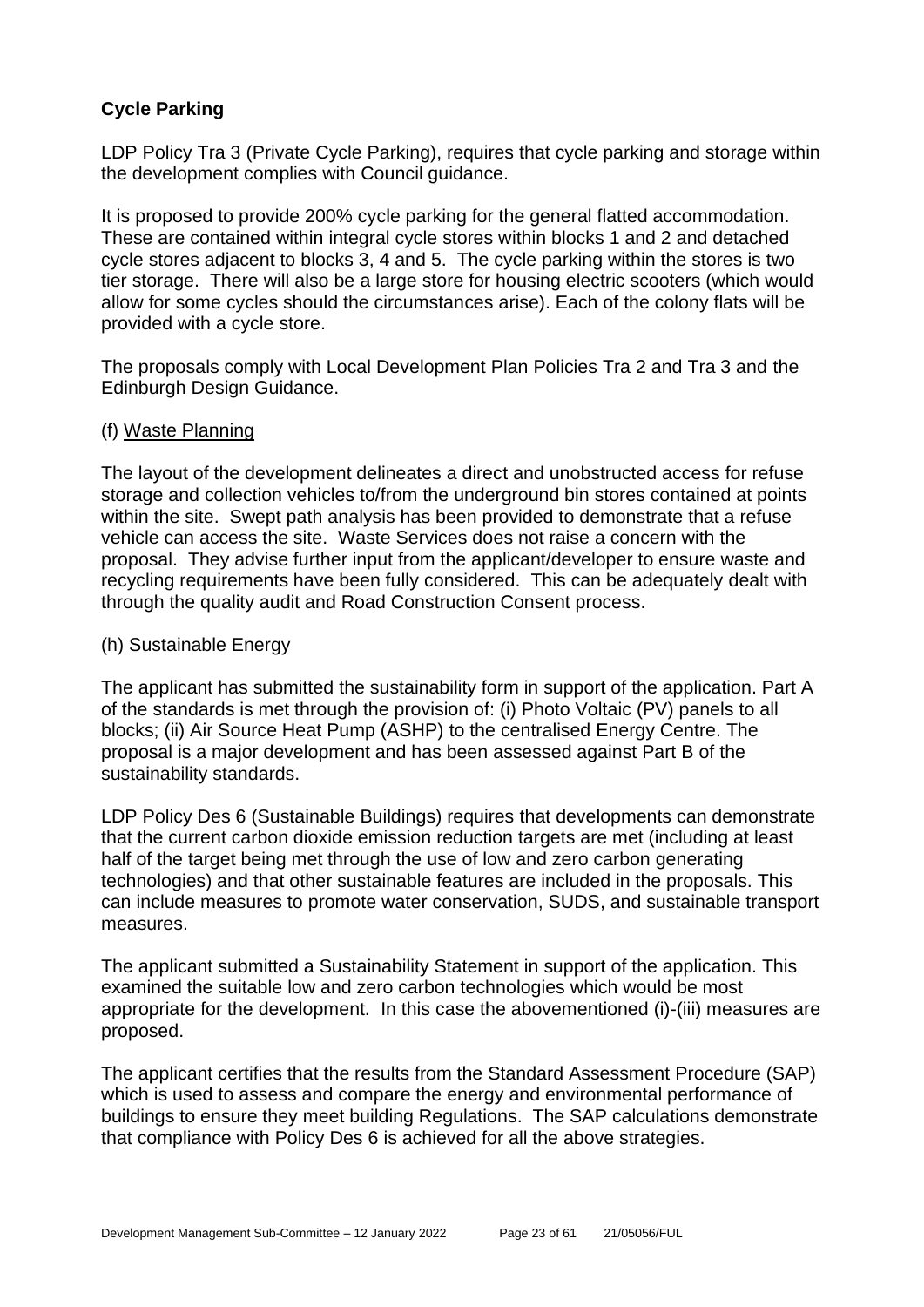With regards to carbon dioxide reduction, the proposed development is required to comply with Section 6 (Energy) of the Scottish Technical Handbooks. The applicant has completed a Section 6 model for the proposed development, to identify the fabric and energy performances required to comply with Section 6. This involves calculating the Building Emission Rate (BER) and Target Emission Rate (TER). Compliance is achieved where the BER is less than or equal to the TER (The BER and TER values are the kgCO2/m² emissions for the actual building and a building regulation compliant building respectively).

The buildings meet the carbon dioxide reduction targets set out in Section 6 - "Energy" and Section 7 - "Sustainability" of the current Scottish Building Regulations through a combination of energy efficiency and the abovementioned low or zero carbon technology. Thereby, the proposal is in accordance with LDP Policy Des 6.

# **District Heating**

The application considers the requirements of the adopted Heat Opportunities Mapping Supplementary Guidance.

Edinburgh's Sustainable Energy Action Plan (SEAP) sets out an approach to reduce carbon emissions through better use and generation of energy. A key objective of the SEAP is to decentralise energy. The programme aims to increase the use of district heating in the city, evaluating the potential for expanding existing schemes.

To comply with this requirement, new applications must submit to the planning authority, a district heating (DH)/ heat network (HN) evaluation that is specific to the development. This requires the applicant to investigate any existing or proposed DH/ HN that the development could utilise using the Scottish Government's Heat Map, and the Energy and Carbon Masterplan as a resource. Where there are no DH/HN local to the development, an appraisal investigating the opportunity for the development to install its own DH/ HN is required, including an analysis of anticipated site heat, cooling and electricity loads.

The closest District Heat Energy Centre is currently planned to be constructed within the Granton Waterfront Development Framework area. It has been noted that there was potential to connect the Silverlea site into this proposed heat network. A review was undertaken in accordance with the Supplementary Guidance to consider the proximity of the developments to each other, the construction programming and the potential costs to connect into a local district heat network.

The proposed development at Silverlea will be complete prior to the completion of the new district heat energy centre within the Granton Waterfront development, which makes this not possible to receive heat energy from this heat source at this time. However, there is still the opportunity to connect into this in future, once completed and this option will be kept open. The Silverlea development therefore requires its own independent heat source at present. A smaller scale independent communal energy centre/communal heat network has now been proposed as part of this current application.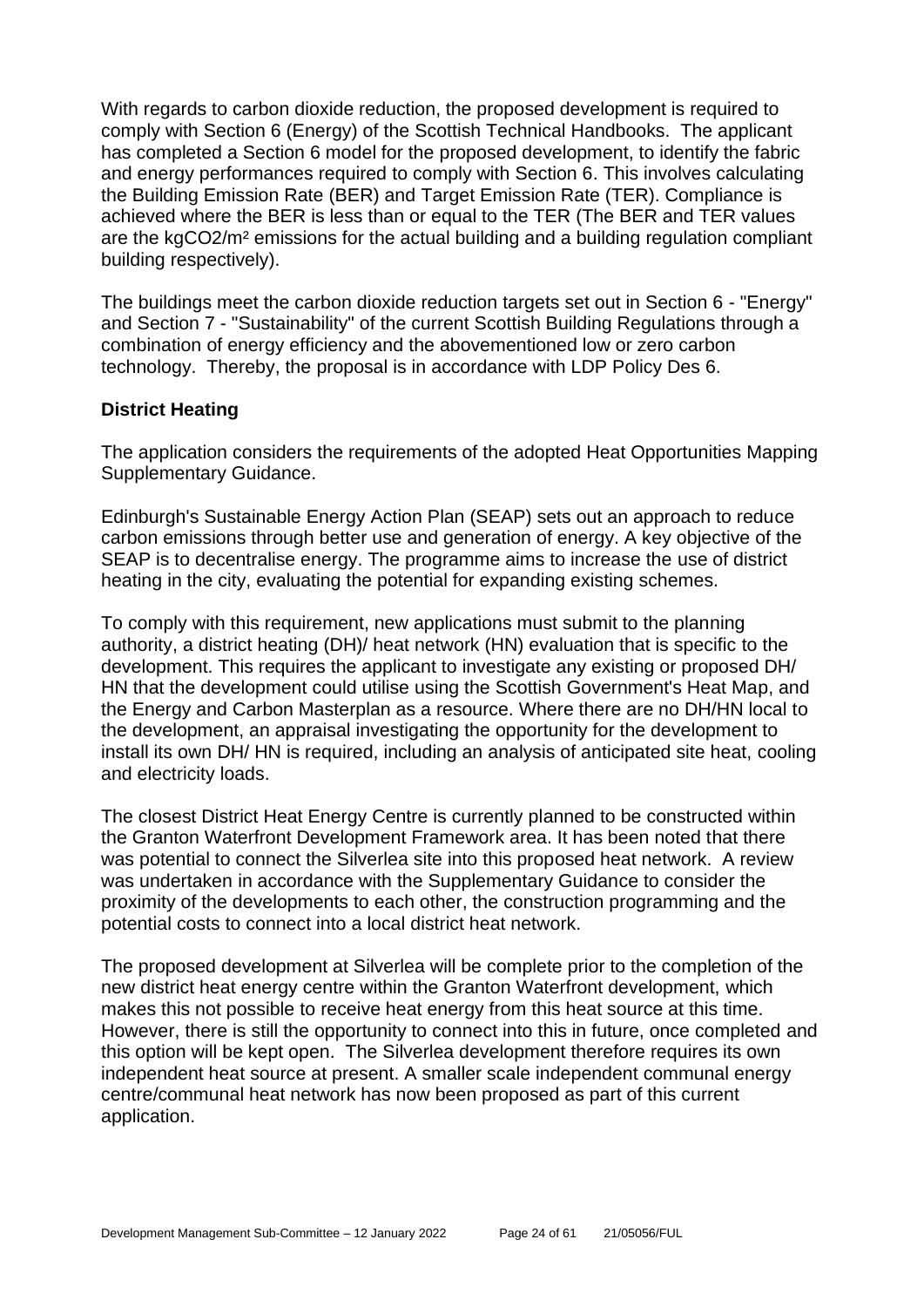#### (h) Archaeology

LDP Policy Env 8 (Protection of Important Remains) seeks to protect archaeological remains from being adversely impacted from development.

The application site overlies the western half of the core estate surrounding the former Muirhouse House from which the local area takes its name. This former 16th century manor was ruinous by the 19th century and replaced in 1832 by Muirhouse Mansion constructed for Captain William Davidson. The remains of the main 17th century house survived principally to the west of this application site until the 1950's when they were finally demolished. As part of this demolition work however was the recovery of the two stone Griffin gate pier finials that were mounted on top of gate-pillars to the estate (see photo on page 12 of the Design and Access Statement). These are currently in store and ownership of the Council. Although out with the footprint of the 16th century mansion, the site overly the site of estate buildings including until the late 20th century the site of estates home farm, which prior to its demolition acted as a riding school.

Accordingly, the site is regarded as being historic and archaeological significance. This application must therefore be considered under terms of Scottish Government's Our Place in Time (OPIT), Scottish Planning Policy (SPP), PAN 02/2011, Historic Environment Scotland's Historic Environment Policy for Scotland (HEPS) 2019 and Council's Local Development Plan (2016) Policies Des 3 & Env 9. The aim should be to preserve archaeological remains in situ as a first option, but alternatively where this is not possible, archaeological excavation or an appropriate level of recording may be an acceptable alternative.

Given the site's archaeological significance, a programme of evaluation was carried out by Headland Archaeology in June 2018 managed by the City of Edinburgh Council Archaeology Services on behalf of the Council. The results (see Headland's DSR accompanying this application) demonstrated that significant archaeological remains occurred within areas of the site principally out with the footprint of the 1960's carehome including the site of an historic pond, estate trackways. The site of the former estate's home farm (Muirhouse Mains) was not subject to evaluation at this stage as the remains, including historic well, were both known and in part visible.

As stated, the site is likely to contain important archaeological remains relating to the development of the Muirhouse Estate dating back to the 16th century, from which the local takes its name. Accordingly, the Council's Archaeology Officer has recommended that an archaeology condition is imposed on a grant of planning permission requiring the prior agreement and implementation of a programme of archaeological works (excavation, analysis & recording, publication, public engagement).

The proposals include the retention of the sites surviving well belonging to Muirhouse Mains with the site's public realm along with historic/archaeological interpretation (see plan page 4 of Design and Access Statement).

In addition to this, the Council's Archaeology Officer recommends that the two stone Griffin gate pier finials from the top of two gate-piers removed from the site in the 1950's, are reinstated on site as part of the historic interpretation and public realm/landscape. This control can be secured by a condition imposed on a grant of planning permission.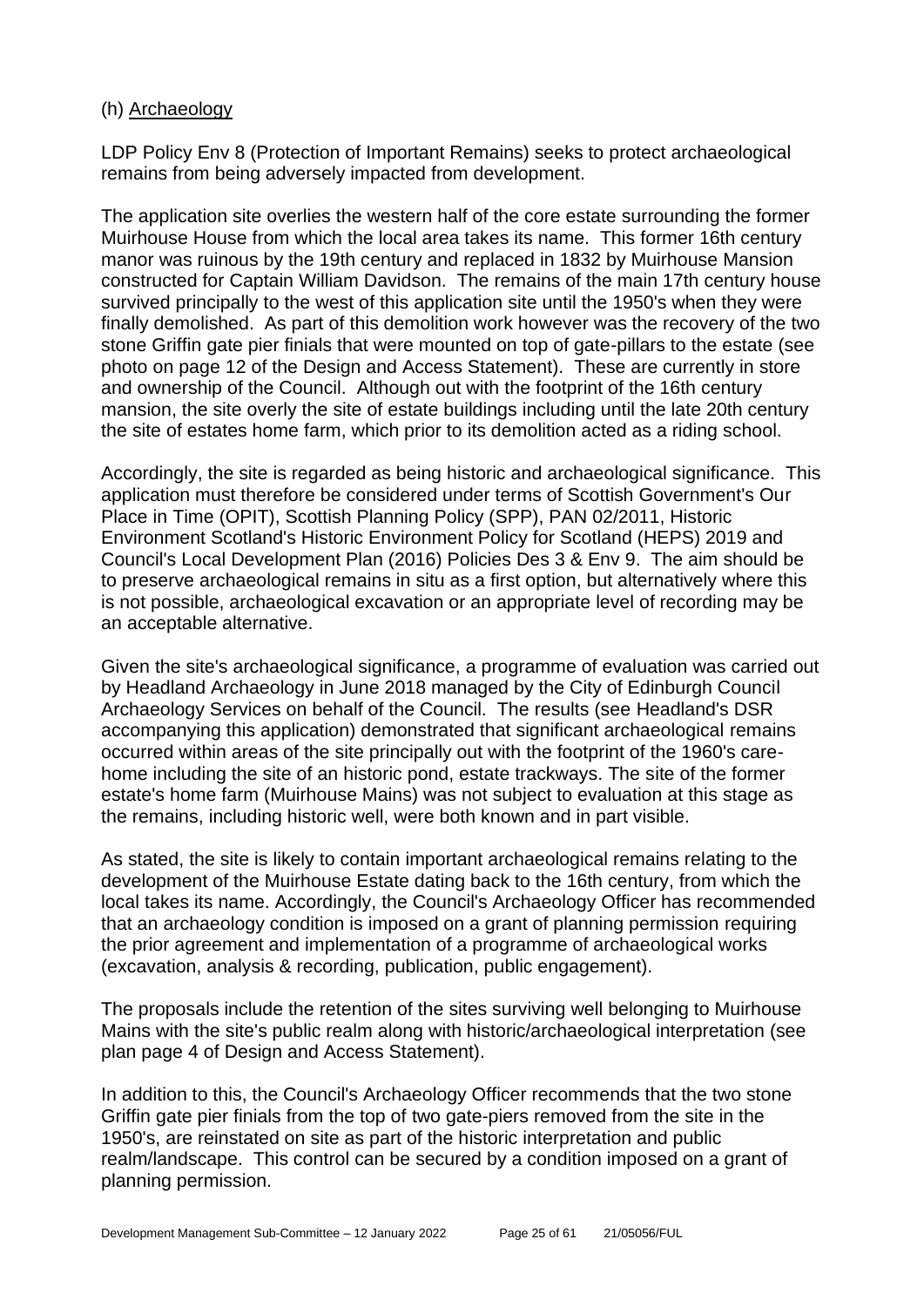Subject to the abovementioned controls, the proposal complies with Local Development Plan Policies Env 8 and Env 9.

# (i) Infrastructure

LDP Policy Del 1 (Developer Contributions) requires contributions to the provision of education infrastructure to mitigate the impact of development. The Action Programme and Developer Contributions and Infrastructure Delivery Supplementary Guidance sets out contributions required towards the provision of infrastructure.

The delivery of on-site affordable housing is addressed in section (c) above.

# **Education**

Education contributions will be applied in accordance with the methodology set out in the finalised Developer Contributions and Infrastructure Delivery supplementary guidance and the figures set out in the Edinburgh Local Development Plan Action Programme of December 2021.

Communities and Families are seeking a sum of £1,036,629 (index-linked based on the increase in the BCIS Forecast All-in Tender Price Index from Q4 2017 to the date of payment) and £3,216 for land (not index-linked) based on a pro rata rate for all the flats in the development.

Contributions will not be sought for one bedroom flats or flats where there would not be a child living there. The finalised sum will be agreed between Communities and Families and the Chief Planning Officer prior to the memorandum of understanding being agreed.

# **Healthcare**

Part of the site is included within the North West Edinburgh health care contribution zone 14 Muirhouse, as identified in the Council's finalised Developer Contributions and Infrastructure Delivery Supplementary Guidance. The Edinburgh LDP action programme identifies the need for new medical practice accommodation as part of health centre provision to mitigate the impact of new residential development within the locality. Policy Hou 10 (Community Facilities) of the LDP states that planning permission for housing development will only be granted where there are associated proposals to provide any necessary health and other community facilities. The intentions of the Supplementary Guidance is for new development to contribute towards local, necessary improvements to the health care provision within the immediate locality. Although only part of the application site falls within the identified boundary of the relevant contribution zone 14, Muirhouse, the application seeks to promote a large number of residential units, the occupants of which will require health care provision. Therefore, a developer contribution of £559 per dwellings should be applied in this instance, which equates to £79,378 for the 142 dwellings.

A S75 legal agreement or Memorandum of Agreement is recommended as the suitable method of securing this health care contribution and ensuring the scheme complies with policies Hou 10 and Del 1 and the developer contribution supplementary quidance.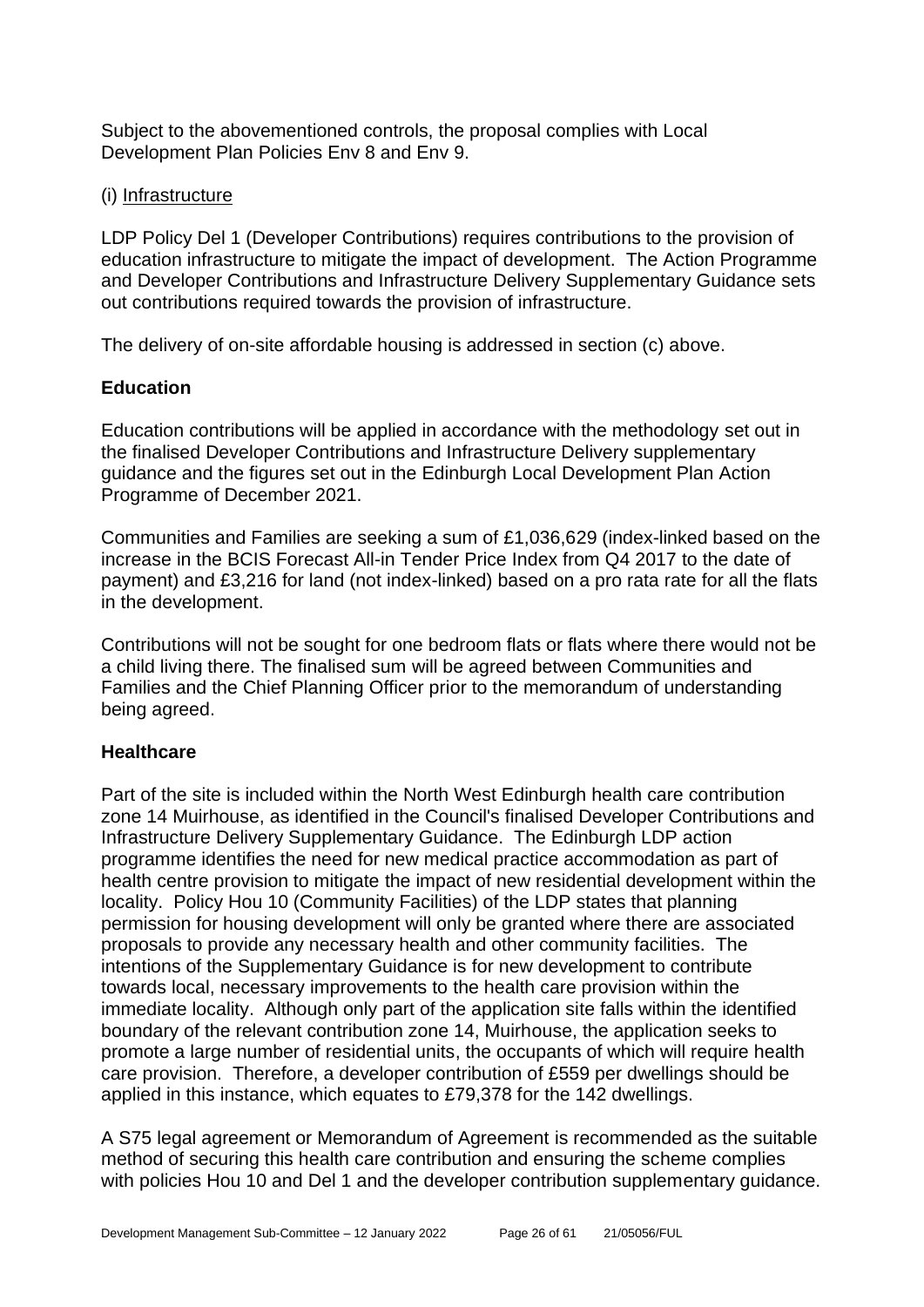The Roads Authority does not advise of the requirement for developer contributions for transportation infrastructure works.

#### j) Other material considerations have been addressed

The following material considerations have been identified:

- − Drainage and flooding
- − Ecology
- − Sustainable development as per Scottish Planning Policy (SPP)
- − Equalities & human rights
- − Public representations

# **Drainage and Flooding**

The applicant has provided the relevant flood risk assessment and surface water management information for the site as part of the self-certification (with third party verification) process. The proposals meet the Council's requirements.

Scottish Water has not objected to the application.

Following significantly reduced Scottish Environment Protection Agency (SEPA) capacity to engage with development management due to a cyber-attack, SEPA advise the Planning Authority to check whether the consultation fits within their triage framework. The application proposal is not within an area identified within SEPA's flood maps as being at potential risk of surface water or coastal flooding and it is not one which meets the criteria within the triage for consultation.

# **Ecology**

A report on an ecological assessment analysis undertaken by an ecologist has been submitted as part of the application. In respect of impact on designations and protected species the report concludes that: (i) there is no potential effect on European, UK or locally designates sites; (ii) there are two locally designated sites (as defined in The Edinburgh Biodiversity Action Plan) which are within 1km of the development site. A disused railway line - Davidson Mains to the Quarry LBS (Local Biodiversity Site) which is 850m south of the site, and the Silverknowes LBS which is adjacent to Silverlea. Silverknowes LBS is the Silverknowes Golf Course and is in constant use and regularly maintained and has no notable habitats; and, (iii) The redevelopment of the site, as currently proposed will not compromise the integrity of the boundary of the LBS and will not compromise the habitat for which the LBS is valued; (iv) Only two protected species are likely to be found on the Silverlea Site and they are badgers and bats and the assessment found no evidence of either of these protected species.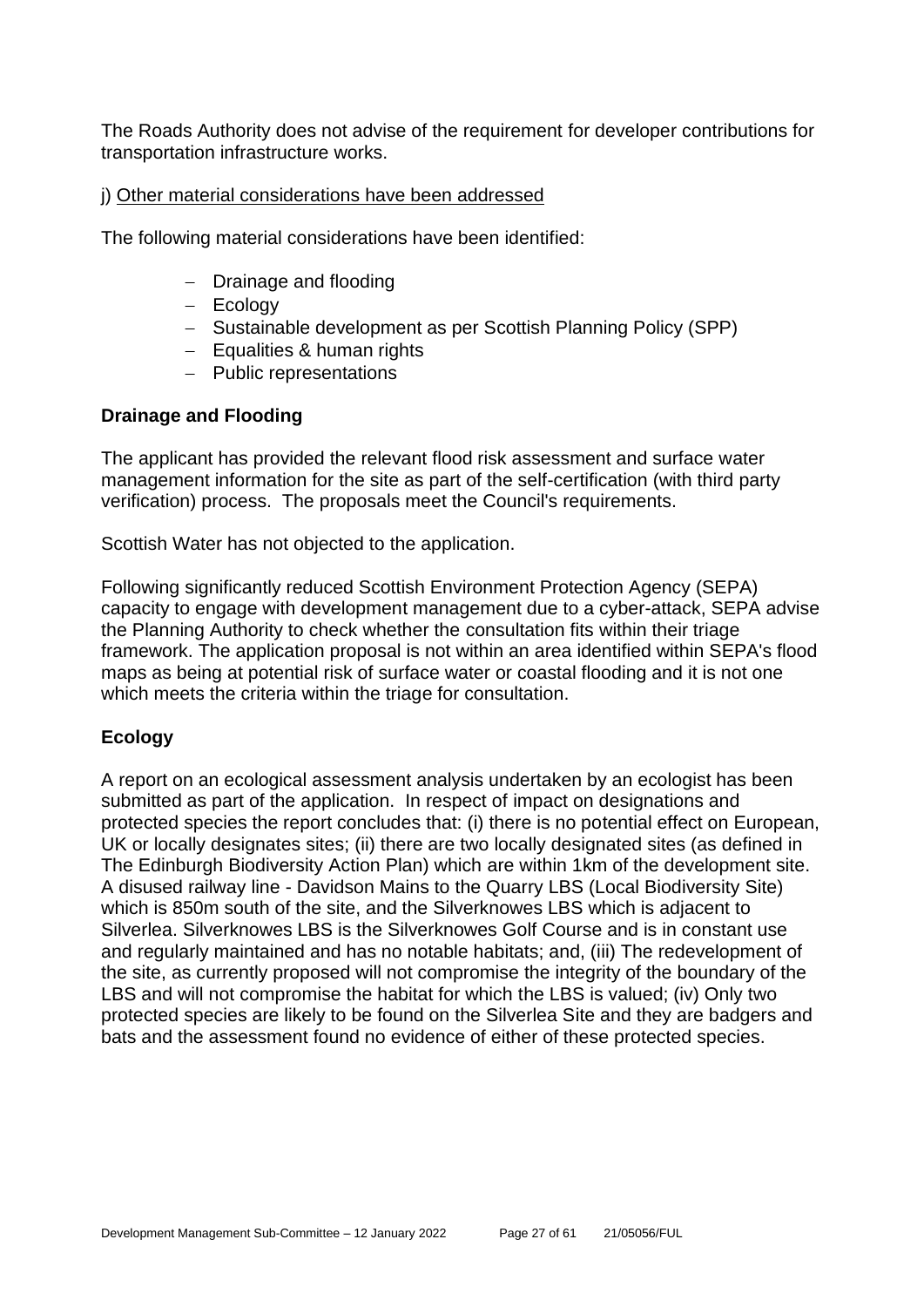In general, the Ecological Assessment concluded that: (i) The mature trees on the southern part of the site are valuable for wildlife and many are to be retained: (ii) Some of the vegetation does present nesting opportunities for birds on site. Care should be taken to remove vegetation out with the bird nesting period; and (iii) There will be a negligible adverse impact on the biodiversity of the development site from the loss of unexceptional habitats. It is therefore anticipated there will be a neutral/minor positive effect on the biodiversity by proposed development. The assessment states that the proposed landscape strategy for the site will maximise opportunities to enhance local biodiversity, provide a new gain in the extent of habitat suitable for species to thrive and integrate habitat and to the measures that will support biodiversity.

In order to encourage wildlife into the site the Ecological Assessment recommends that bat boxes could be placed in some of the existing trees and building facades throughout the development could incorporate under eaves swallow and swift nesting bricks. An informative for the inclusion of bat boxes and swallow/swift bricks within the development is recommended.

The proposals comply with Local Development Plan Policy Env 16.

# **SPP - Sustainable development**

Scottish Planning Policy presumption in favour of sustainable development is a significant material consideration due to the development plan being over 5 years old.

For the reasons explained above in this report, the proposals comply with all of the relevant sustainability principles set out in SPP, which are:

- − Principle 1 of giving due weight to net economic benefit.
- − Principle 2 by responding to economic issues, challenges and opportunities, as outlined in local economic strategies.
- − Principle 3 of supporting good design and the six qualities of successful places.
- − Principle 4 of making efficient use of existing capacities of land, buildings and infrastructure including supporting town centre and regeneration priorities.
- − Principle 5 by supporting delivery of accessible housing, business, retailing and leisure development.
- − Principle 6 by supporting delivery of infrastructure, for example transport, education, energy, digital and water.
- − Principle 7 by supporting climate change mitigation and adaptation including taking account of flood risk.
- − Principle 8 of improving health and well-being by offering opportunities for social interaction and physical activity, including sport and recreation.
- − Principle 9 by having regard to the principles for sustainable land use set out in the Land Use Strategy.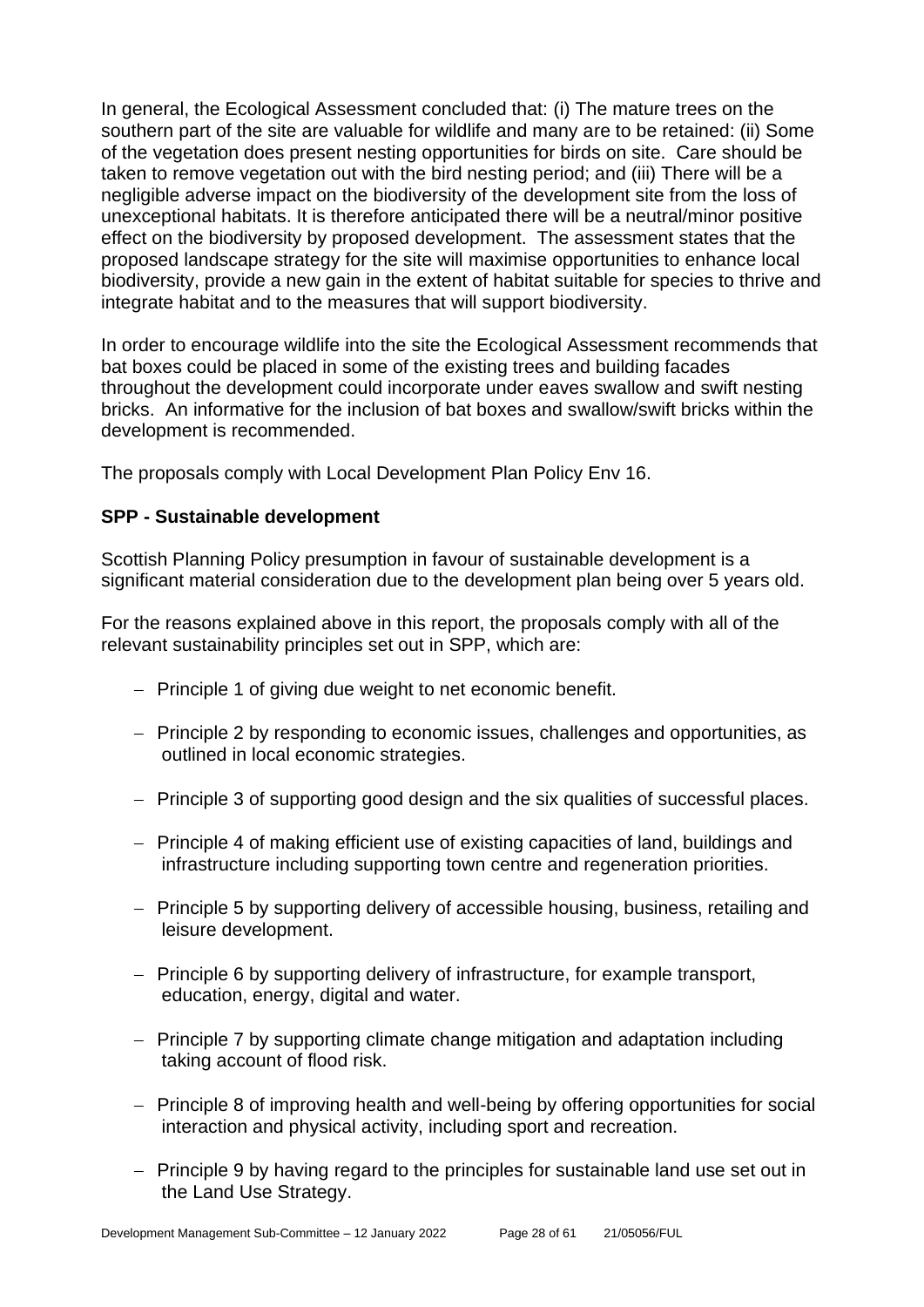- − Principle 10 of protecting, enhancing and promoting access to cultural heritage, including the historic environment.
- − Principle 11 by protecting, enhancing and promoting access to natural heritage, including green infrastructure, landscape and the wider environment.
- − Principle 12 of reducing waste, facilitating its management and promoting resource recovery.
- − Principle 13 of avoiding over-development, protecting the amenity of new and existing development and considering the implications of development for water, air and soil quality.

# **Emerging Policy Context**

NPF 4 - Draft National Planning Framework 4 is being consulted on at present. As such, it has not yet been adopted. Therefore, little weight can be attached to it as a material consideration in the determination of this application.

City Plan 2030 - While the proposed City Plan is the settled will of the Council, it has not yet been submitted to Scottish Ministers for examination. As such, little weight can be attached to it as a material consideration in the determination of this application.

(k) Equalities and Human Rights

Due regard has been given to section 149 of the Equalities Act 2010.

All ground floor flats, and main door flats will have level access from the street or paths leading to the doors. This also applies to the communal access doors to the common stairs.

Twenty-five dwellings are specifically designated for wheelchair users. These will be designed to allow the residents to live independently and provides a safe and secure environment as their needs change over time. Housing for Varying Needs Standards Older and Ambulant Disabled requirements will be met for this tenure.

In addition, 4 flats are designed to allow people with additional learning needs to live independently, and these will be designed to meet the individual's specific needs.

Nine parking spaces are for disabled people in recognition that there may a need for disabled people to have access to a car.

Noise issues will be mitigated against with the aforementioned proposed mitigation measures.

The proposals do not have negative impacts on equalities & human rights. No comments have been received in relation to human rights.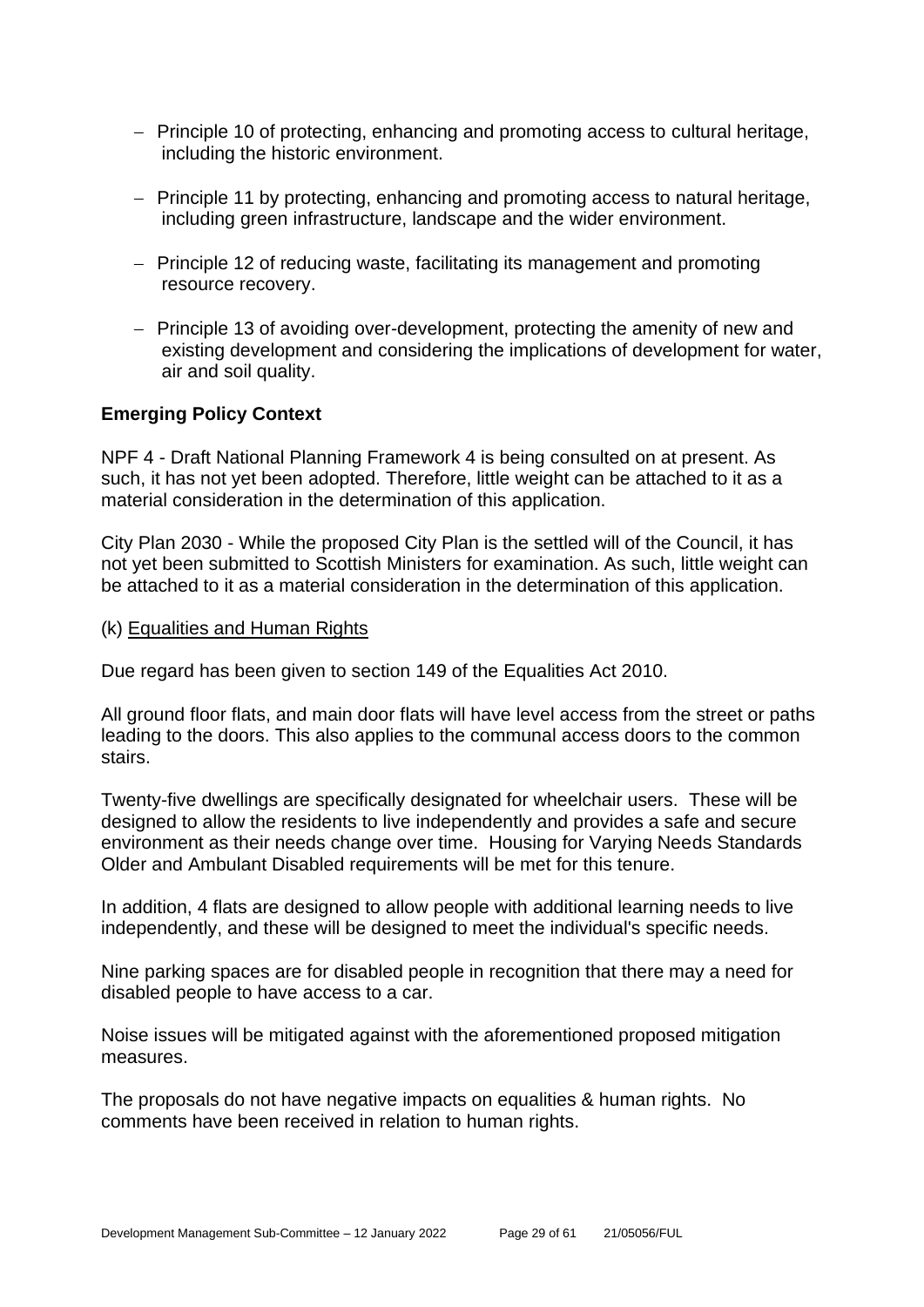# (l) Public Representations

Twenty-three written representations were received, including twenty objecting to the application, one of which is a petition containing 21 signatures, one neutral and two in support of the application.

# **Material Representations - Objections:**

- − There is not a need for new build housing in the area. Addressing in section (b) and confirmed that there is a need for new build affordable housing across the city.
- − loss of green belt land and resultant environmental and health impacts. addressed in section (b).
- − Loss of green space used by the community. addressed in sections (b) and (d).
- − loss of/harm to trees and resultant negative environmental impact addressed in section (d).
- − Impact of the proposal including the felling of trees, in terms of carbon emissions and implications for the environment. - addressed in section (d).
- − loss of/harm to wildlife and habitat and protected species addressed in section (j).
- − The site should be designated a Special Landscape Area. addressed in section (b).
- − Concern about future possible loss of the neighbouring football pitches and their changing area. - The application does not include a proposal for the change of use of the neighbouring football pitches. The effect of the proposal on the neighbouring football pitches in addressed in section (d).
- − Would be heavily care dependent owing to limited amenities within close walking distance. - addressed in section (e).
- − The proposed access arrangement raised road safety concerns. addressed in section (e).
- − Insufficient parking within neighbouring streets for construction staff and contractors during periods of construction. - addressed in section (e).
- − Insufficient quantity of disabled parking spaces. addressed in section (e).
- − Insufficient parking proposed resulting in displaced parking on neighbouring roads, leading to congestion and road safety hazards. - addressed in section (a), and it is acknowledged that a low parking development is acceptable given the site's accessible location.
- − Lack of detail about proposed cycle parking. addressed in section (e).
- − Hours of construction and potential for noise and disturbance. If noise nuisance were to arise this could be controlled through Environmental Protection legislation.
- − Noise nuisance, including from traffic associated with the development. addressed in section (d).
- − Would put undue strain on existing infrastructure, services including health services and community facilities, which currently do not have capacity to cope with the increase in demands placed on them by the proposed development. The cumulative of other neighbouring developments needs to be taken into consideration.
- − Pollution from associated traffic. addressed in section (i) The low parking provision will ensure that air quality does not become a concern.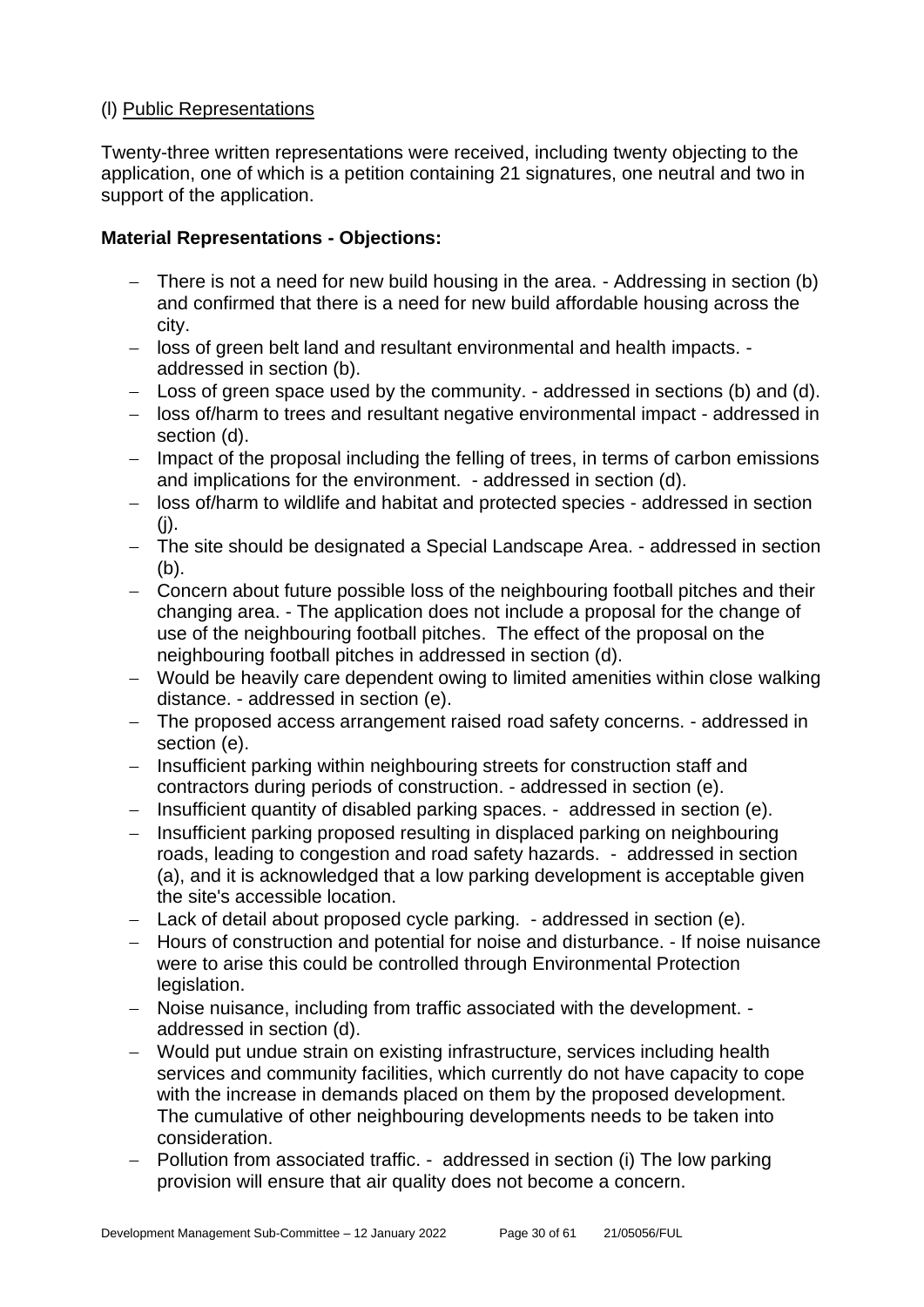- − The proposals for 64% of social rented housing is too low. addressed in Section (i).
- − Mid-market rental accommodation is too expensive for many and therefore all the units should be social rented tenure. - addressed in Section a. The LDP defines affordable housing as housing that is available for rent or for sale to meet the needs of people who cannot afford to buy or rent the housing generally available on the open market. In terms of priority order, Mid-Market Rent (MMR) ranks second behind Social Rent (highest priority).
- − Insufficient transparent and meaningful community consultation carried out in accordance with the Edinburgh Planning Concordat. - The Planning Authority has not been presented with any evidence to substantiate this claim. On 21 April 2021 the Planning Authority approved the community consultation detailed in Proposal of Application Notice 21/01097/PAN. A report on that community consultation has been submitted with this application. The Planning Authority has not been presented with any evidence to question the accuracy of the content of that report.

#### **Material Representations - Support**

The re-development of this site for affordable, and in this case accessible accommodation for those requiring additional support, is welcomed by people in the communities of Silverknowes and Muirhouse. - addressed in section (b) and the contribution towards affordable housing is acknowledged.

#### **Non-Material objections**

- − Repairs to the current Council housing stock should take priority over new build homes. - This is not a material planning consideration.
- − Road safety concern about mud and deleterious material from constriction vehicles being deposited on neighbouring roads. - Incidences of mud and deleterious material being deposited on public roads and not being addressed by the developer is a matter for the police and is not a material planning consideration.
- − The site would be put to better use as a community garden. Possible alternative new uses of the site is not a material consideration in the determination of this planning application.
- − There are better alternative sites; including brownfield sites, in the area where new residential development could be constructed. - The suitability or otherwise for residential development/redevelopment of other sites in the area is not a material consideration in the determination of this planning application.
- − The matters raised by objectors are either not significant, are addressed in this report, can be mitigated through conditions imposed on a grant of planning permission or are not material considerations in the determination of this application.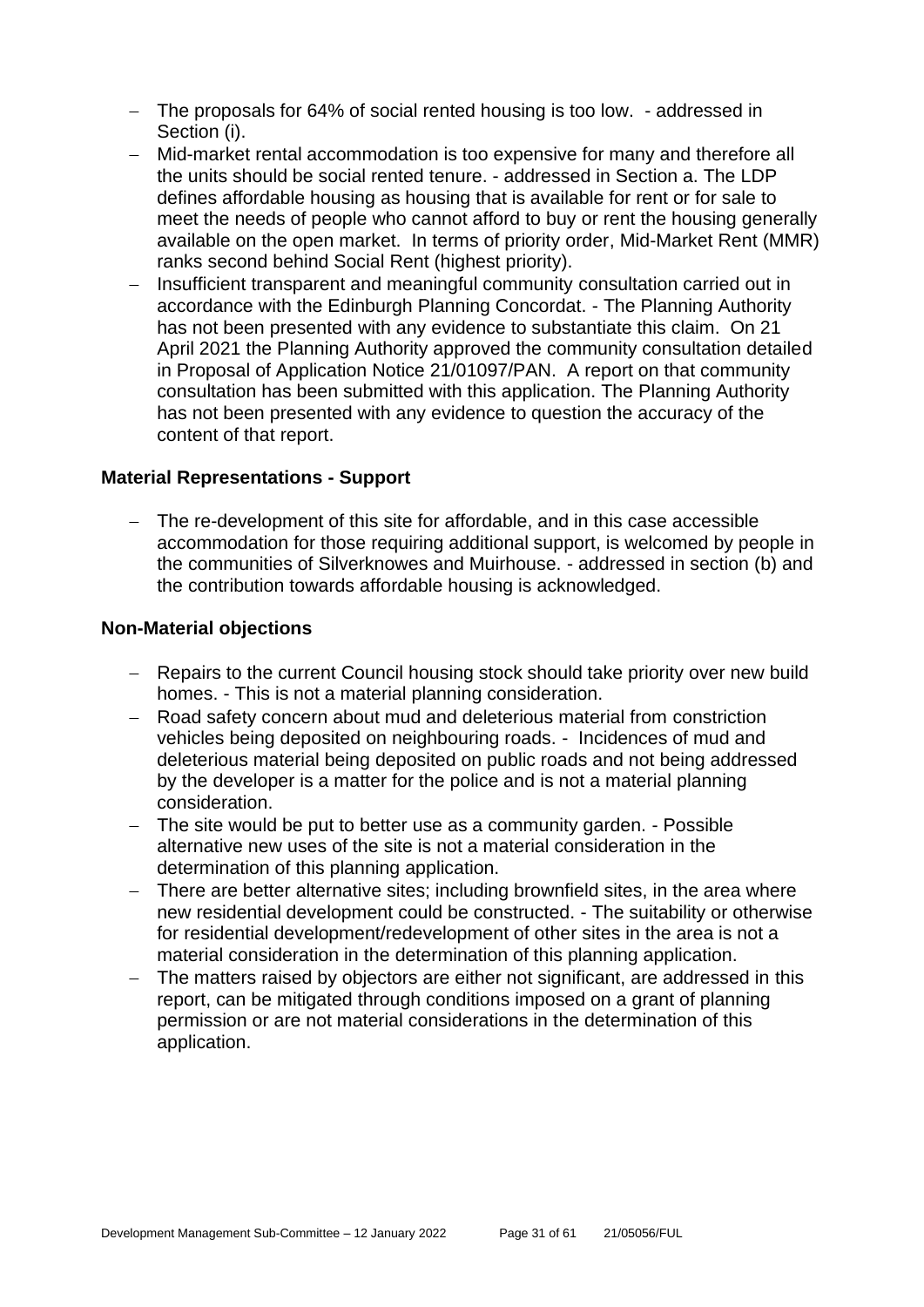#### Conclusion in relation to the Development Plan

In its entirety the proposed development is not in accordance with the Edinburgh Local Development Plan (LDP) given that part of the site includes development within the green belt. Notwithstanding, there are significant material consideration which outweigh the presumption against granting planning permission for development on the green belt and also the loss of an area of open space and provide reasoned justification for granting planning permission for the proposed development on the site. These are:

(i) The area of land within the application site has limited amenity value within the green belt and currently does not contribute towards the landscape setting of the city.

(ii) The land within the green belt contains made-up land with contamination present. The proposal includes the remediation of and decontamination of the land. The land is unkept and fly tipping has taken place, which that detracts from the appearance of the area. The land is of low landscape value and low recreational value with few quality trees. The proposal will allow for further investment to be made in the part of the green belt land within the site boundary that is not to be built on. The re-purposing of that part of the site as an informal green space will enhance the amenity, recreational and landscape value of the land for the benefit of both the future occupants of the proposed new residences and the wider local community.

(iii) The edges of the built development will be enhanced by new tree and shrub planting that will link with the existing tree belt on the site's western boundary, providing visual screening to the new housing. The new planting on the western part of the proposed green space on the northern part of the site, will strengthen the landscape boundary with the neighbouring golf course. Furthermore, important green belt views, including from the existing footpath between Marine Drive and Salvesen Crescent, will be enhanced with proposed landscaping.

(iv) The ecology report accompanying the application does not identify any protected species or other species on the land (or any part of the site) worthy of protection. The tree and hedge planting proposed in the application will enhance local biodiversity and provide sheltered space for community growing areas.

(v) There is presently public access to the site, however, that access is informal and undefined. The proposal includes the creation of public pedestrian and cycle connections through the site, increasing connectivity with existing routes and the wider area, including neighbouring open spaces and woodland.

(vi) There are public benefits in delivering the proposed affordable and special needs housing.

The proposal is not a significant departure from Local Development Plan Env 10 (Development in the green belt and countryside).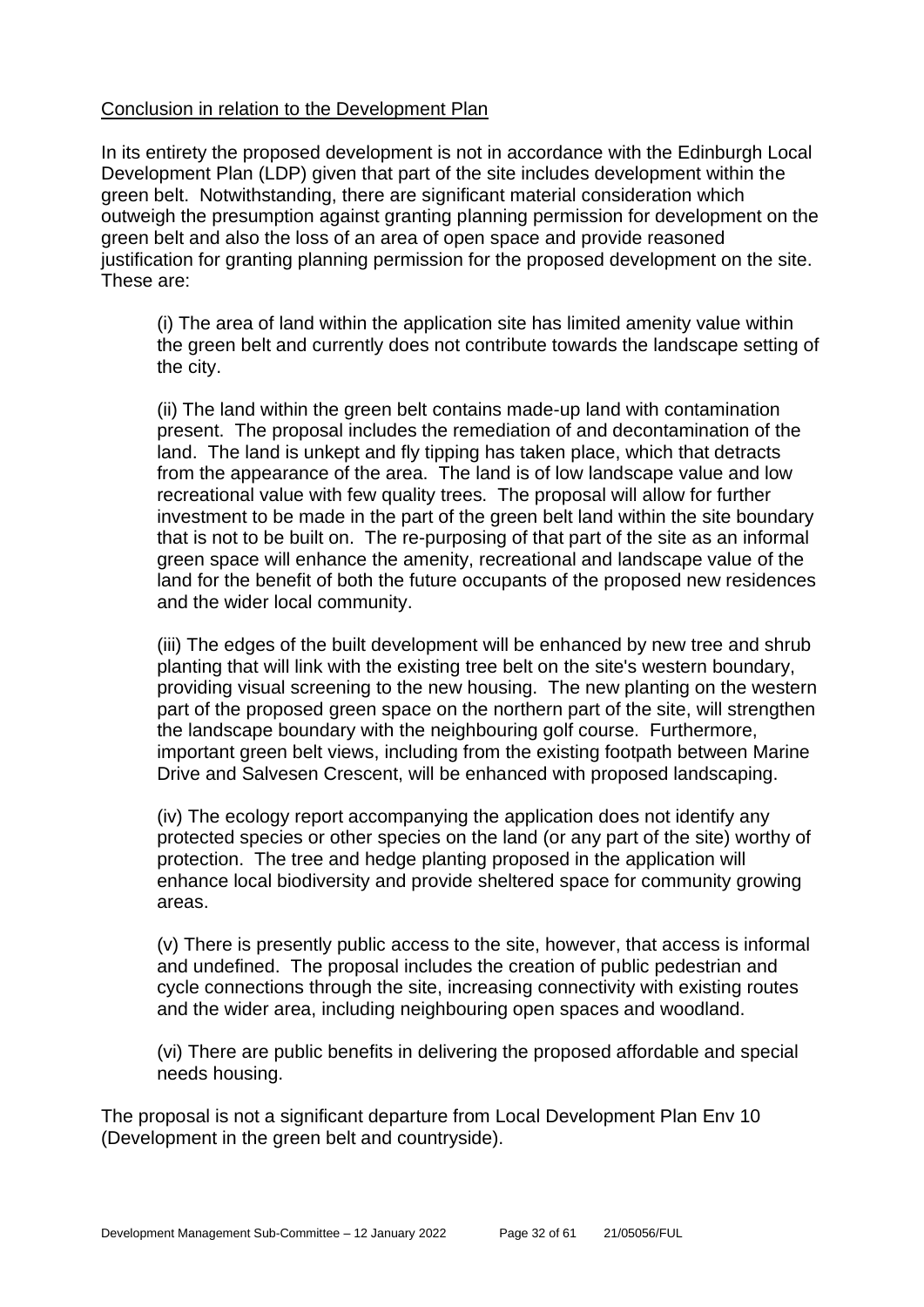Subject to the conditions of a grant of planning permission, there is no significant adverse impact on neighbouring amenity and the future occupiers of the residences will be afforded adequate residential amenity. The development is acceptable in transportation terms and the parking provision, including cycle parking, meets the Council's standards. The development has no detrimental impact on significant archaeological remains.

There is an infringement of the Edinburgh Design Guidance in terms of the proportion of three bed units suitable for growing families (units with a minimum of 91 sqm). However, given that 55 of the two-bedroom units (70% of the total number of unit) have an internal floor area of at least 5.4 metres in excess of the recommended minimum for a two-bedroom unit and given that a large proportion of the units are amenity/enhanced standard or wheelchair accessible, the shortfall in the proportion of family housing is not a significant infringement.

There are no material considerations that outweigh this conclusion.

#### Conclusion in relation to other material considerations

The proposals do not raise any issues in relation to identified material considerations. These material considerations therefore support the grant of planning permission.

#### Overall Conclusion

With reference to the Planning (Listed Buildings and Conservation Areas) (Scotland) Act 1997, the proposals would preserve the setting of the assemblage of listed buildings at Nos.1-16 (inclusive numbers) Salveson Crescent (Listed Building ref LB45601). Therefore, the proposal complies with adopted Edinburgh Local Development Plan Policy Env 3 Listed Buildings - Setting).

In its entirety the proposed development is not in accordance with the Edinburgh Local Development Plan (LDP) given that part of the site includes development within the green belt. Notwithstanding, there are significant material consideration which outweigh the presumption against granting planning permission for development on the green belt and also the loss of an area of open space. The proposal is not a significant departure from Local Development Plan Env 10 (Development in the green belt and countryside).

Notwithstanding, there are significant material consideration which outweigh the presumption against granting planning permission for development on the green belt and also the loss of an area of open space and provide reasoned justification for granting planning permission for the proposed development on the site. These are:

(i) The area of land within the application site has limited amenity value within the green belt and currently does not contribute towards the landscape setting of the city.

(ii) The land within the green belt contains made-up land with contamination present. The proposal includes the remediation of and decontamination of the land. The land is unkept and fly tipping has taken place, which that detracts from the appearance of the area.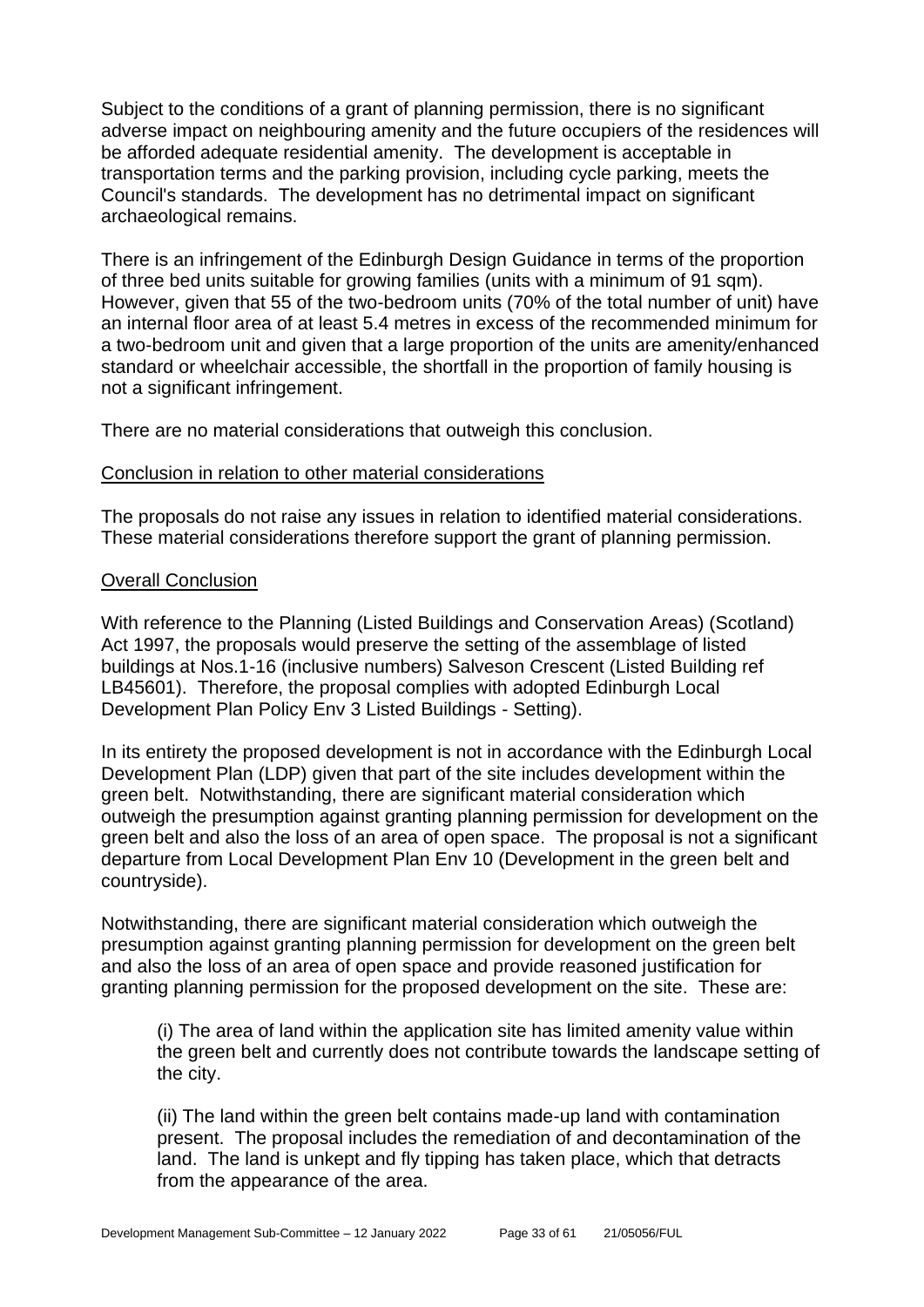The land is of low landscape value and low recreational value with few quality trees. The proposal will allow for further investment to be made in the part of the green belt land within the site boundary that is not to be built on. The repurposing of that part of the site as an informal green space will enhance the amenity, recreational and landscape value of the land for the benefit of both the future occupants of the proposed new residences and the wider local community.

(iii) The edges of the built development will be enhanced by new tree and shrub planting that will link with the existing tree belt on the site's western boundary, providing visual screening to the new housing. The new planting on the western part of the proposed green space on the northern part of the site, will strengthen the landscape boundary with the neighbouring golf course. Furthermore, important green belt views, including from the existing footpath between Marine Drive and Salvesen Crescent, will be enhanced with proposed landscaping.

(iv) The ecology report accompanying the application does not identify any protected species or other species on the land (or any part of the site) worthy of protection. The tree and hedge planting proposed in the application will enhance local biodiversity and provide sheltered space for community growing areas.

(v) There is presently public access to the site, however, that access is informal and undefined. The proposal includes the creation of public pedestrian and cycle connections through the site, increasing connectivity with existing routes and the wider area, including neighbouring open spaces and woodland.

(vi) There are public benefits in delivering the proposed affordable and special needs housing.

Subject to the conditions of a grant of planning permission, there is no significant adverse impact on neighbouring amenity and the future occupiers of the residences will be afforded adequate residential amenity. The development is acceptable in transportation terms and the parking provision, including cycle parking, meets the Council's standards. The development has no detrimental impact on significant archaeological remains.

The proposals comply with all of the relevant sustainability principles set out in SPP.

The proposals do not conflict with equalities & human rights.

The proposals are acceptable and there are no material considerations that outweigh this conclusion.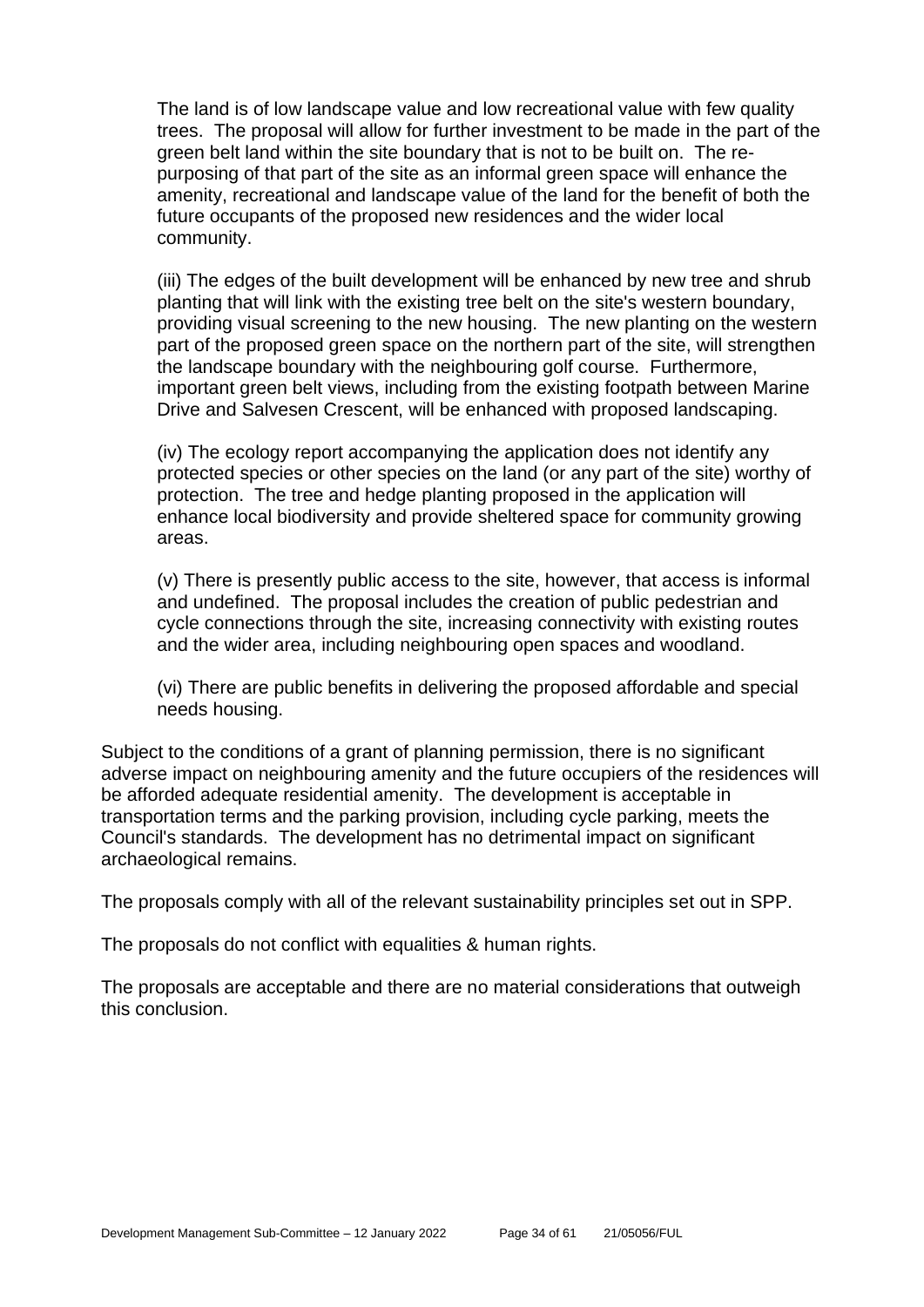It is recommended that this application be Granted subject to the details below.

# **3.4 Conditions/reasons/informatives**

# **Conditions** :-

1. i) Prior to the commencement of construction works on site:

a) A site survey (including intrusive investigation where necessary) must be carried out to establish, either that the level of risk posed to human health and the wider environment by contaminants in, on or under the land is acceptable, or that remedial and/or protective measures could be undertaken to bring the risks to an acceptable level in relation to the development; and

b) Where necessary, a detailed schedule of any required remedial and/or protective measures, including their programming, must be submitted to and approved in writing by the Planning Authority.

ii) Any required remedial and/or protective measures shall be implemented in accordance with the approved schedule and documentary evidence to certify those works shall be provided for the approval of the Planning Authority.

- 2. Prior to the commencement of development, a phasing plan and phasing schedule shall be submitted to and approved in writing by the Planning Authority. The phasing schedule shall include the construction of each residential phase of development, the provision of affordable housing, the provision of open space, SUDS, landscaping, public realm and historical interpretation work, and transportation infrastructure including vehicular and cycle parking. Development shall be carried out in accordance with the approved phasing unless agreed in writing with the Planning Authority.
- 3. No development shall take place on the site until the applicant has secured the implementation of a programme of archaeological work (excavation, reporting, analysis, interpretation and publication) in accordance with a written scheme of investigation which has been submitted by the applicant and approved by the Planning Authority.
- 4. The two salvaged two stone Griffin gate pier finials that once existed on the site and which the Council have title to and are presently storing, shall be reinstated on the site as part of a programme of historic interpretation and public realm to be carried out and in accordance with detailed plans and a conservation method statement to be submitted for the prior written approval of the Planning Authority. The reinstalment on site of the stone Griffin gate pier finials shall be included with the phasing plan and phasing schedule required by condition 2.
- 5. Prior to the use of any external finishing materials a sample panel(s) of them no less than 1.5m x 1.5m shall be produced and made available for the prior written approval of the Planning Authority.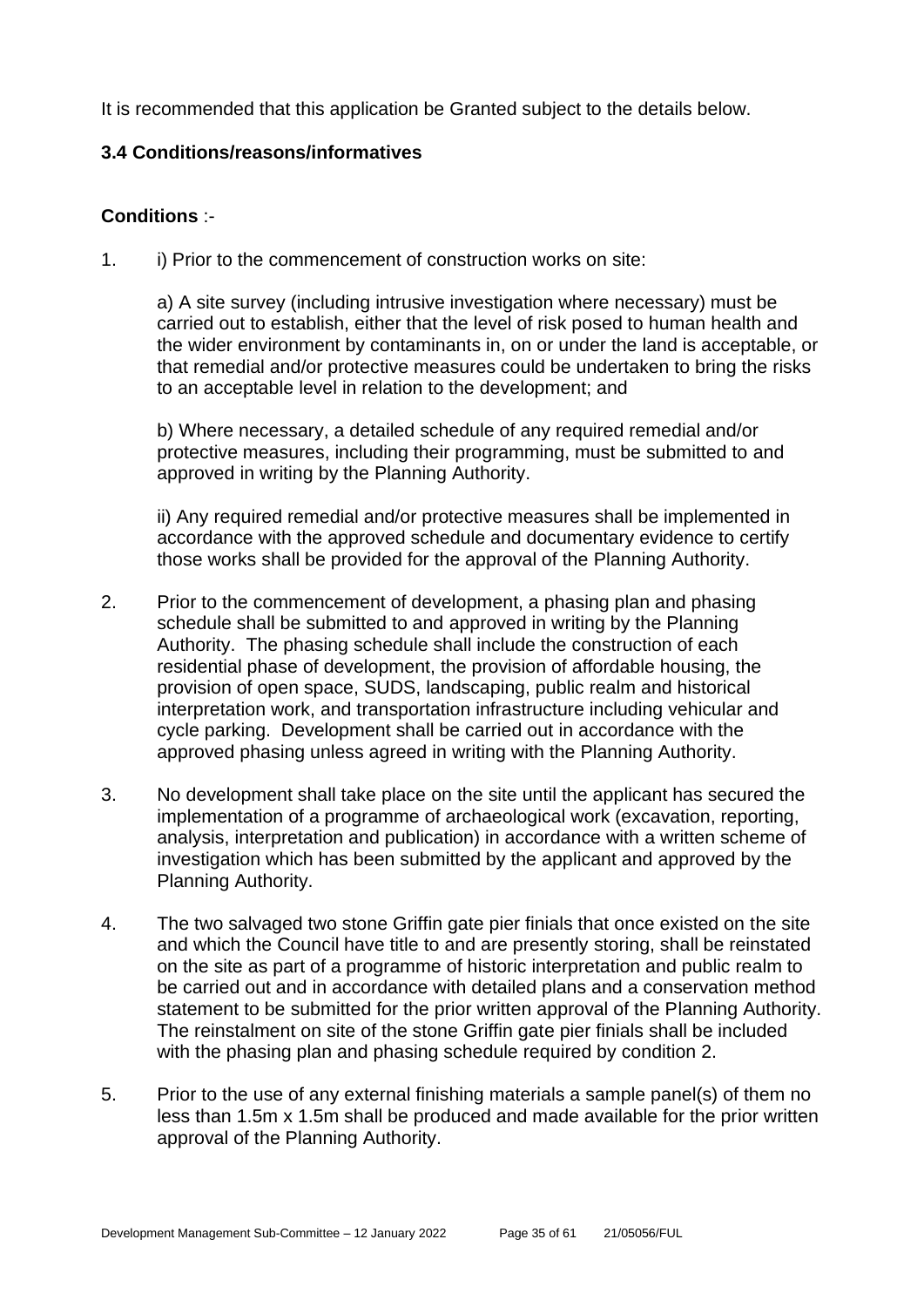- 6. Prior to any external finishing materials being used on the buildings a specification and detailed drawings of adequate scale, delineating the distribution of the external finishing materials and colours be submitted for the prior written approval of the Planning Authority. The details shall be implemented as approved.
- 7. The stone down takings of the existing north-south aligned section of wall within the site which integrally attaches to the roadside boundary stone wall on the west side of the existing access off Muirhouse Parkway and which is to be removed to facilitate the development, shall be used to construct a roadside boundary wall along to the east of the proposed new access off Muirhouse Parkway and in place of the existing palisade fence along that boundary. The new section of stone wall shall be erected in its entirety prior to the first occupation of the flats within flatted blocks 1 and 2.
- 8. Notwithstanding that delineated on application drawings the development shall not begin until details of a scheme of hard and soft landscaping has been submitted to and approved in writing by the planning authority. Details of the scheme shall include:

i proposed new planting in communal areas, road verges and open spaces, including trees, shrubs, hedging, wildflowers and grassed areas; ii location and design of proposed walls, fences and gates, including those surrounding ancillary structures;

iii schedule of plants to comprise species, plant sizes and proposed numbers/density;

iv programme for completion and subsequent maintenance of all soft and hard landscaping;

v a woodland management plan for existing areas of woodland;

vi proposed footpaths and cycle paths (designed to be unsuitable for motor bike use); and,

vii details of existing and proposed services; water, gas, electric and telephone.

All hard and soft landscaping shall be carried out in accordance with the scheme approved in writing by the planning authority as the programme for completion and subsequent maintenance (iv).

Any trees or shrubs removed, dying, becoming seriously diseased or damaged within five years of planting shall be replaced in the following planting season by trees/shrubs of a similar species to those originally required.

9. Development shall not commence on site unless and until all of the measures to mitigate constraints and impacts of the proposals on trees to be retained, which are listed in section 7.5 (Issues to be Addressed) and Appendix 7 (Barriers) of the Arboricultural Impact Assessment report by Julian A Morris, dated November 2021 and the construction exclusion barriers delineated on the Tree Constraints Plan No.2013-A(00)052 REV D, both docketed to this planning permission, have been implemented/installed/erected in full. Thereafter, other than the recommended permanent measures which will remain in perpetuity, the tree protection measures shall remain in place until the development is completed in its entirety, unless otherwise agreed with the Planning Authority.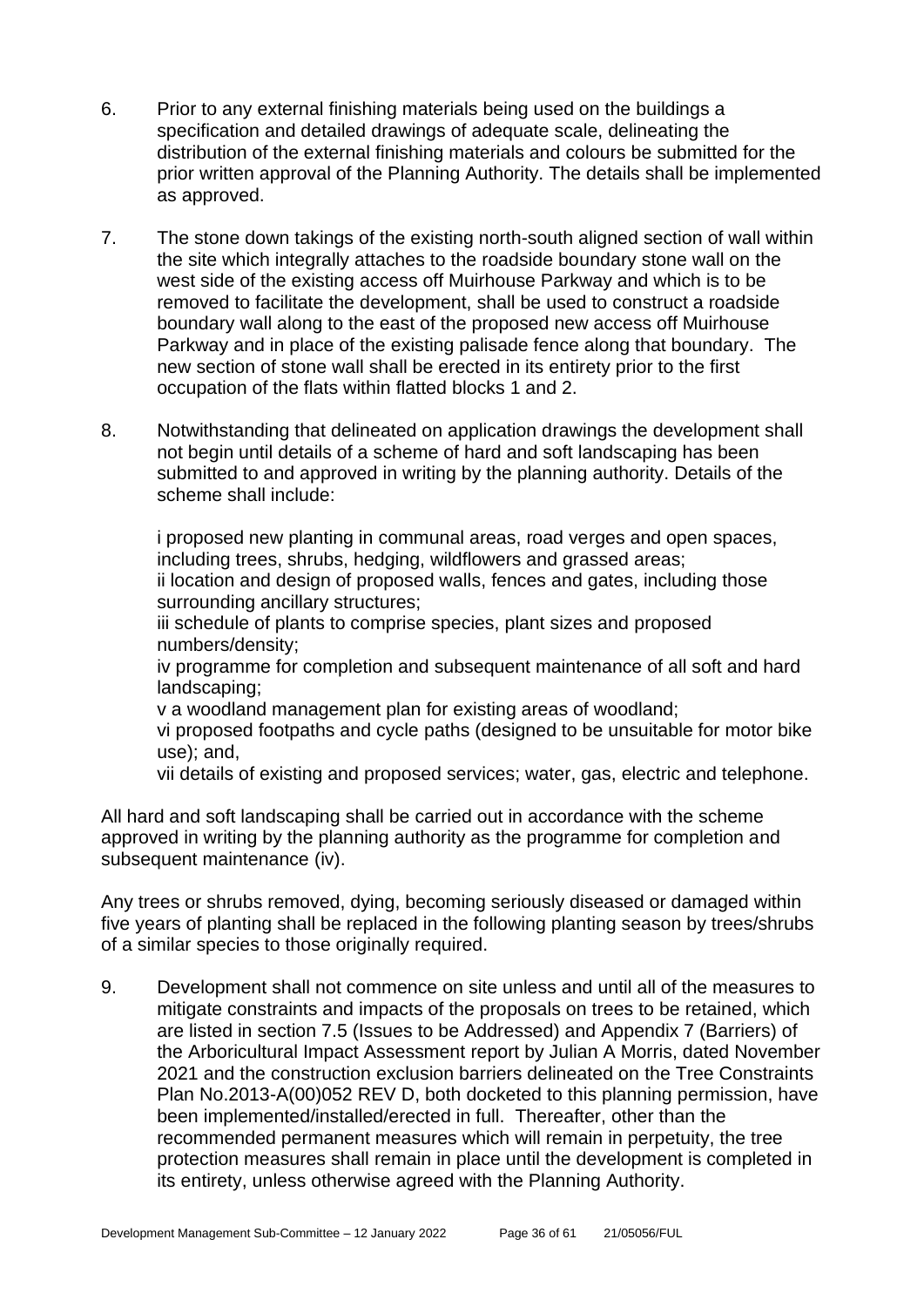- 10. Noise emissions from all plant, including the proposed air source heat pump system, shall achieve NR25 within the nearest residential property with the windows of that property partially open for ventilation purposes. Prior to the first occupation of any residence hereby approved, details of acoustic attenuation measures to be implemented to achieve the stated acoustic attenuation, shall be submitted for the prior written approval of the Planning Authority.
- 11. The acoustic attenuation approved in terms of condition 10 shall be implemented/installed prior to the first occupation of the dwellings in which it is required to be installed and written evidence shall be submitted to the Planning Authority proving that the acoustic attenuation has been installed and that it achieves Nr25 as required by condition 10.
- 12. Prior to the development first being occupied, a minimum of six of the parking spaces hereby approved shall be equipped and made operational for electric vehicle charging, including being installed with a minimum 7Kw (32amp) Type 2 electric vehicle charging socket, unless otherwise agreed by the Planning Authority.

# **Reasons**:-

- 1. In order to ensure that the site is suitable for redevelopment, given the nature of previous uses/processes on the site.
- 2. To ensure that the development is implemented in a manner which mitigates the impact of the development process on existing land users and the future occupants of the development.
- 3. In order to safeguard the interests of archaeological heritage.
- 4. In order to ensure the incorporation into the development of salvaged features from the site, in the interests of safeguarding archaeological heritage and enhance public realm.
- 5. In order to enable the planning authority to consider this/these matter/s in detail in the interests of safeguarding the character and visual amenity of the area.
- 6. In the interests of safeguarding the amenity of the future occupants of the residential properties hereby approved.
- 7. In the interests of safeguarding the character and visual amenity of the area.
- 8. Reason: To ensure the quality of the development is enhanced by landscaping to reflect its setting in accordance with policies DEV 8 and DEV 9 of the adopted Edinburgh Local Development Plan.
- 9. In order to safeguard trees on the site and overhanding the site which are to be retained, and which contribute to the landscape character and amenity of the area and in the interests of the amenity of the future occupants of the residences hereby approved.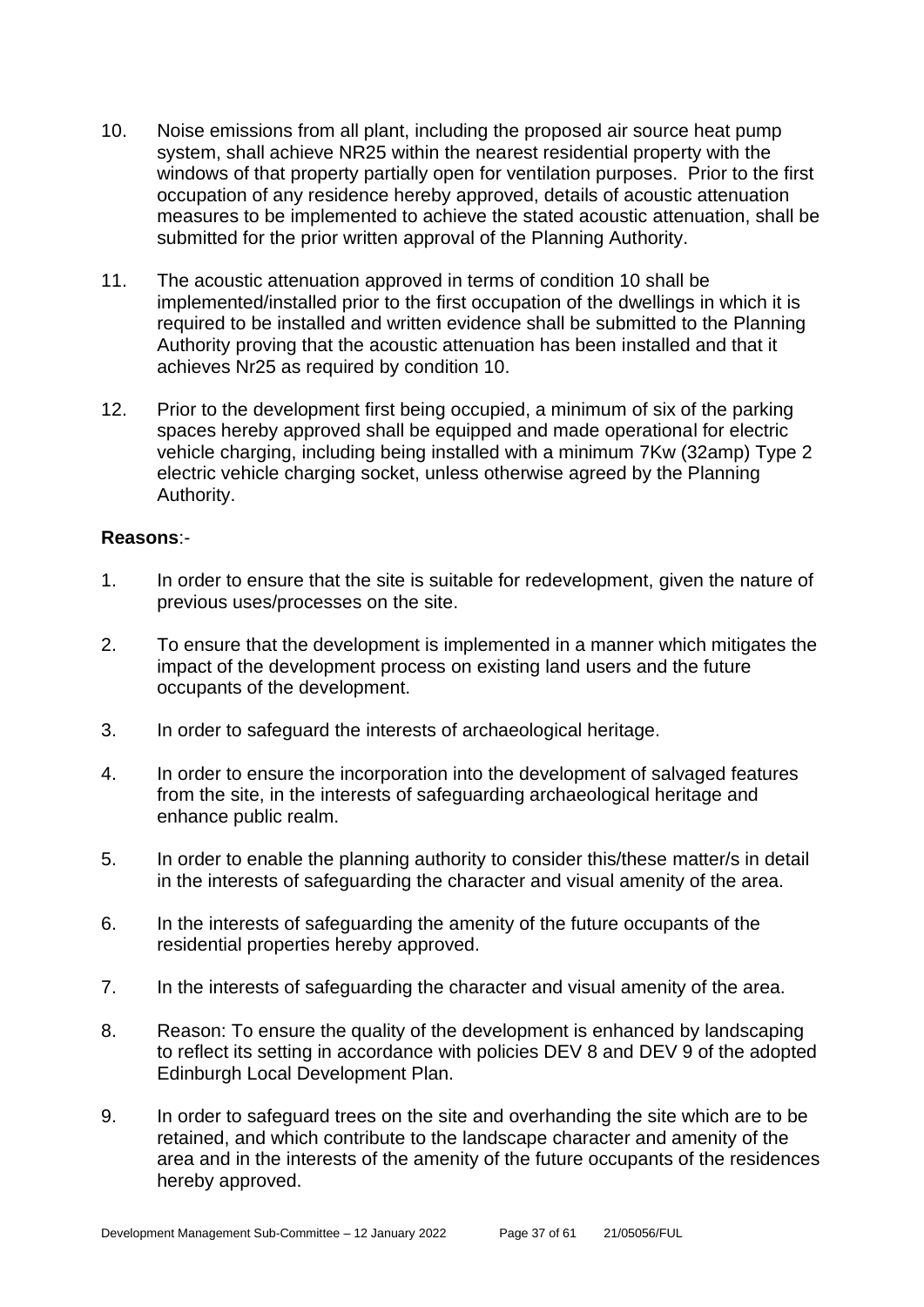- 10. In the interests of safeguarding the residential amenity of the future occupants of the residences hereby approved.
- 11. In the interests of safeguarding the residential amenity of the future occupants of the residences hereby approved.
- 12. To ensure the provision and operation of electric vehicle charging points within the development, in the interests of reducing vehicle emissions with resultant air quality benefits.

# **Informatives**

It should be noted that:

- 1. Consent shall not be issued until a suitable legal agreement or Memorandum of Understanding relating to health care, education and affordable housing has been concluded and signed. The legal agreement/Memorandum of Understanding shall include the following:
	- a. Health care Contribute the sum of £79,378 to health care infrastructure.
	- b. Education To be agreed.

c. Affordable Housing - affordable housing is to be provided in accordance with Council policy.

The legal agreement should be concluded within 6 months of the date of this notice. If not concluded within that 6 month period, a report will be put to committee with a likely recommendation that the application be refused.

- 2. The development hereby permitted shall be commenced no later than the expiration of three years from the date of this consent.
- 3. No development shall take place on the site until a 'Notice of Initiation of Development' has been submitted to the Council stating the intended date on which the development is to commence. Failure to do so constitutes a breach of planning control, under Section 123(1) of the Town and Country Planning (Scotland) Act 1997.
- 4. As soon as practicable upon the completion of the development of the site, as authorised in the associated grant of permission, a 'Notice of Completion of Development' must be given, in writing to the Council.
- 5. The developer should liaise with the Planning Authority about the design and positioning on the site of signage informing of the purpose of the SUDS comprising the northern most green space adjacent to the north of proposed flatted Blocks 8 and 9.
- 6. The applicant should consider the provision of car club spaces in the area. This would require a contribution of £1,500 per order plus £5,500 per car.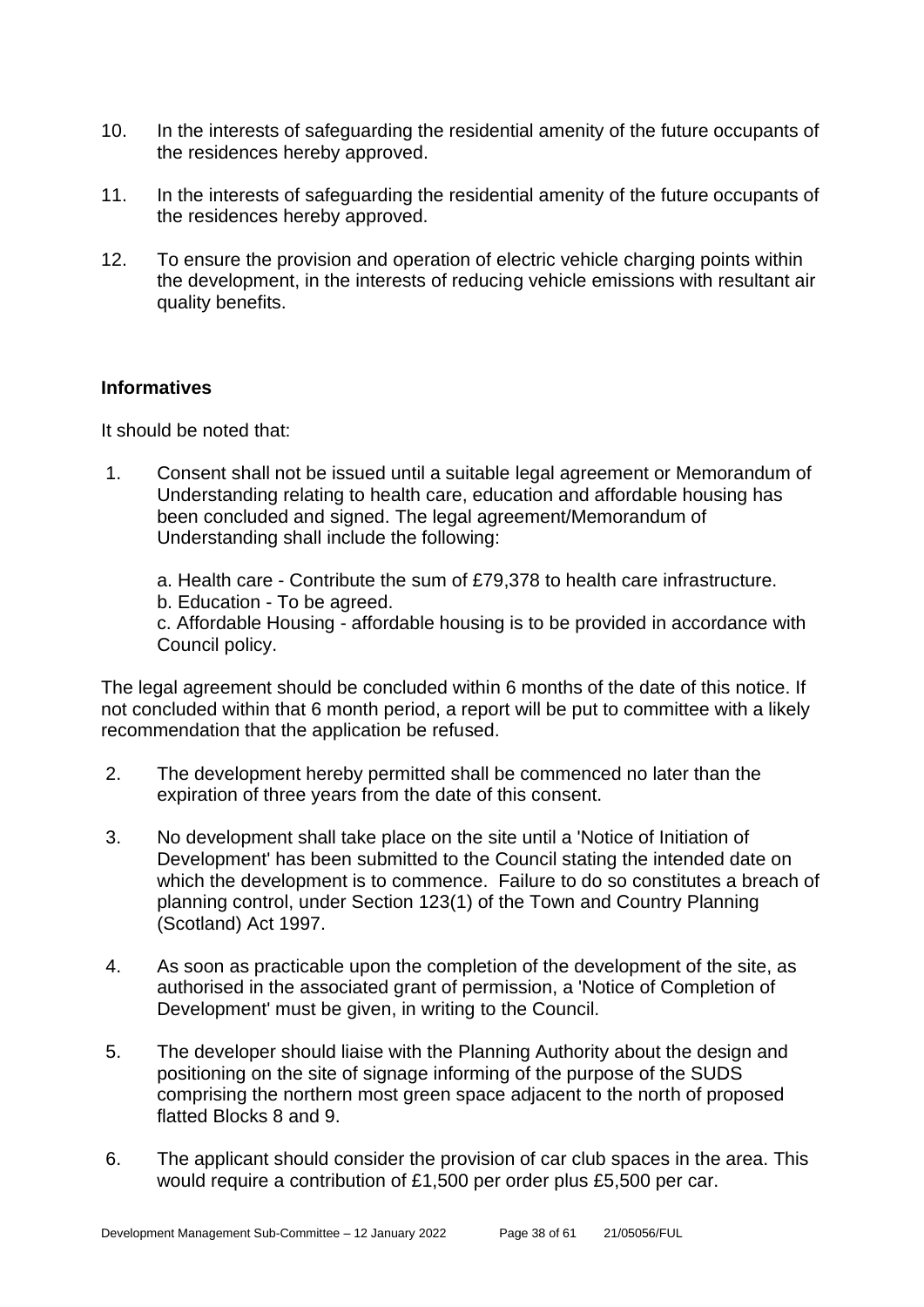- 7. All accesses must be open for use by the public in terms of the statutory definition of 'road' and require to be the subject of applications for road construction consent. The extent of adoptable roads, including footways, footpaths, accesses, cycle tracks, verges and service strips to be agreed. The applicant should note that this will include details of lighting, drainage, Sustainable Urban Drainage, materials, structures, layout, car and cycle parking numbers including location, design and specification.
- 8. The applicant should note that the Council will not accept maintenance responsibility for underground water storage/attenuation;
- 9. A Quality Audit, as set out in Designing Streets, should be submitted prior to the grant of Road Construction Consent.
- 10. The applicant should note that new road names may be required for the development and this should be discussed with the Council's Street Naming and Numbering Team at an early opportunity.
- 11. Any parking spaces adjacent to the carriageway will normally be expected to form part of any road construction consent. The applicant must be informed that any such proposed parking spaces cannot be allocated to individual properties, nor can they be the subject of sale or rent. The spaces will form part of the road and as such will be available to all road users. Private enforcement is illegal and only the Council as roads authority has the legal right to control on-street spaces, whether the road has been adopted or not. The developer is expected to make this clear to prospective residents as part of any sale of land or property.
- 12. All disabled persons parking places should comply with Disabled Persons Parking Places (Scotland) Act 2009. The Act places a duty on the local authority to promote proper use of parking places for disabled persons' vehicles. The applicant should therefore advise the Council if he wishes the bays to be enforced under this legislation. A contribution of £2,000 will be required to progress the necessary traffic order but this does not require to be included in any legal agreement. All disabled persons parking places must comply with Traffic Signs Regulations and General Directions regulations.
- 13. In order to encourage wildlife into the site bat boxes should be places in some of the existing trees and throughout the development under eaves swallow and swift nesting bricks should be incorporated within building facades.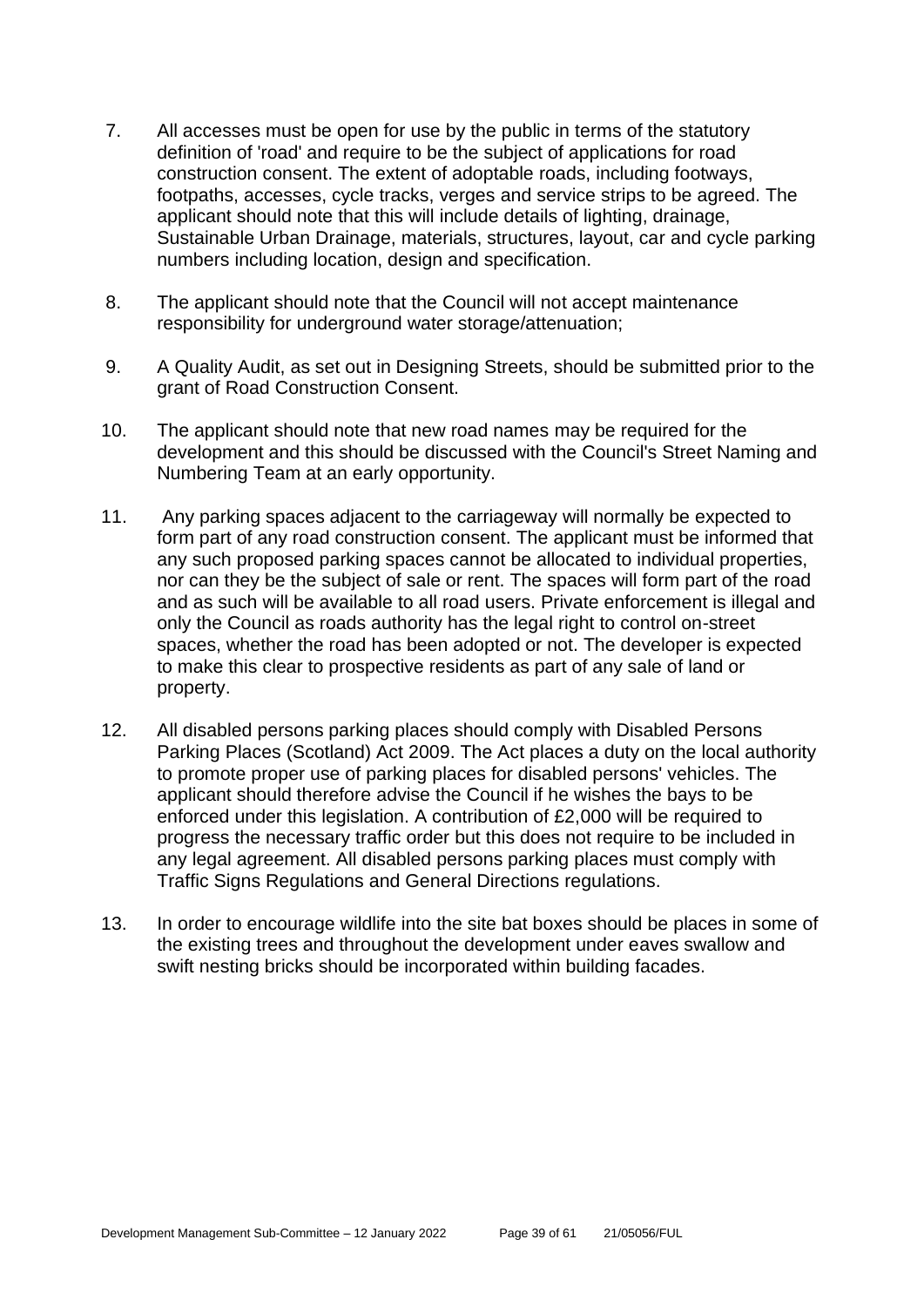# **Financial impact**

# **4.1 The financial impact has been assessed as follows:**

The application is subject to a legal agreement for developer contributions.

# **Risk, Policy, compliance and governance impact**

**5.1** Provided planning applications are determined in accordance with statutory legislation, the level of risk is low.

# **Equalities impact**

#### **6.1 The equalities impact has been assessed as follows:**

This application was assessed in terms of equalities and human rights. The impacts are identified in the Assessment section of the main report.

# **Sustainability impact**

#### **7.1 The sustainability impact has been assessed as follows:**

This application meets the sustainability requirements of the Edinburgh Design Guidance.

# **Consultation and engagement**

#### **8.1 Pre-Application Process**

Pre-application discussions took place on this application.

# **8.2 Publicity summary of representations and Community Council comments**

Neighbour notification was carried out on the 29 September 2021. A full assessment of the representations can be found in the main report in the Assessment section.

# **Background reading/external references**

- To view details of the application, go to
- [Planning and Building Standards online services](https://citydev-portal.edinburgh.gov.uk/idoxpa-web/search.do?action=simple&searchType=Application)
- [Planning guidelines](http://www.edinburgh.gov.uk/planningguidelines)
- [Conservation Area Character Appraisals](http://www.edinburgh.gov.uk/characterappraisals)
- [Edinburgh Local Development Plan](http://www.edinburgh.gov.uk/localdevelopmentplan)
- **[Scottish Planning](http://www.scotland.gov.uk/Topics/Built-Environment/planning/Policy) Policy**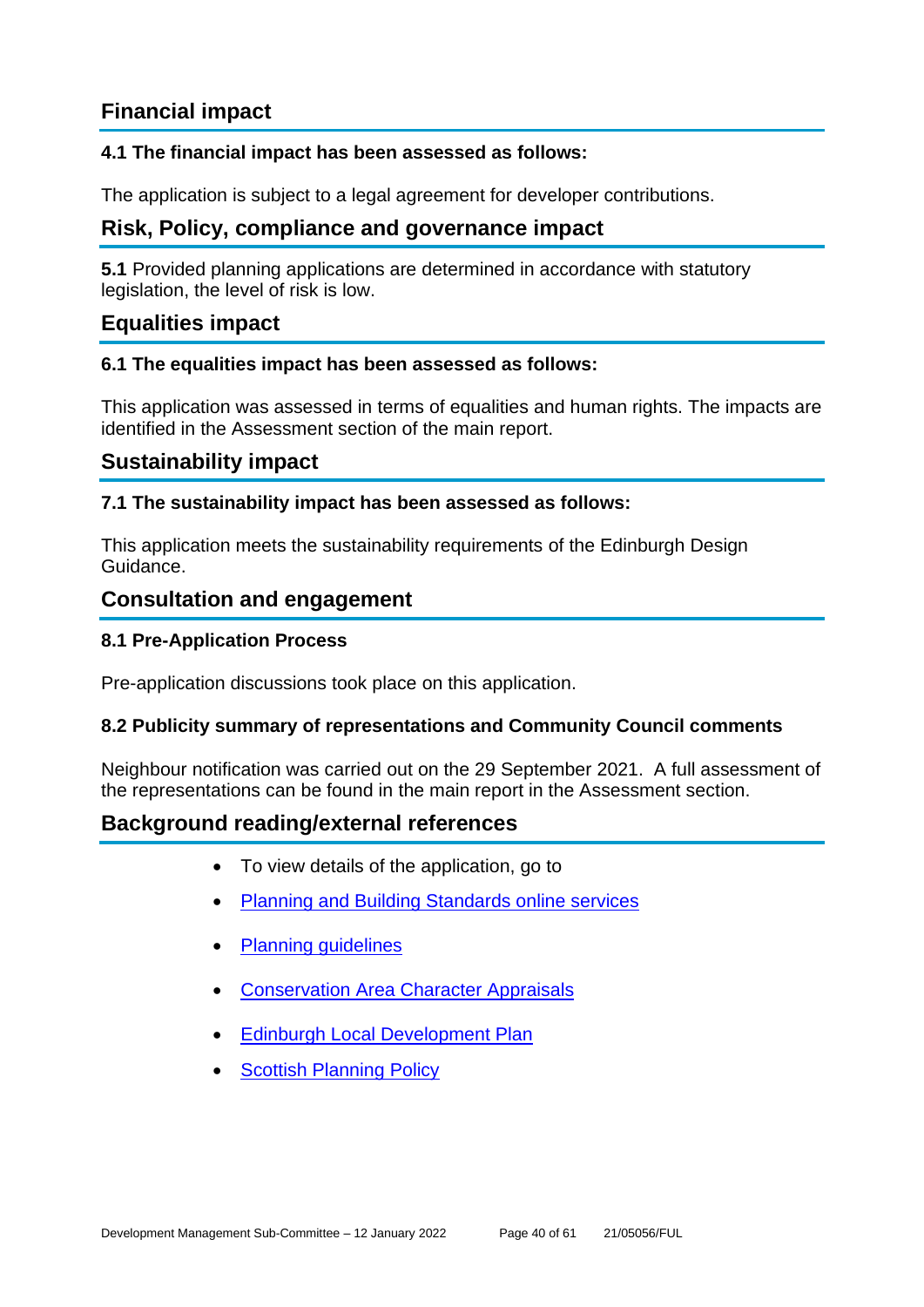| <b>Statutory Development</b>  |                                                                                                                                                                                                                                                                                                                                                                                                                                             |
|-------------------------------|---------------------------------------------------------------------------------------------------------------------------------------------------------------------------------------------------------------------------------------------------------------------------------------------------------------------------------------------------------------------------------------------------------------------------------------------|
| <b>Plan Provision</b>         | The southern part of the site is located in the urban<br>area, as defined in the adopted Edinburgh Local<br>Development Plan. The remainder of the site is in the<br>Green Belt, as defined in the Edinburgh LDP and Policy<br>Env 10 (Development in the Green Belt and<br>Countryside) applies to it. In addition, part of the site is<br>designated as open space in the LDP and Policy Env<br>18 (Open space protection) applies to it. |
| Date registered               | 28 September 2021                                                                                                                                                                                                                                                                                                                                                                                                                           |
| <b>Drawing numbers/Scheme</b> | 01, 02, 03, 04, 05A, 06, 07, 08A, 09A, 10-36, 37A, 38A,<br>39A, 42A, 43-56, 57A, 58-72,<br>$\mathbf{r}$                                                                                                                                                                                                                                                                                                                                     |
|                               | Scheme 1                                                                                                                                                                                                                                                                                                                                                                                                                                    |

**David Givan** Chief Planning Officer PLACE The City of Edinburgh Council

Contact: Adam Thomson, Planning Officer E-mail:adam.thomson@edinburgh.gov.uk

# **Links - Policies**

# **Relevant Policies:**

LDP Policy Del 1 (Developer Contributions and Infrastructure Delivery) identifies the circumstances in which developer contributions will be required.

LDP Policy Des 1 (Design Quality and Context) sets general criteria for assessing design quality and requires an overall design concept to be demonstrated.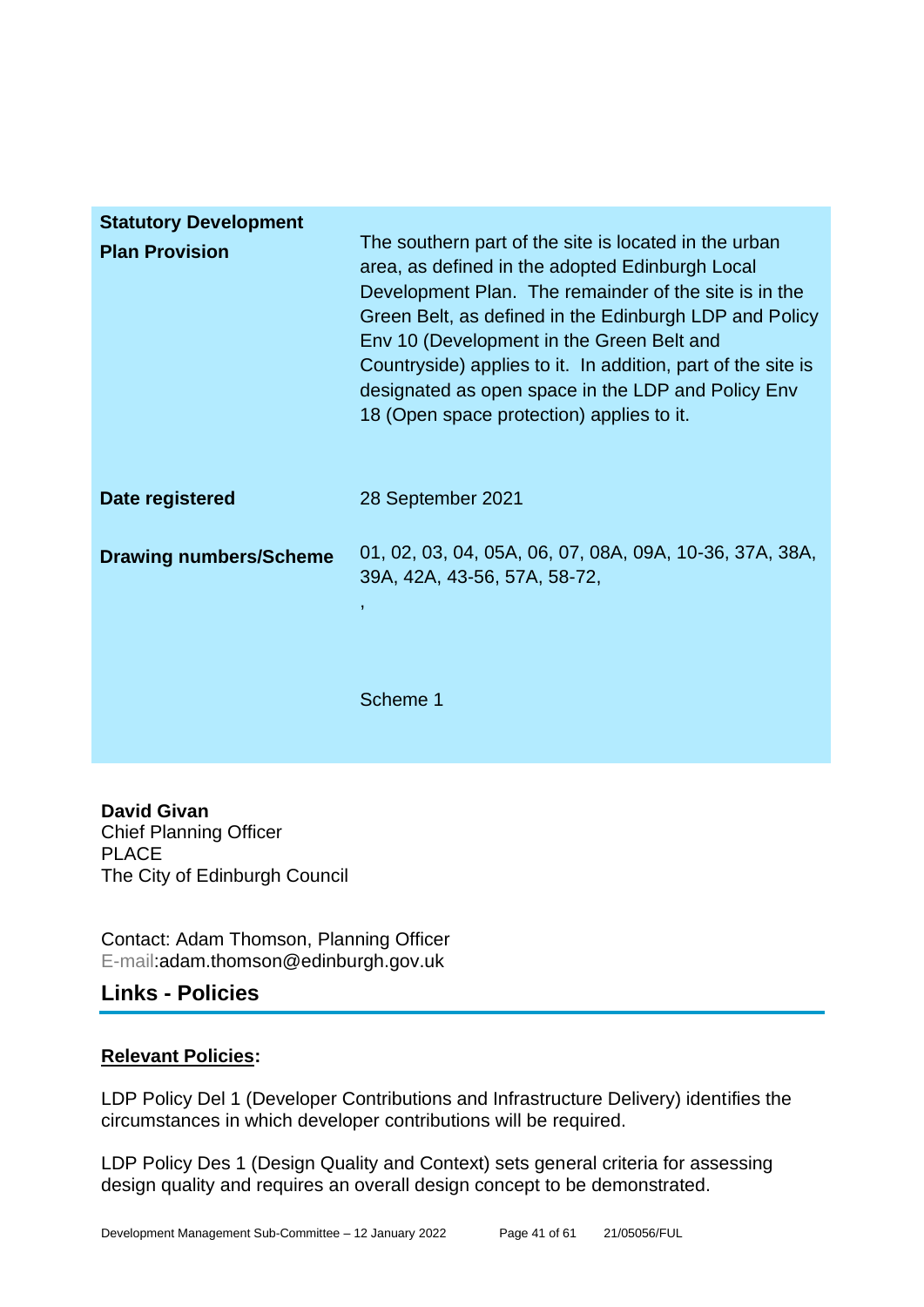LDP Policy Des 2 (Co-ordinated Development) establishes a presumption against proposals which might compromise the effect development of adjacent land or the wider area.

LDP Policy Des 3 (Development Design - Incorporating and Enhancing Existing and Potential Features) supports development where it is demonstrated that existing and potential features have been incorporated into the design.

LDP Policy Des 4 (Development Design - Impact on Setting) sets criteria for assessing the impact of development design against its setting.

LDP Policy Des 5 (Development Design - Amenity) sets criteria for assessing amenity.

LDP Policy Des 6 (Sustainable Buildings) sets criteria for assessing the sustainability of new development.

LDP Policy Des 7 (Layout design) sets criteria for assessing layout design.

LDP Policy Des 8 (Public Realm and Landscape Design) sets criteria for assessing public realm and landscape design.

LDP Policy Des 9 (Urban Edge Development) sets criteria for assessing development on sites at the Green Belt boundary.

# **Relevant policies of the Local Development Plan.**

LDP Policy Env 3 (Listed Buildings - Setting) identifies the circumstances in which development within the curtilage or affecting the setting of a listed building will be permitted.

LDP Policy Env 8 (Protection of Important Remains) establishes a presumption against development that would adversely affect the site or setting of a Scheduled Ancient Monument or archaeological remains of national importance.

LDP Policy Env 9 (Development of Sites of Archaeological Significance) sets out the circumstances in which development affecting sites of known or suspected archaeological significance will be permitted.

LDP Policy Env 10 (Development in the Green Belt and Countryside) identifies the types of development that will be permitted in the Green Belt and Countryside.

LDP Policy Env 11 (Special Landscape Areas) establishes a presumption against development that would adversely affect Special Landscape Areas.

LDP Policy Env 12 (Trees) sets out tree protection requirements for new development.

LDP Policy Env 15 (Sites of Local Importance) identifies the circumstances in which development likely to affect Sites of Local Importance will be permitted.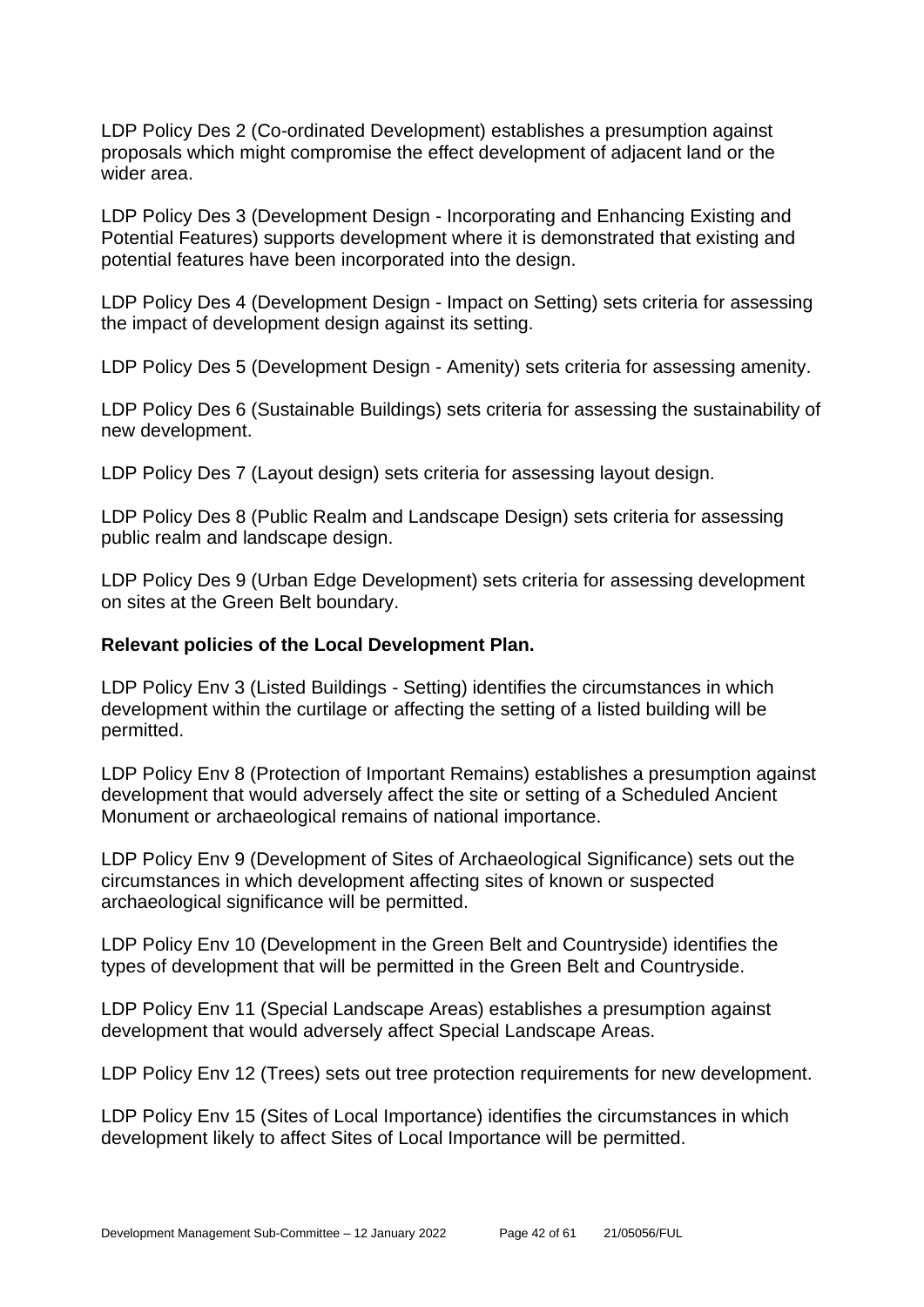LDP Policy Env 16 (Species Protection) sets out species protection requirements for new development.

LDP Policy Env 18 (Open Space Protection) sets criteria for assessing the loss of open space.

LDP Policy Env 20 (Open Space in New Development) sets out requirements for the provision of open space in new development.

LDP Policy Env 21 (Flood Protection) sets criteria for assessing the impact of development on flood protection.

LDP Policy Env 22 (Pollution and Air, Water and Soil Quality) sets criteria for assessing the impact of development on air, water and soil quality.

LDP Policy Hou 1 (Housing Development) sets criteria for assessing the principle of housing proposals.

LDP Policy Hou 2 (Housing Mix) requires provision of a mix of house types and sizes in new housing developments to meet a range of housing needs.

LDP Policy Hou 3 (Private Green Space in Housing Development) sets out the requirements for the provision of private green space in housing development.

LDP Policy Hou 6 (Affordable Housing) requires 25% affordable housing provision in residential development of twelve or more units.

LDP Policy RS 1 (Sustainable Energy) sets criteria for assessing proposals for environmentally sustainable forms of energy systems.

LDP Policy Tra 2 (Private Car Parking) requires private car parking provision to comply with the parking levels set out in Council guidance, and sets criteria for assessing lower provision.

LDP Policy Tra 3 (Private Cycle Parking) requires cycle parking provision in accordance with standards set out in Council guidance.

#### **Relevant Non-Statutory Guidelines**

**Non-Statutory guidelines** Edinburgh Design Guidance supports development of the highest design quality and that integrates well with the existing city. It sets out the Council's expectations for the design of new development, including buildings, parking, streets and landscape, in Edinburgh.

**Non-statutory guidelines** - on affordable housing gives guidance on the situations where developers will be required to provide affordable housing.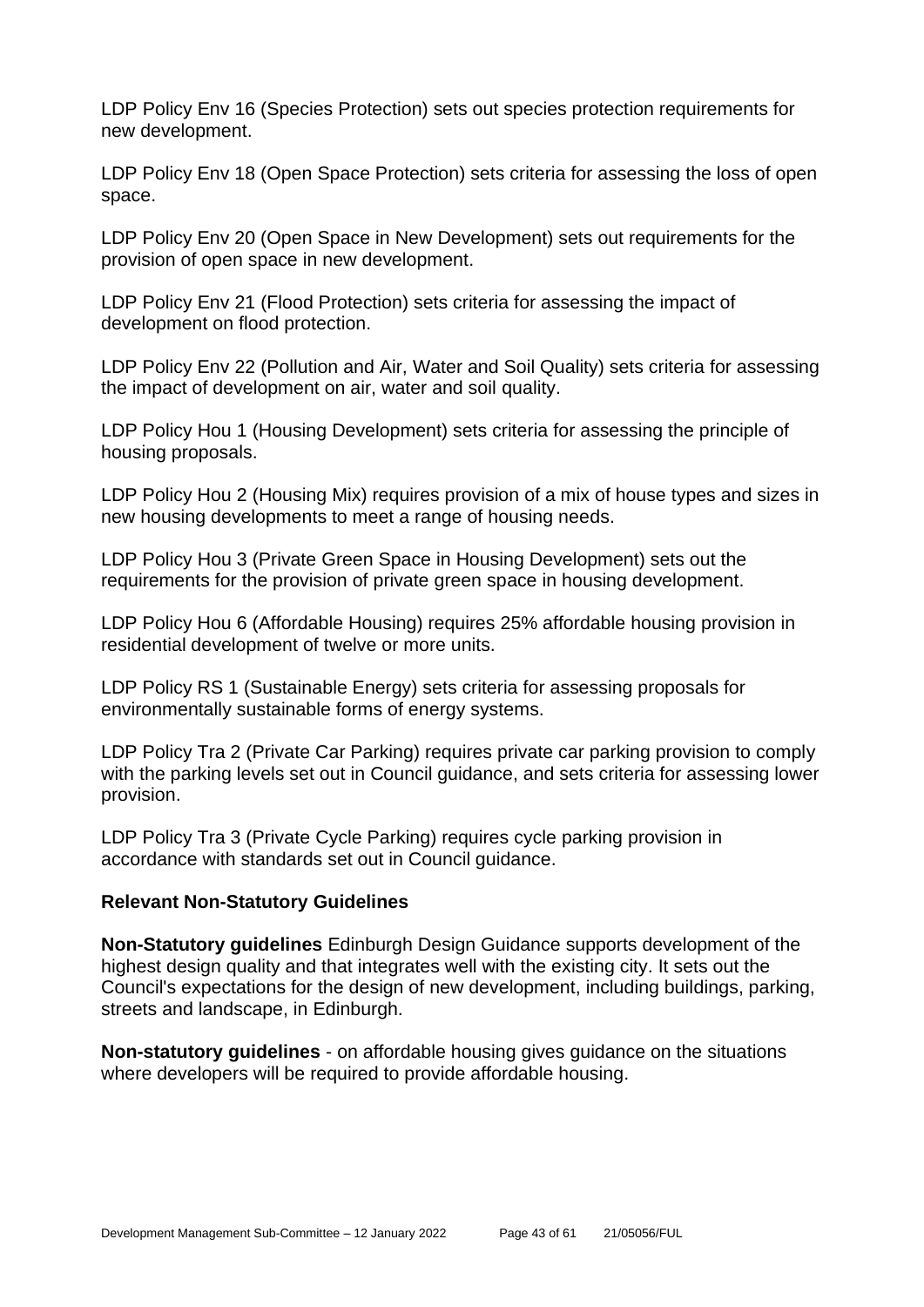Scottish Planning Policy (SPP) - The SPP sets out Scottish Government policy on nationally important land use matters and includes subject specific policies on: economic development, town centres and retailing, housing, rural development, coastal planning, fish farming, historic environment, landscape and natural heritage, open space and physical activity, green belts, transport, renewable energy, flooding and drainage, waste management, minerals, on-shore oil and gas, surface coal mining and communications infrastructure.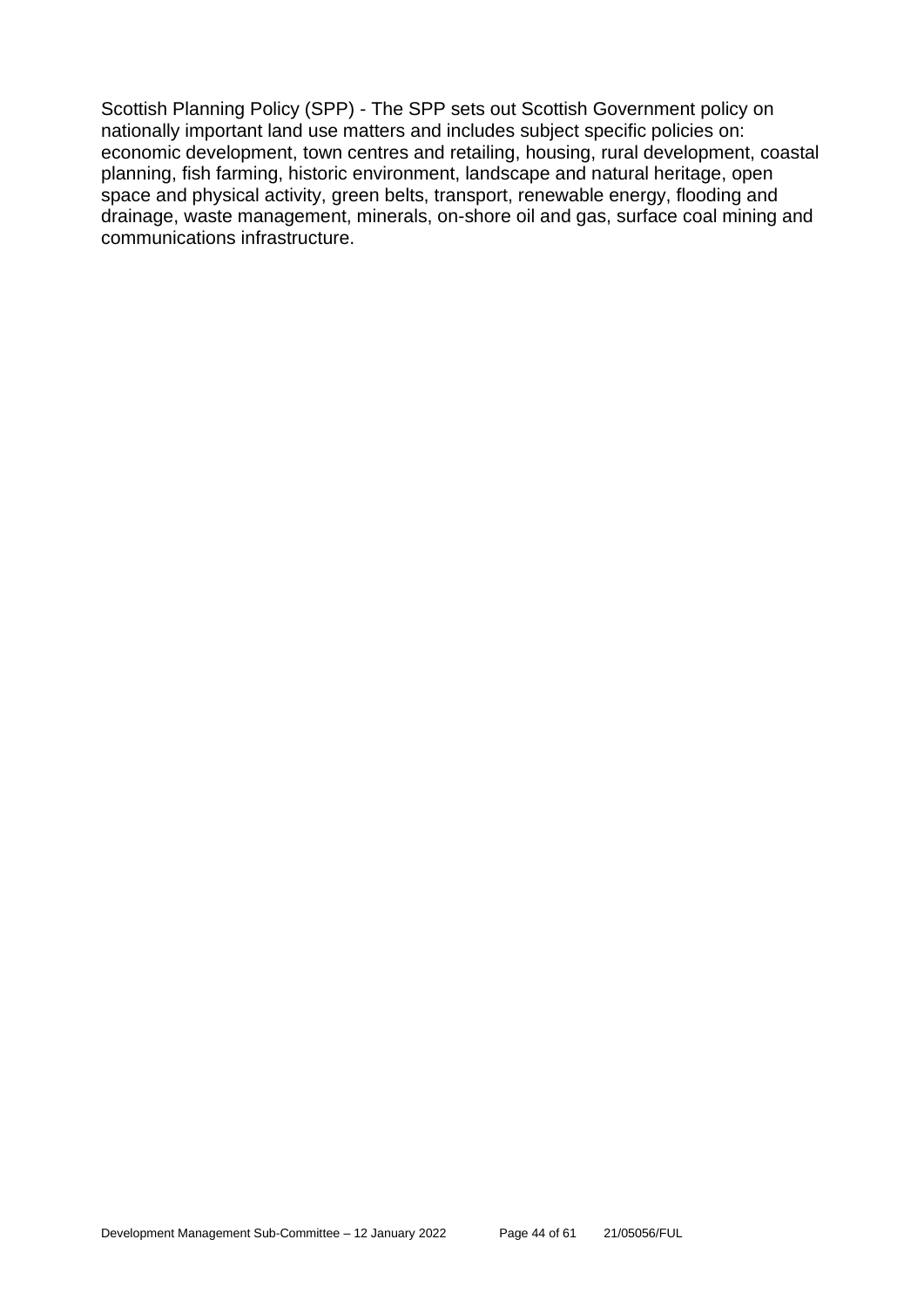# **Appendix 1**

**Application for Planning Permission 21/05056/FUL at Silverlea Old Peoples Home, 14 Muirhouse Parkway, Edinburgh Proposed residential development comprising 142 flats including colonies with associated roads, parking and greenspace.**

# **Consultations**

**Police Scotland) - Date: 18/08/2021**

18 August 2021 Your Ref: Our Ref: ALO016\_21 National SBD Ref:

Craig Smith Smith Scott Mullan Associates 378 Leith Walk Edinburgh EH74PE c.smith@smith-scott-mullan.co.uk Prevention, Interventions & Partnerships West End Police Station 3-5 Torphichen Place **Edinburgh** EH3 8DY

Dear Craig,

# **Silverlea, Edinburgh Amended 18.08.21 to include north/ south footpath by the football pitches**

Further to our phone conversation, I would like to take this opportunity to thank you for considering Secured By Design (SBD) for the above development.

Please see below some recommendations in relation to the development:

**Windows and Doors:** All ground floor, easily accessible windows and doors must meet the PAS 24:2016 standard as minimum. This includes individual entrance doors to flats within common stairs and any patio / French doors. Any glazing within certified doors sets or adjacent (within 400mm) must incorporate one pane of laminated glass meeting or exceeding BS EN 356:2000 class P1A.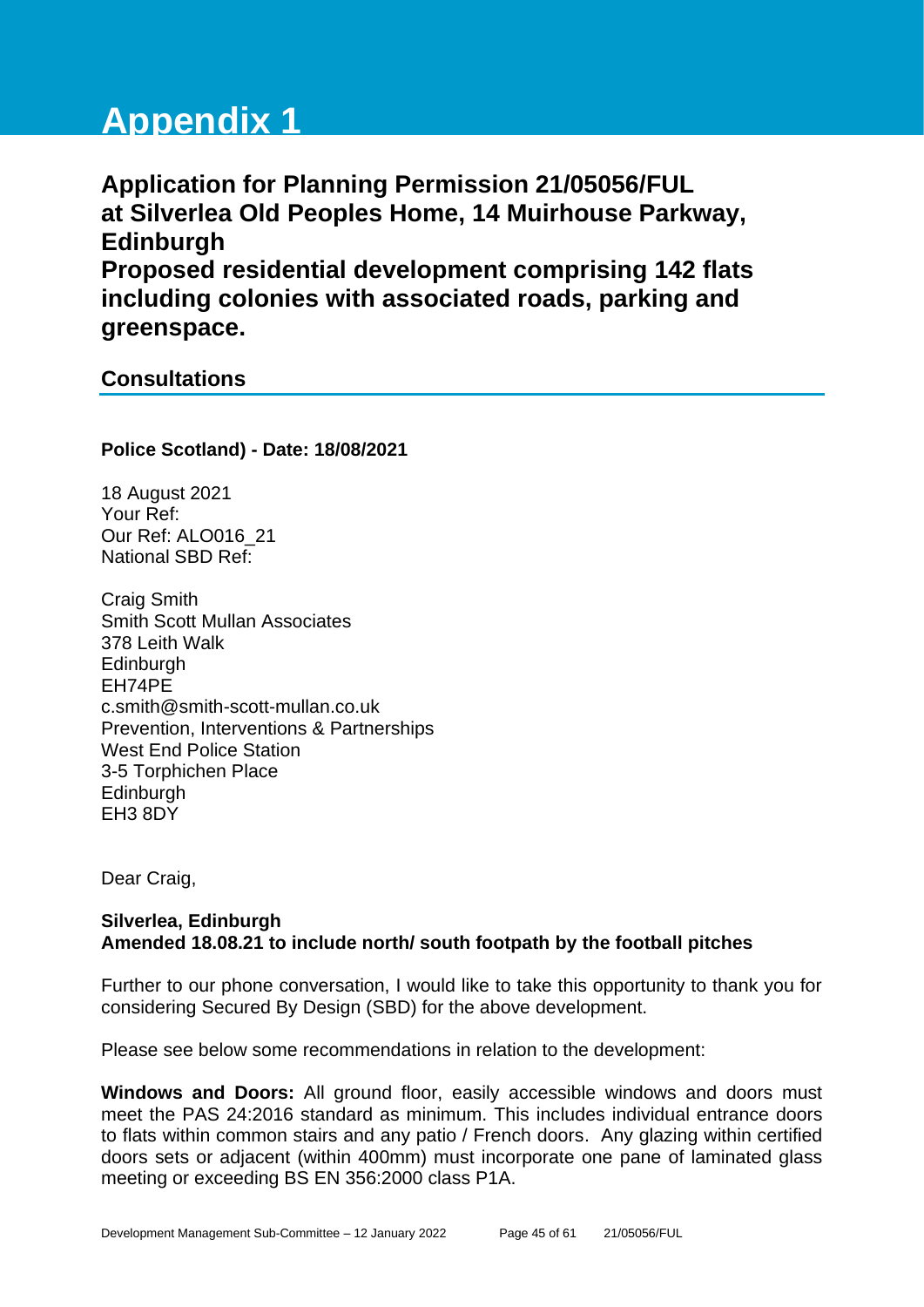It is recommended that door chains meeting Hardware Federation Technical Specification 003 (TS003) and door viewers to TS002 are fitted to the front doors of all dwellings.

**Access Control:** It should be noted that service buttons on common stair doors do not met SBD criteria, frequently being linked to anti-social behaviour and criminality within blocks.

Entry door sets for communal buildings should be certified PAS 24:2016 (or higher) and be able to deal with a level of use expected in a multi-occupancy building.

All communal entry doors should be access controlled, preferably with magnetic or multi lock and fob/card systems so that any lost or stolen cards can be immediately removed from the system.

Break glass emergency door release devices (usually green) can be abused, leaving buildings insecure. As a result SBD recommends vandal resistant stainless steel selfresetting emergency exit systems as an alternative.

Any door release buttons located within the stair should be set well back from the entrance doors.

**Mail Delivery:** As noted above SBD criteria does not endorse traditional service buttons or post being delivered to individual flats within a block as both these features compromise the buildings security. It should be noted that letter plates have been linked to anti-social behaviour, arson, lock manipulation to gain access and `fishing' for items such as house and car keys.

The mail delivery options SBD recommend are as follows:

• A bank of letter boxes located close to the main entrance for maximum surveillance opportunities, to which mail is delivered externally and collected internally.

• Locate letterboxes at the main entrance/exit point of the building within an `airlock' access controlled entrance hall. Both door sets should meet the PAS 24 minimum, physical and security standards. The door entry system will have to operate both doors but the secondary door intercom would have no service button. Please note for this method the service button should be restricted to when Royal Mail deliveries are expected.

Letter boxes should be of robust construction, have anti-fishing properties, an aperture maximum 260mm x 40mm and be installed to manufacturers specifications. Door & Hardware Federation Technical Specification 009 (TS 009) mail boxes meet all the above requirements.

**Cycle Stores:** I know we spoke at length about this, but the importance of strong robust cycle stores cannot be over stated as their level of security will be tested by thieves, cycle theft is a serious and persistent problem in Edinburgh. I understand there is still some work to be done on designing and locating bike stores throughout the site, with only Block 1 having space allocated to date.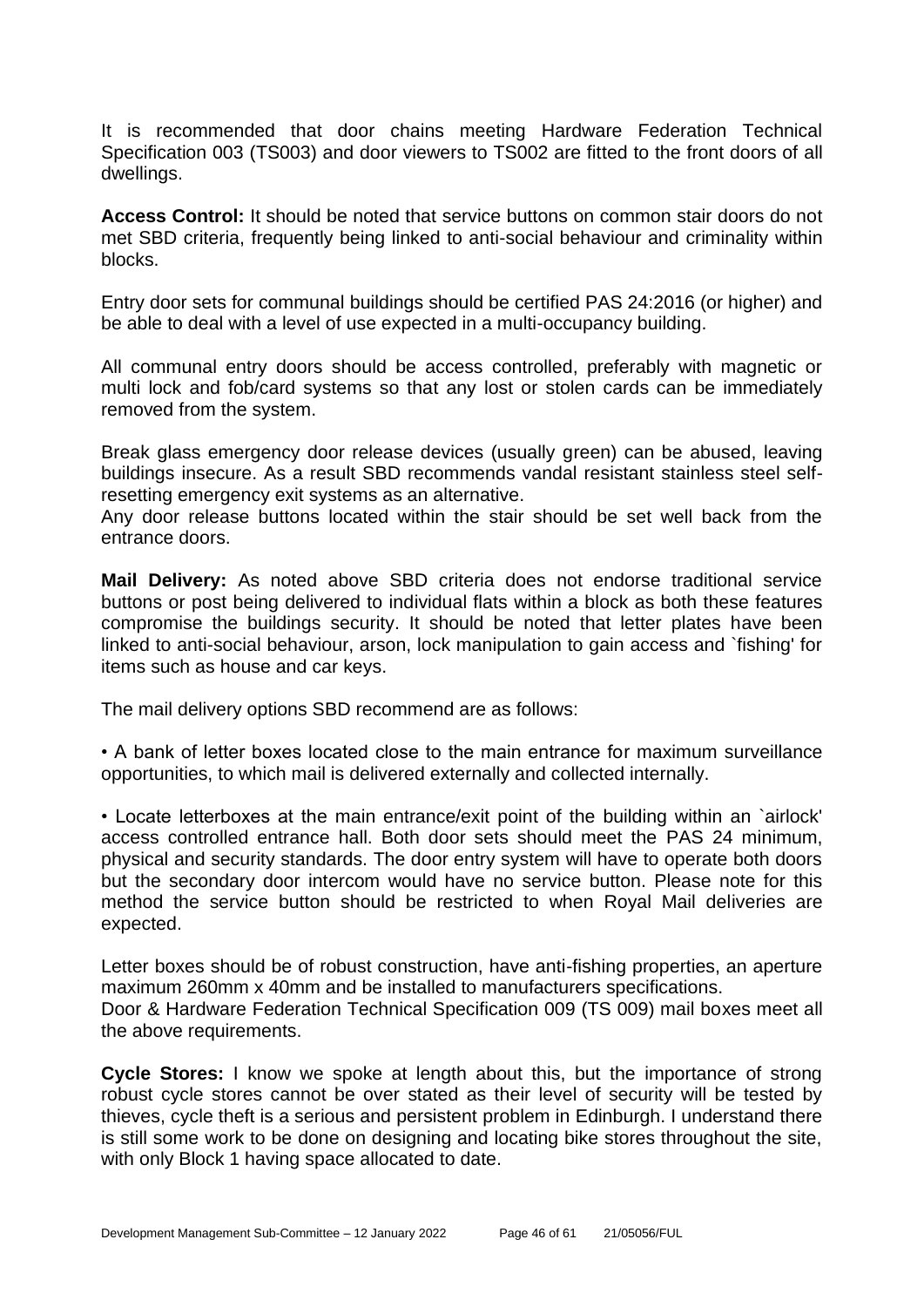A bike store should be of solid construction, with a roof and a single leaf PAS 24 standard door, (louvered doors are not suitable). They should be access controlled via electronic key fob of equal quality to that on the common stair door. This will mean fobs can be easily added or deleted from the system, manual push button key code pads are not strong enough to withstand attack by thieves and should not be used.

The use of jemmies and the like to force a door open can be prevented / deterred by the use of a metal strip, fixed to the outside edge of the door, to cover the slight gap between the door and frame.

Stores should be located where there is a high level of natural surveillance, ideally provided by the people who will be using them. The door should of course be lit of safety and security.

The stores must be fitted with anchor points securely fixed to the concrete foundations in accordance with the manufactures specifications, preferably certified to Sold Secure Silver Standard or LPS 1175 Issue 7.2 (2014) SR1.

Ideally it should be possible to lock the bike frame to the stand, securely at two points. Sheffield stands are the preferable option, double height, (Dutch style) stands are increasingly being used to conserve space, however these do not facilitate the use of D locks. Racks that require bikes to be hung / secured by wheels should be avoided as they are not secure.

Block 1 - The plans currently show 2 doors into the integral bike store although I presume one of these is to access the sprinkler room.

Block 2 - The mobility scooter / wheel chair store in this block should have the same level of access control as the bike stores and a PAS 24 standard door. As we discussed I presume ground anchors or similar will be fitted to provide additional security for this equipment.

Blocks 6, 7, 8 & 9 colony style flats ' As these properties have allocated private space bike storage can be provided underneath the external steps. Again single leaf PAS 24 doors should be fitted, British Standard 5 lever mortice locks would be appropriate to use in this situation, although I would suggest at least two locks be fitted for extra security, one a third from the bottom.

**Lighting:** There should be a comprehensive lighting strategy to ensure all paths, roads, parking spaces and entrances/exits to buildings are illuminated to an adequate level. All street lighting for both adopted highways and footpaths, private estate roads, footpaths and car parks must comply with

BS 5489-1:2013. Lighting should be matched to use and available surveillance.

Lit bollards should be avoided as a sole source of lighting. While ideal when used to mark routes and footpaths, they rarely provide enough light to allow residents to effectively detect the presence or recognise the behaviour and intentions of others. Bollard lighting can also be prone to vandalism.

External lighting is required on each dwelling elevation that contains a doorset. Research has proven that a constant level of light is more effective at controlling the night environment. To this end, a light switched by LED photoelectric cell should be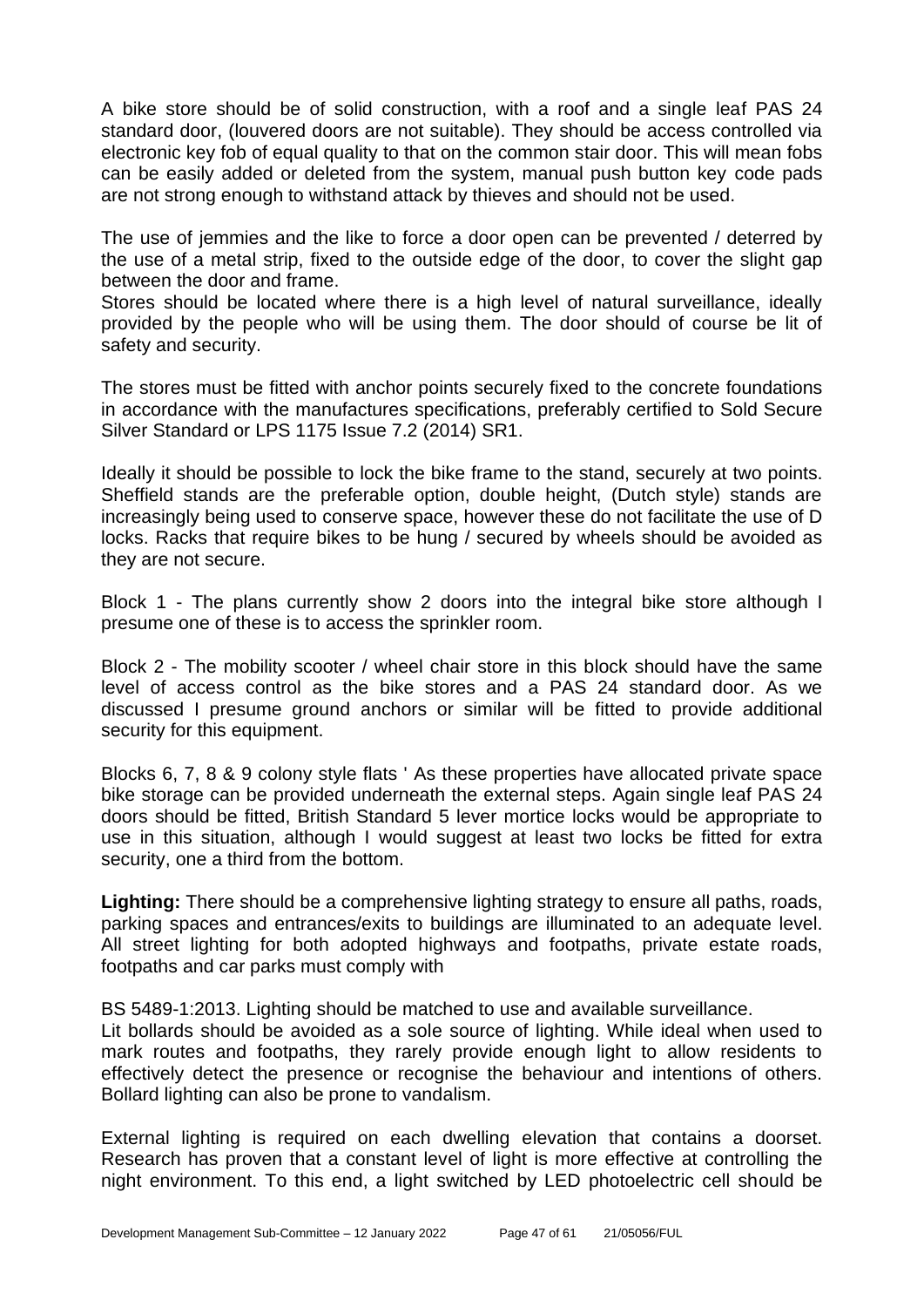installed at all entry/exit doors. PIR motion sensor lighting can increase the fear of crime, especially the elderly, due to repeated light activations.

Some areas of the buildings will require 24 hours lighting, such as entrances, corridors and stairwells, in which case LED photoelectric cells could be used.

The Institute of Lighting Professionals currently favours good quality LED lighting and energy effective light sources over fluorescent lighting which is not environmentally sustainable.

• **Landscaping:** Any landscaping should be designed and maintained with surveillance in mind. All trees should be crowned at no less than 2 meters and shrubs should not grow over 1 meter in height, they should not impede natural surveillance or lighting round the site.

• **Perimeter:** The site as a whole has a strong perimeter, a combination of existing stone walls and new weld mesh fencing, at least 1.8 meters high. I believe the current plan is that the traditional back greens for Blocks 1, 2, 3, 4, 5 and 10 will be fenced off for use by residents only.

Due to the layout of Blocks 1,2,3,4 and the two play parks it may be appropriate to have perimeter fencing slightly lower than the standard 1.8 meters to maintain good natural surveillance over the playparks.

There is no reason why the perimeter of Blocks 5 and 10 should not be 1.8 meter high.

The colony style flats of Blocks 6, 7, 8 and 9 will all of course have private gardens, again I would suggest perimeter fencing lower than the standard 1.8 meters to take advantage of the good natural surveillance generated by the colony design. Care should be taken not to create an alley between the gardens of Blocks 6 and 7 with overly high fencing.

Consideration should be given to fencing off the growing gardens / allotments to the north of the site. Local ownership / care of the area should definitely be encouraged however to prevent casual vandalism / animals getting in I think they would benefit from some clear demarcation.

**Playparks:** It may be beneficial to site both playparks in front of Blocks 3 and 4 to avoid possible noise issues. It should also mean they benefit from better lighting and improved natural surveillance, for child safety and to deter vandalism. Secured By Design recommends that there is a single entry / exit point to assist parental supervision and that fencing is a minimum 1.2 meters to discourage casual entry.

**Bins Stores:** I see from the plans that the bins are underground which should remove the issues seen with traditional bin stores, particularly them becoming a dumping ground for old furniture and prams.

**Footpath by Football Pitches:** This existing path, which is well used by locals, is on the east edge of the site running north south from Salvesen Crescent to Marine Drive. It has a rural feel, being unsealed (which would make it difficult to use for wheel / pushchairs) and having hedges and vegetation on both sides. I visited during daylight hours and although there was at least one street light, this was over grown by trees. I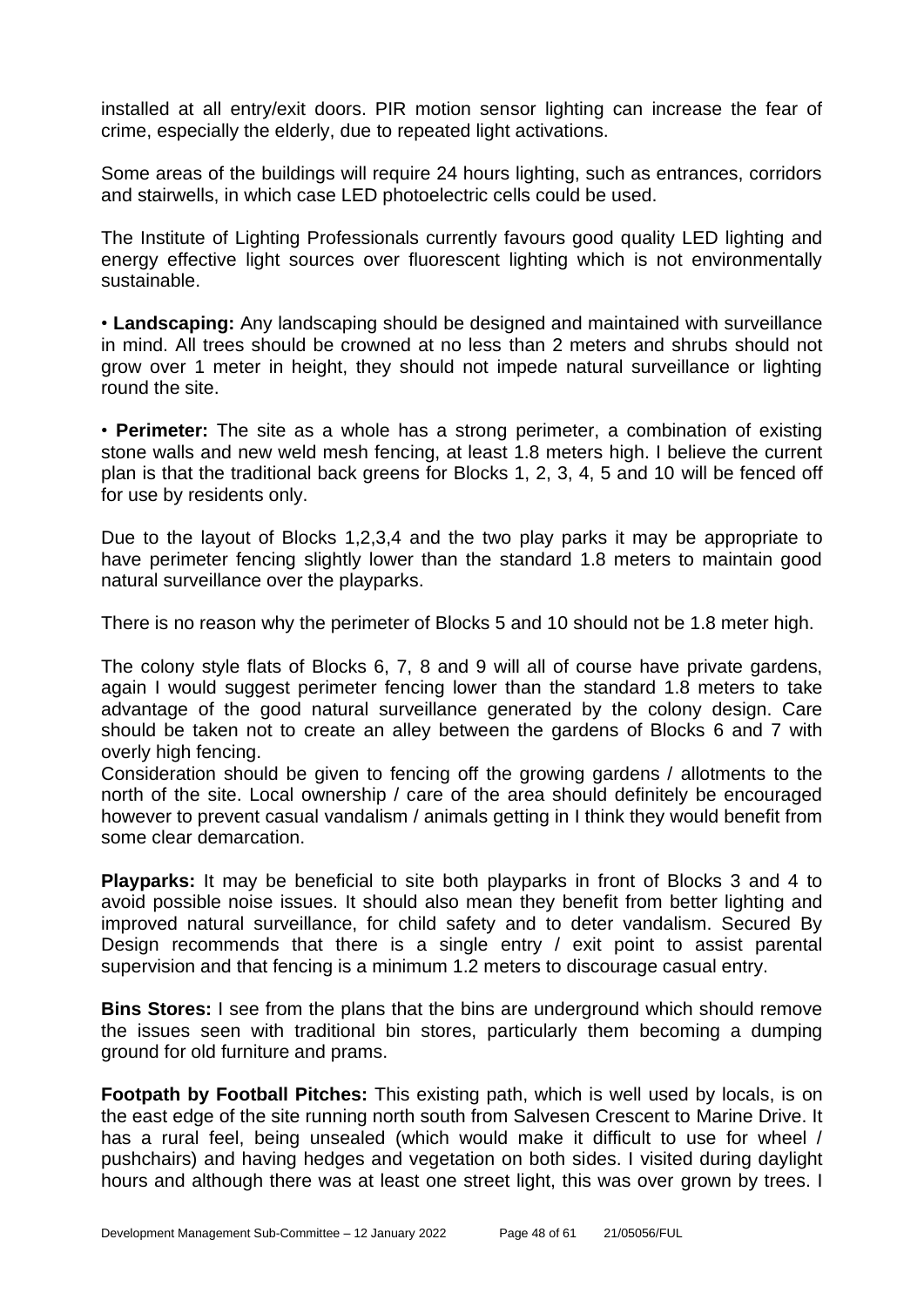believe the path would be dark and uninviting out with daylight hours, enhanced by the fact that is also quite narrow, two people cannot easily pass without stepping off the path.

As this existing path is to link into a new path network I believe some simple changes would be appropriate to make it safer and enable a wider section of the community to use it. Also bearing in mind the proposed level of development in the Granton / Silverknows area I would suggest this path will see increased use, by visitors as well as locals.

Improvements such as a wider level surface suitable for wheel chairs and push chairs, which allows users to easily pass each other. Enhanced lighting, ideally to BS 5489- 1:2013 so that users can clearly see who may be approaching them (bollard are not suitable). Vegetation does not have to be removed but the path needs to be part of a maintenance program so street lights are not over grown.

The foregoing recommendations are aimed at reducing the risk of criminal intrusion as far as possible taking into account various factors. With this in mind, however, no measure can ever be guaranteed to deter each and every potential intruder.

Police Scotland do not recommend or endorse specific products or companies. Any product used should, where possible, be endorsed as part of the 'Secured By Design' and 'Sold Secure' criteria.

A Secured By Design certificate will be provided for this development upon production of relevant test certification for windows and doors and at the conclusion of a satisfactory site visit on completion of the relevant works. I would be happy to sign off the development in phases and provide separate SBD Certificates should you require. Should you wish to discuss or clarify any of the above recommendations, please free to contact me.

Yours sincerely

# Samantha Campbell

Preventions / Architectural Liaison Officer Prevention, Interventions & Partnerships | Edinburgh Division West End Police Station | 3-5 Torphichen Place, Edinburgh EH3 8DY

Tel: 0131 221 2080

Email: samantha.campbell@scotland.pnn.police.uk

# **CEC Archaeology Service) - Date: 11/10/2021**

Further to your consultation request, I would like to make the following comments and recommendations concerning the above application for the proposed residential development comprising 142 flats and colonies with associated roads, parking and greenspace.

The application site overlies the western half of the core estate surrounding the former Muirhouse House from which the local area takes its name. This former 16th century manor was ruinous by the 19th century and replaced in 1832 by Muirhouse Mansion constructed for Captain William Davidson. As the photos depicted in Smith Scott Mullan's Design and Access Statement show the remains of the main 17th century house survived principally to the west of this application site until the 1950's when they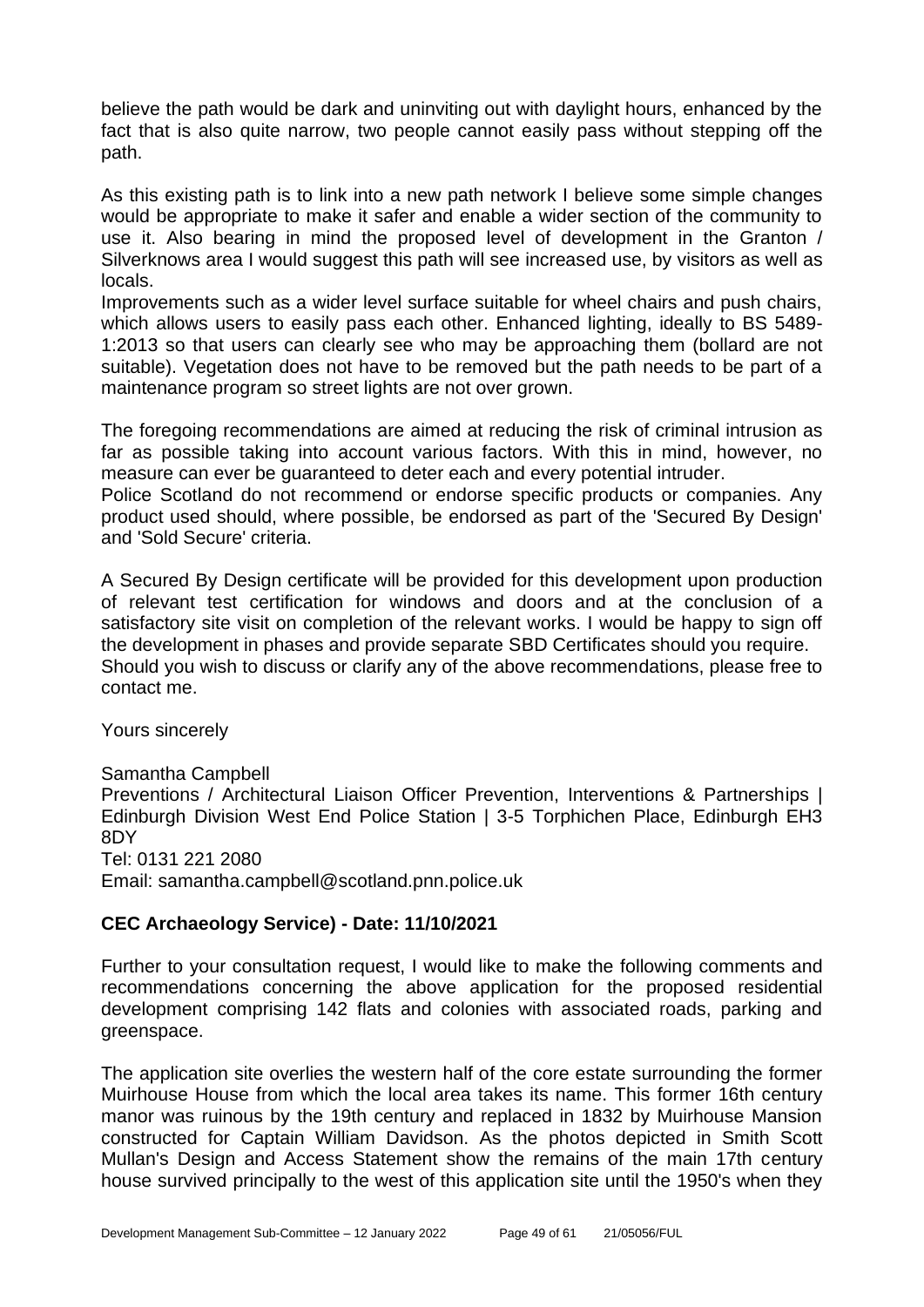were finally demolished. As part of this demolition work however was the recovery of the two stone Griffins mounted on the gate-pillars to the estate, currently in store and ownership of CEC. Although out with the footprint of the 16th century mansion, the site overly the site of estate buildings including until the late 20th century the site of estates home farm, which prior to its demolition acted as a riding school.

As a result of the sites archaeological significance a programme of evaluation was carried out by Headland Archaeology in June 2018 managed by CECAS on behalf of CEC. The results (see Headland's DSR accompanying this application) demonstrated that significant archaeological remains occurred within areas of the site principally out with the footprint of the 60's care-home including the site of an historic pond, estate trackways. The site of the former estate's home farm (Muirhouse Mains) was not subiect to evaluation at this stage as the remains, including historic well, were both known and in part visible.

Accordingly, the site is regarded as being historic and archaeological significance. This application must therefore be considered under terms of Scottish Government's Our Place in Time (OPIT), Scottish Planning Policy (SPP), PAN 02/2011, HES's Historic Environment Policy for Scotland (HEPS) 2019 and CEC's Edinburgh Local Development Plan (2016) Policies DES3 & ENV9. The aim should be to preserve archaeological remains in situ as a first option, but alternatively where this is not possible, archaeological excavation or an appropriate level of recording may be an acceptable alternative.

# *Buried Archaeology*

The proposals will require ground-breaking works associated with development e.g. construction, new services, landscaping. These works will have a significant impact upon the surviving archaeological remains associated with the estate surrounding Muirhouse House dating back to the 16th century and its later home farm of Muirhouse Mains. It is therefore essential that a programme of archaeological work is carried out prior to development to fully excavate, record, analysis and publish the results from this work.

# *Historic Estate Features: Griffin gate-pillars and well*

It is welcomed that the proposals will retain the sites surviving well belonging to Muirhouse Mains with the site's public realm along with historic/archaeological interpretation (see plan page 4 of Design and Access Statement).

Its considered important as discussed with the applicants that the surviving two Griffin gate-pillars (see photo page 12 of the Design Statement), removed from the site in the 1950's, are reinstated on site as part of the historic interpretation and public realm/landscape. It is recommended that detailed plans along with conservation method statement is submitted for agreement prior to development.

# *Public Engagement*

As stated, the site is likely to contain a important archaeological remains relating to the development of the Muirhouse Estate dating back to the 16th century, from which the local takes its name. It is therefore considered essential that a programme of public/community engagement is undertaken during development as part of the overall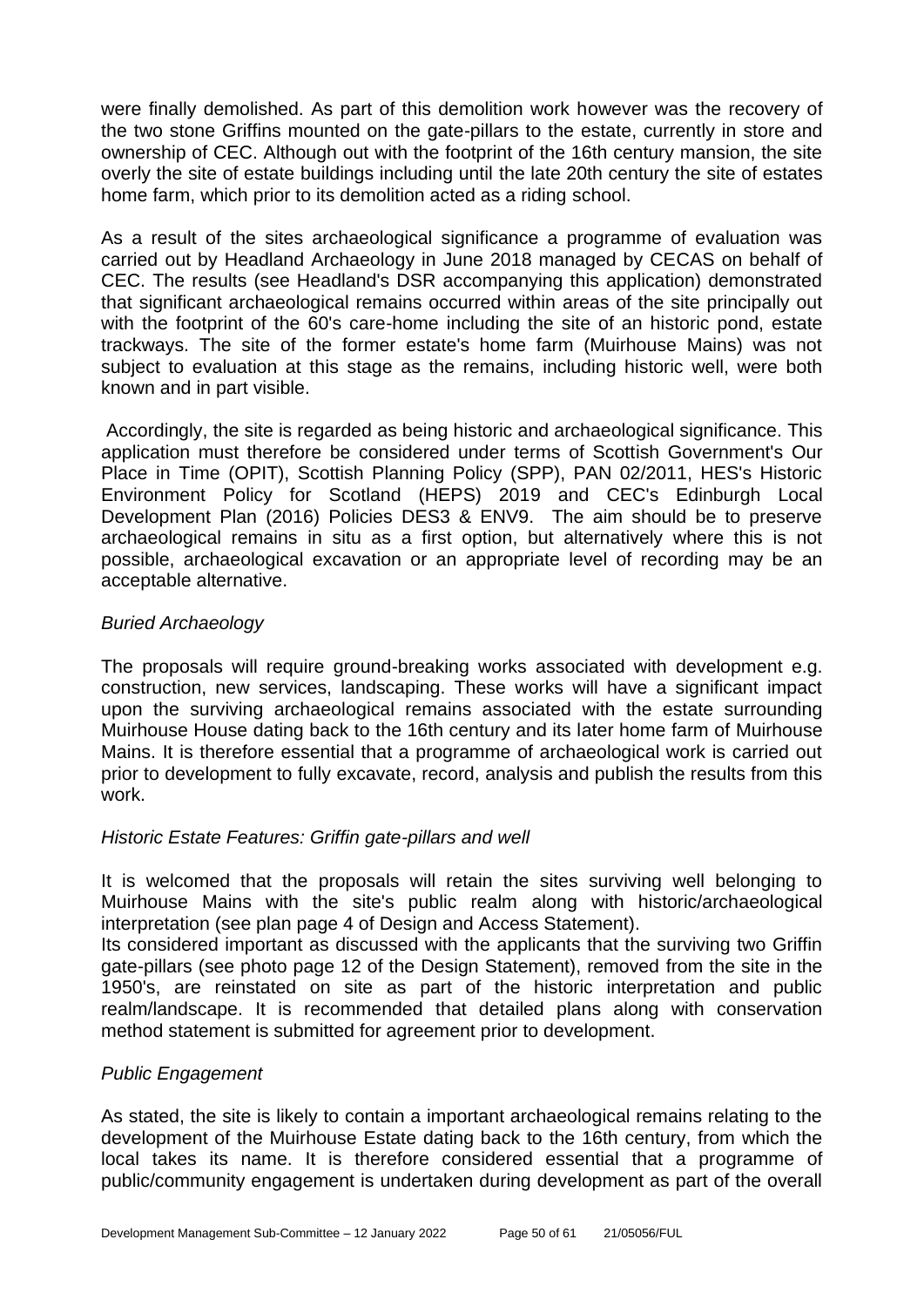programme of archaeological works. The full the scope of which will be agreed with CECAS but could include site open days, viewing points, interpretation, social media and exhibitions.

It is therefore recommended that a condition be applied to any permission granted to secure this programme of archaeological work, based upon the following CEC condition;

'No development shall take place on the site until the applicant has secured the implementation of a programme of archaeological work (excavation, analysis, reporting, publication, conservation, interpretation & public engagement) in accordance with a written scheme of investigation which has been submitted by the applicant and approved by the Planning Authority.'

The work must be carried out by a professional archaeological organisation, either working to a brief prepared by CECAS or through a written scheme of investigation submitted to and agreed by CECAS for the site. Responsibility for the execution and resourcing of the programme of archaeological works and for the archiving and appropriate level of publication of the results lies with the applicant.

Please contact me if you require any further information.

Yours sincerely

John A Lawson (Archaeology Officer)

# **Scottish Water - Date: 21/10/2021**

Audit of Proposal

Scottish Water has no objection to this planning application; however, the applicant should be aware that this does not confirm that the proposed development can currently be serviced and would advise the following:

Water Capacity Assessment

Scottish Water has carried out a Capacity review and we can confirm the following:

There is currently sufficient capacity in the Marchbank Water Treatment Works to service your development. However, please note that further investigations may be required to be carried out once a formal application has been submitted to us.

Waste Water Capacity Assessment

There is currently sufficient capacity for a foul only connection in the Edinburgh PFI Waste Water Treatment works to service your development. However, please note that further investigations may be required to be carried out once a formal application has been submitted to us.

Please Note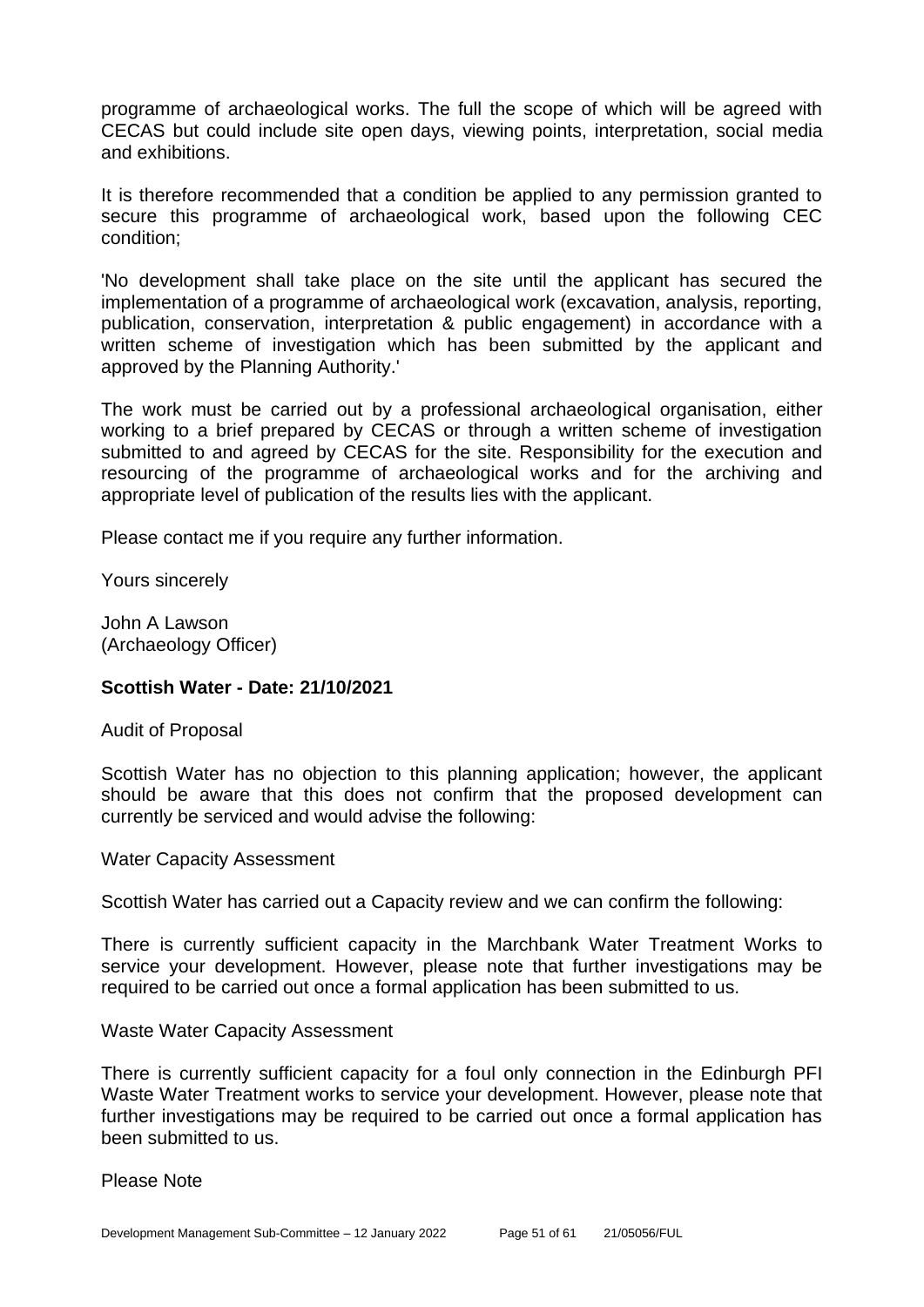The applicant should be aware that we are unable to reserve capacity at our water and/or waste water treatment works for their proposed development. Once a formal connection application is submitted to Scottish Water after full planning permission has been granted, we will review the availability of capacity at that time and advise the applicant accordingly.

#### Asset Impact Assessment

According to our records, the development proposals impact on existing Scottish Water assets.

The applicant must identify any potential conflicts with Scottish Water assets and contact our Asset Impact Team via our Customer Portal to apply for a diversion.

The applicant should be aware that any conflict with assets identified may be subject to restrictions on proximity of construction. Please note the disclaimer at the end of this response.

#### Surface Water

For reasons of sustainability and to protect our customers from potential future sewer flooding, Scottish Water will not accept any surface water connections into our combined sewer system.

There may be limited exceptional circumstances where we would allow such a connection for brownfield sites only, however this will require significant justification from the customer taking account of various factors including legal, physical, and technical challenges.

In order to avoid costs and delays where a surface water discharge to our combined sewer system is anticipated, the developer should contact Scottish Water at the earliest opportunity with strong evidence to support the intended drainage plan prior to making a connection request. We will assess this evidence in a robust manner and provide a decision that reflects the best option from environmental and customer perspectives.

General notes:

Scottish Water asset plans can be obtained from our appointed asset plan providers:

Site Investigation Services (UK) Ltd Tel: 0333 123 1223 ? Email: sw@sisplan.co.uk www.sisplan.co.uk

Scottish Water's current minimum level of service for water pressure is 1.0 bar or 10m head at the customer's boundary internal outlet. Any property which cannot be adequately serviced from the available pressure may require private pumping SW Public General arrangements to be installed, subject to compliance with Water Byelaws.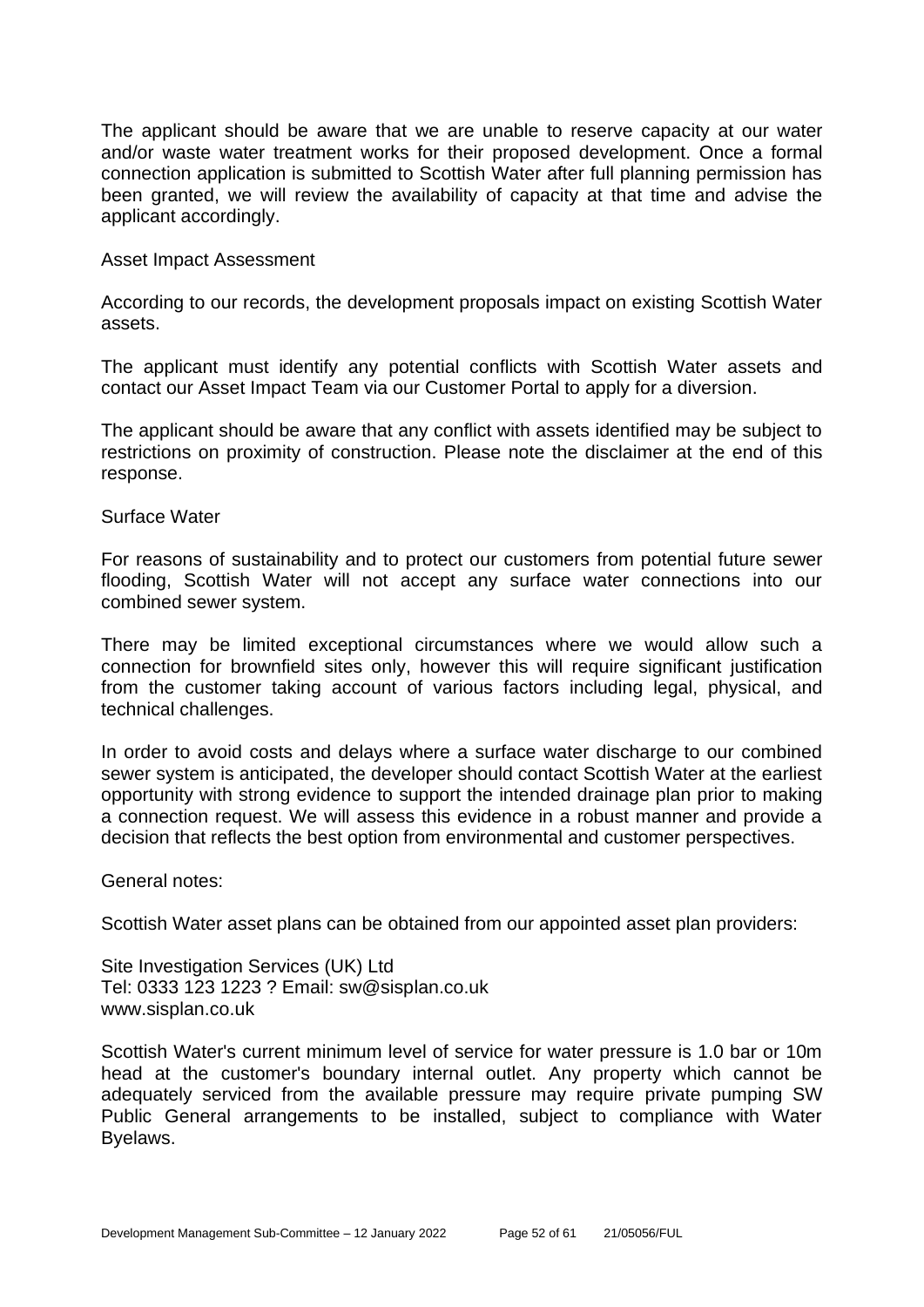If the developer wishes to enquire about Scottish Water's procedure for checking the water pressure in the area, then they should write to the Customer Connections department at the above address.

If the connection to the public sewer and/or water main requires to be laid through land out-with public ownership, the developer must provide evidence of formal approval from the affected landowner(s) by way of a deed of servitude.

Scottish Water may only vest new water or waste water infrastructure which is to be laid through land out with public ownership where a Deed of Servitude has been obtained in our favour by the developer.

The developer should also be aware that Scottish Water requires land title to the area of land where a pumping station and/or SUDS proposed to vest in Scottish Water is constructed.

Please find information on how to submit application to Scottish Water at our Customer Portal. Next Steps:

All Proposed Developments All proposed developments require to submit a Pre-Development Enquiry (PDE) Form to be submitted directly to Scottish Water via our Customer Portal prior to any formal Technical Application being submitted. This will allow us to fully appraise the proposals. Where it is confirmed through the PDE process that mitigation works are necessary to support a development, the cost of these works is to be met by the developer, which Scottish Water can contribute towards through Reasonable Cost Contribution regulations.

Non Domestic/Commercial Property:

Since the introduction of the Water Services (Scotland) Act 2005 in April 2008 the water industry in Scotland has opened to market competition for non-domestic customers. All Non-domestic Household customers now require a Licensed Provider to act on their behalf for new water and waste water connections. Further details can be obtained at www.scotlandontap.gov.uk

Trade Effluent Discharge from Non Domestic Property:

Certain discharges from non-domestic premises may constitute a trade effluent in terms of the Sewerage (Scotland) Act 1968. Trade effluent arises from activities including; manufacturing, production and engineering; vehicle, plant and equipment washing, waste and leachate management. It covers both large and small premises, including activities such as car washing and SW Public General launderettes. Activities not covered include hotels, caravan sites or restaurants.

If you are in any doubt as to whether the discharge from your premises is likely to be trade effluent, please contact us on 0800 778 0778 or email TEQ@scottishwater.co.uk using the subject 'Is this Trade Effluent?". Discharges that are deemed to be trade effluent need to apply separately for permission to discharge to the sewerage system. The forms and application guidance notes can be found here.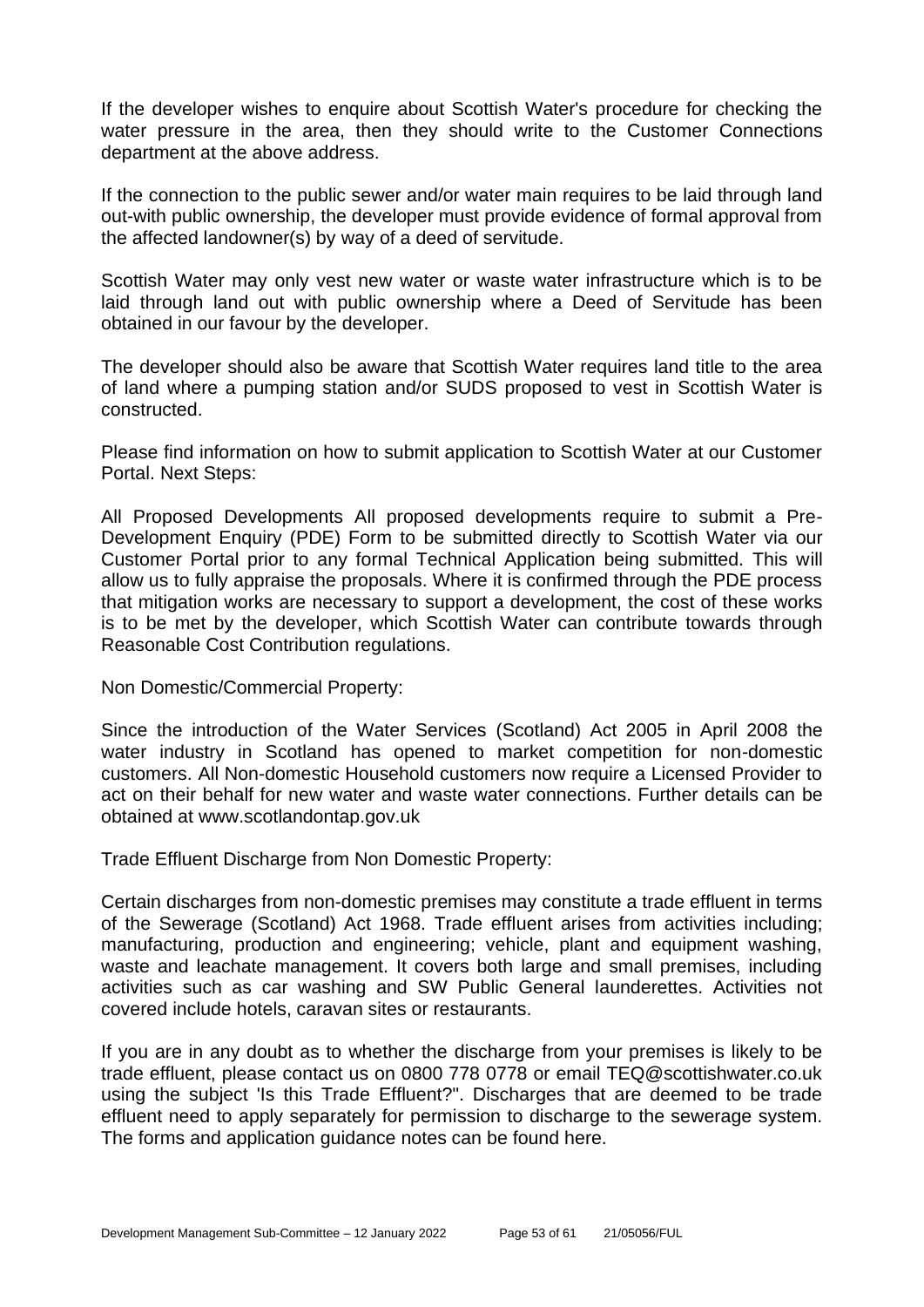Trade effluent must never be discharged into surface water drainage systems as these are solely for draining rainfall run off.

For food services establishments, Scottish Water recommends a suitably sized grease trap is fitted within the food preparation areas, so the development complies with Standard 3.7 a) of the Building Standards Technical Handbook and for best management and housekeeping practices to be followed which prevent food waste, fat oil and grease from being disposed into sinks and drains.

The Waste (Scotland) Regulations which require all non-rural food businesses, producing more than 50kg of food waste per week, to segregate that waste for separate collection. The regulations also ban the use of food waste disposal units that dispose of food waste to the public sewer. Further information can be found at www.resourceefficientscotland.com

I trust the above is acceptable however if you require any further information regarding this matter please contact me on 0800 389 0379 or via the e-mail address below or at planningconsultations@scottishwater.co.uk.

Yours sincerely,

#### Angela Allison Development Services Analyst PlanningConsultations@scottishwater.co.uk Scottish Water

I Disclaimer: 'It is important to note that the information on any such plan provided on Scottish Water's infrastructure, is for indicative purposes only and its accuracy cannot be relied upon. When the exact location and the nature of the infrastructure on the plan is a material requirement then you should undertake an appropriate site investigation to confirm its actual position in the ground and to determine if it is suitable for its intended purpose. By using the plan you agree that Scottish Water will not be liable for any loss, damage or costs caused by relying upon it or from carrying out any such site investigation.

# **Waste Planning - Date: 25/10/2021**

REFERENCE NUMBER: 21/05149/FUL

As this is to be a residential development, waste and cleansing services would be expected to be the service provider for the collection of any household domestic and recycling waste produced.

Waste strategy agreed at this stage Y/N N

I have looked at the drawings available in the planning portal file and we have been in contact directly with the architect for this site.

We would require further input to the points raised below in conjunction with our current instruction for architects and developers guidance, available at https://www.edinburgh.gov.uk/wasteplanning , to ensure waste and recycling requirements have been fully considered.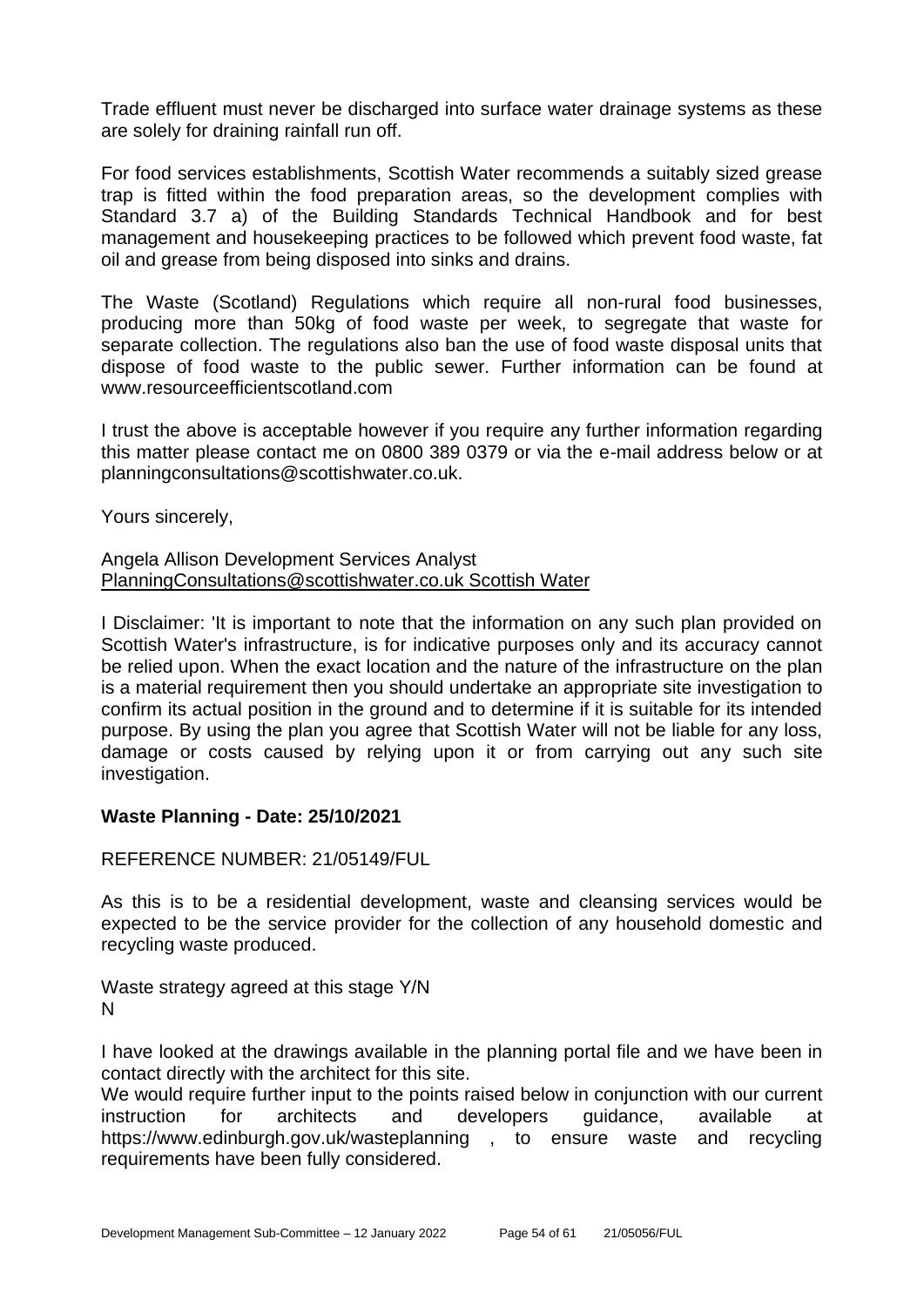1. Confirmation on the waste strategy, number of URS sites and URS containers.

2. A swept path analysis for a 12m vehicle in line with our guidance. Please note there can be no overhang from the road surface, over grass or shared surfaces/pathways.

3. Number of properties using each URS and the provision of two DMR URS bins at each location.

4. Confirmation that all the points raised in our guidance have been adhered to.

In view of these factors I would ask that the Architect/developer contact myself Trevor.kelly@edinburgh.gov.uk and Claire Bolton Claire.Bolton@edinburgh.gov.uk directly at the earliest point to agree their options so that all aspects of the waste & recycling service are considered.

**Regards** 

Trevor Kelly

Waste & Cleansing Project Officer | The City of Edinburgh Council | Seafield depot Fillyside road Edinburgh EH7 6RD | Tel: 07872 048 943 Trevor.kelly@edinburgh.gov.uk |

New developments: The current Architect guidance is now available at https://www.edinburgh.gov.uk/wasteplanning .

# **Housing Management and Development - Date: 03/11/2021**

1. Introduction

I refer to the consultation request from the Planning service about this planning application.

Housing Management and Development are the consultee for Affordable Housing. Housing provision is assessed to ensure it meets the requirements of the city $i$ s Affordable Housing Policy (AHP).

• Policy Hou 6 Affordable Housing in the Edinburgh Local Development Plan states that planning permission for residential development, including conversions, consisting of 12 or more units should include provision for affordable housing.

• 25% of the total number of units proposed should be affordable housing.

• The Council has published Affordable Housing Guidance which sets out the requirements of the AHP, and the guidance can be downloaded here:

https://www.edinburgh.gov.uk/affordable-homes/affordable-housing-policy/1

# 2. Affordable Housing Provision

This application is for a development consisting of 142 homes and as such the AHP will apply. There will be an AHP requirement for a minimum of 25% (35) homes of approved affordable tenures.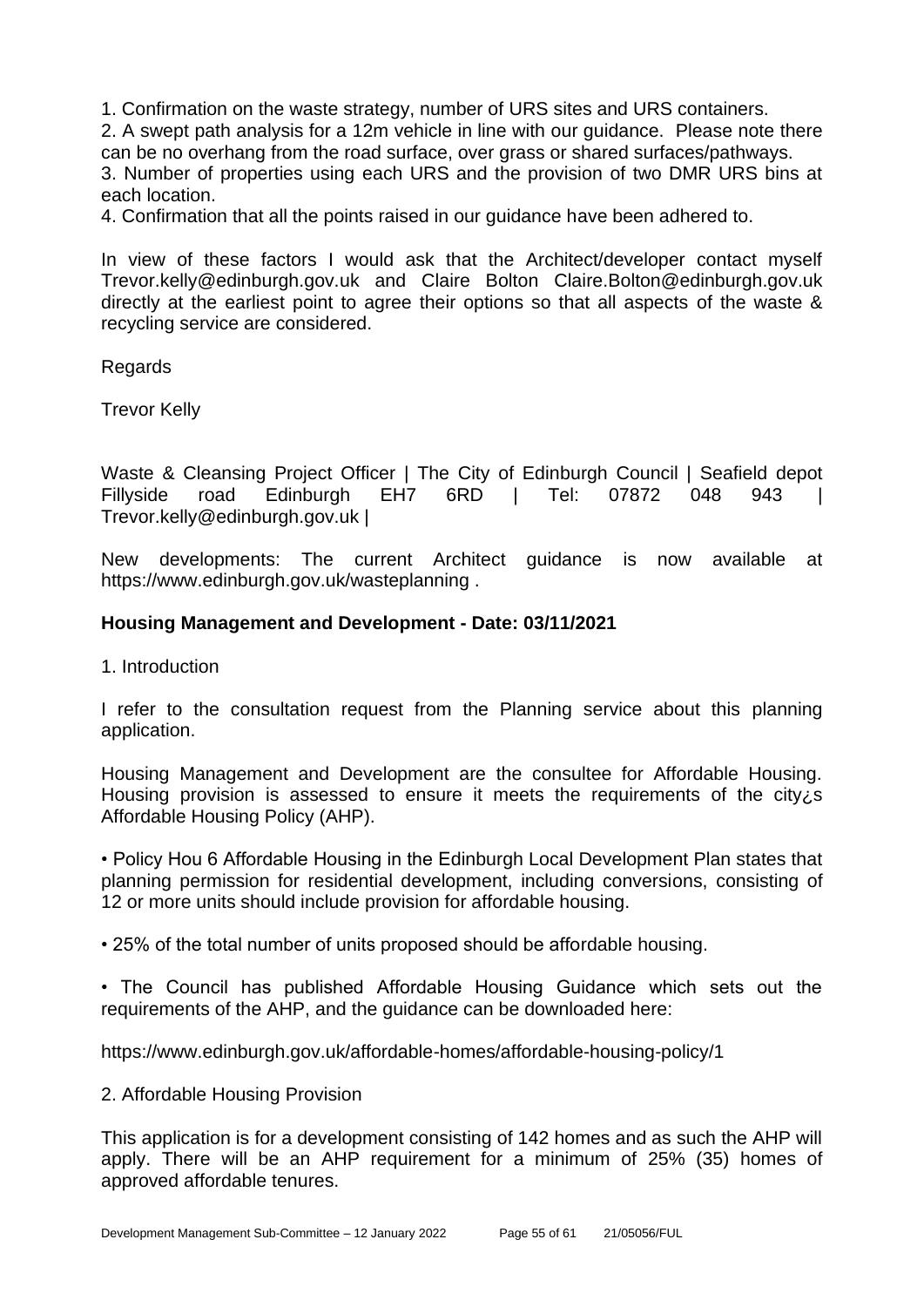The applicant (The City of Edinburgh Council) has stated that all 142 of the homes will be affordable housing. There will be a mix of 1, 2 and 3 bed flats and colony homes.

91 of the homes will be delivered for social rent and 51 will be delivered for mid-market rent to help meet local housing needs.

The affordable homes have been designed to be tenure blind. They have also been designed to housing for varying needs standards and to The City of Edinburgh Council housing design requirements. 25 of the homes are designed for wheelchair users.

#### 3. Summary

The applicant has made a commitment to provide a minimum 25% onsite affordable housing and will issue a memorandum of understanding to the planning authority, to commit to the delivery of the affordable homes.

It is proposed that all the homes will be affordable, with 91 delivered for social rent and 51 for mid-market rent to help meet local housing needs.

The provision of affordable housing proposed in the scheme is acceptable to Housing Management and Development.

We would be happy to assist with any queries on the affordable housing requirement for this application.

Yours sincerely,

Ian Tame Senior Housing Development Officer Enabling and Partnerships **Place** 

# **Environmental Protection - Date: 18/11/2021**

# TOWN AND COUNTRY PLANNING ACT 1997

21/05056/FUL | Proposed residential development comprising 142 flats including colonies with associated roads, parking and greenspace. | Silverlea Old Peoples Home 14 Muirhouse Parkway

The proposed development site is on Muirhouse Parkway, a former Care Home (14 Muirhouse Parkway). `Silverlea¿ Care Home was demolished in 2018, and the site is currently vacant. The site is bordered on the West by Silverknowes Park, Edinburgh Caravan and Motorhome Club and Golf Course, to the North and North West by public playing fields and to the East by existing housing. A total of 142 dwellings are proposed, consisting of 94 flats and 48 colony style homes and a small, centralised energy centre. The proposed scheme includes total of 36 car parking spaces.

The applicant has advised that all heat and energy demand will be met through renewable sources with no requirements for any fossil fuels. This is something that Environmental Protection is pleased to see as this will ensure emissions from the development when operational are very limited. It¿s also good to see that the applicant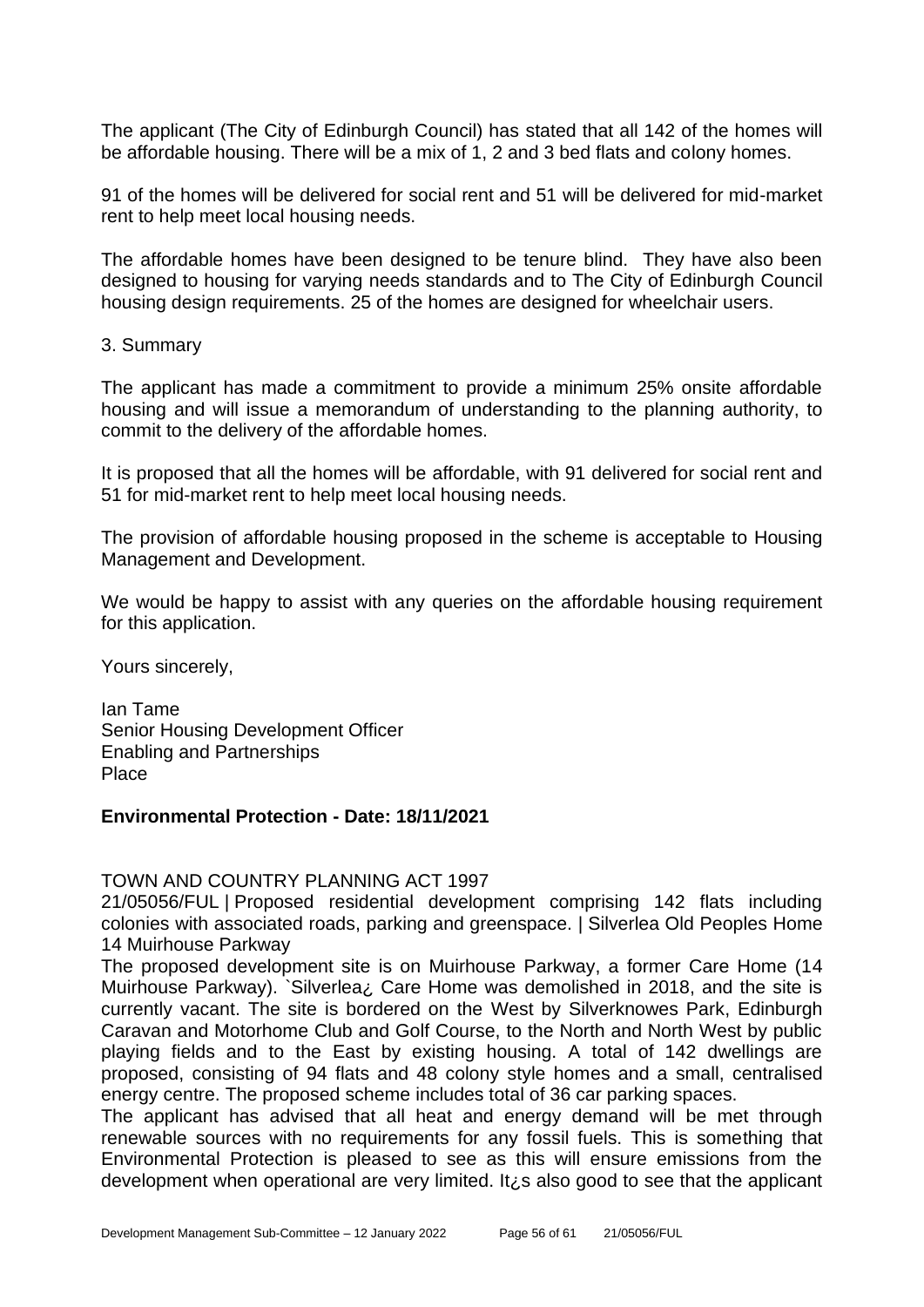has considered the `20-minute neighbourhood¿ concept. The concept of having all basic needs within a 20-minute walk or cycle is essential to creating liveable cities and towns for everyone, removing the absolute need to drive everywhere and reduce inequality within communities. This has enabled the applicant to keep parking numbers to a minimum with the potential for electric vehicle charging points being installed. Environmental Protection would like to see the 1 in 6 electric spaces fitted with 7Kw (32AMP) chargers which should be operational prior to occupation.

As the site has been previously used as a care home the principle of residential use on the site has been established. The applicant has submitted a supporting noise impact assessment which has highlighted that traffic noise from Muirhouse Parkway will need to be mitigated. The worst affected facades (north-east, south-east and south-west) at the two 4- storey apartment buildings on Muirhouse Parkway will require glazing with a minimum sound insulation of Rw 31 dB. Trickle ventilators on these windows will need to have a minimum sound insulation of Dn,e,w 31 dB, when in the open position. These sound insulation performances are readily achievable with standard thermal triple glazed window and standard trickle vents that is being proposed as standard by the developer. All remaining facades that are not affected and not require any specific noise mitigation measures. A condition shall be recommended.

From an air quality perspective, we fully support the integration of air sourced heat pumps. It is noted that they will be in a centralised area to the west of the site next to flats. There is potential for noise disturbance from these fans especially when grouped together. It is likely that the landlord/factor for the site will have control over the maintenance of the plant which should ensure noise is adequately controlled. The applicant should ensure that an acoustic enclosure is built around the plant with an acoustic louvred, or baffled roof included. We will recommend a condition which would ensure the applicant does not breach the required noise criteria (NR25).

It is noted that to the south east of the site a number of cabins which are the temporary club houses for Craigroyston Community Youth Football Club are located. In addition to the proposals for the residential development, a new Football Pavilion is to be provided for Craigroyston Community Youth Football Club to replace the existing temporary facilities on the south-east of the site adjacent to Muirhouse Parkway. The new pavilion is to be located closer to football pitches and will be detailed in a separate Planning application.

The applicant has submitted site investigation reports that will be assessed throughout the development stage. A Condition on contaminated land will required at this point.

Therefore, Environmental Protection offer no objections subject to the following conditions;

1. Prior to the commencement of construction works on site:

a) A site survey (including intrusive investigation where necessary) must be carried out to establish, either that the level of risk posed to human health and the wider environment by contaminants in, on or under the land is acceptable, or that remedial and/or protective measures could be undertaken to bring the risks to an acceptable level in relation to the development; and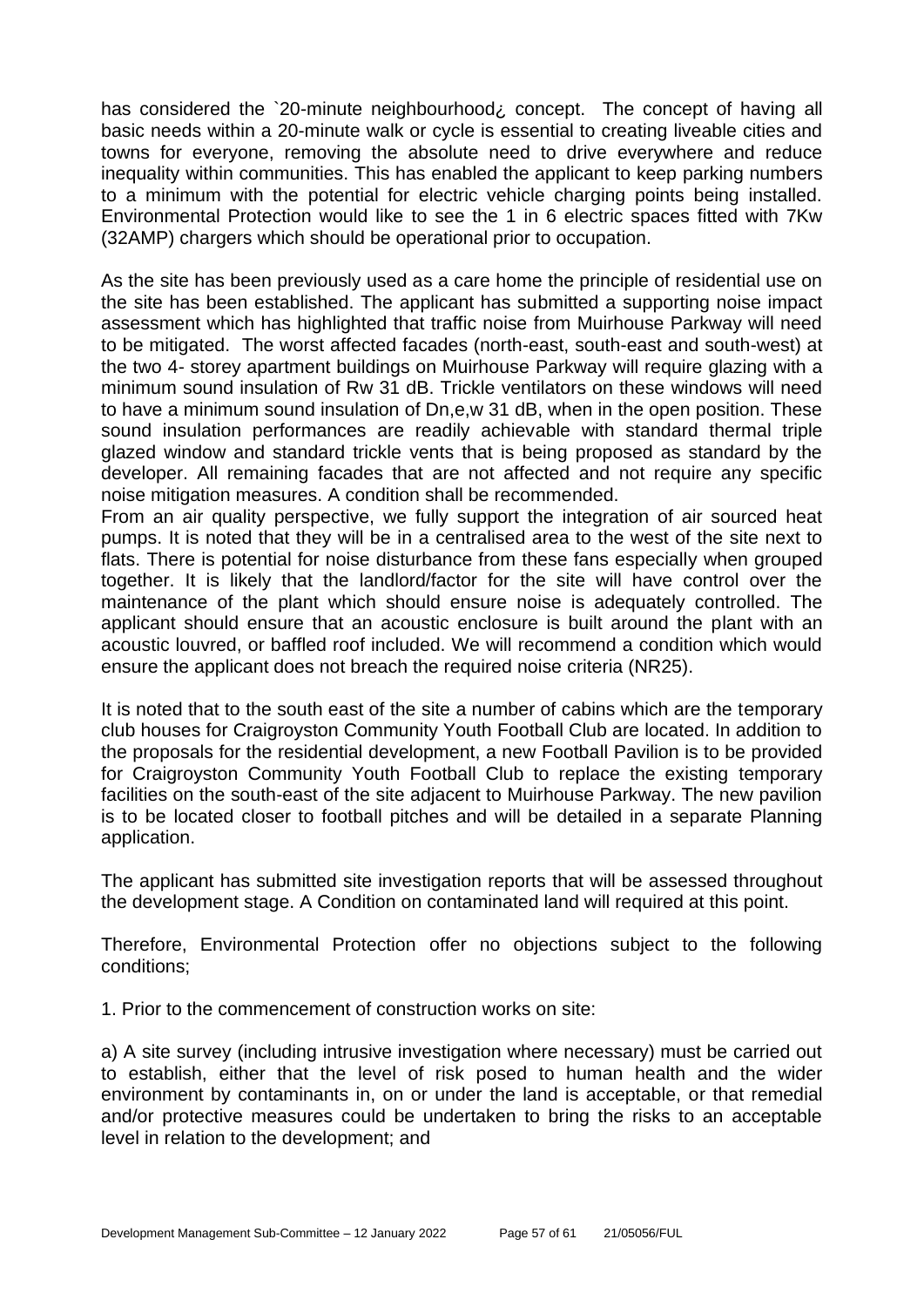b) Where necessary, a detailed schedule of any required remedial and/or protective measures, including their programming, must be submitted to and approved in writing by the Planning Authority.

ii) Any required remedial and/or protective measures shall be implemented in accordance with the approved schedule and documentary evidence to certify those works shall be provided for the approval of the Planning Authority.

2. A minimum of 6 residential parking spaces shall be served by a minimum 7Kw (32amp) Type 2 electric vehicle charging sockets. These shall be installed and operational in full prior to the development being occupied.

3. The following noise protection measures to the proposed development, as defined in the sandy Brown `Noise Impact Assessment' report (Ref 21487-R01-A), dated 5 November 2021:

Acoustic triple glazing shall be installed on affected facades (north-east, south-east and south-west) at the two 4- storey apartment buildings on Muirhouse Parkway. The required triple glazing shall have a minimum sound insulation value of Rw 31 dB. Trickle ventilators on these windows shall have a minimum sound insulation of Dn,e,w 31 dB, when in the open position.

shall be carried out in full and completed prior to the development being occupied.

4. Prior to occupation of the development, details demonstrating that noise from all plant (including air source heat pump system) complies with NR25 within the nearest residential property (with window partially open for ventilation purposes) shall be submitted for written approval by the Planning Authority.

#### **Transportation - Date: 18/11/2021**

Matthew Simpson 21/05056/FUL SILVERLEA OLD PEOPLES HOME 14 MUIRHOUSE PARKWAY EDINBURGH EH4 5EU TRANSPORT CONSULTATION RESPONSE Summary Response

# **No objections subject to appropriate conditions and informatives.**

Full Response

No objections to the application subject to the following being included as conditions or informatives as appropriate:

1. The applicant should be required to provide a minimum of 3 electric vehicle charging spaces (8% of total provision);

2. The applicant should consider the provision of car club spaces in the area. This would require a contribution of £1,500 per order plus £5,500 per car but does not require to be included in any legal agreement;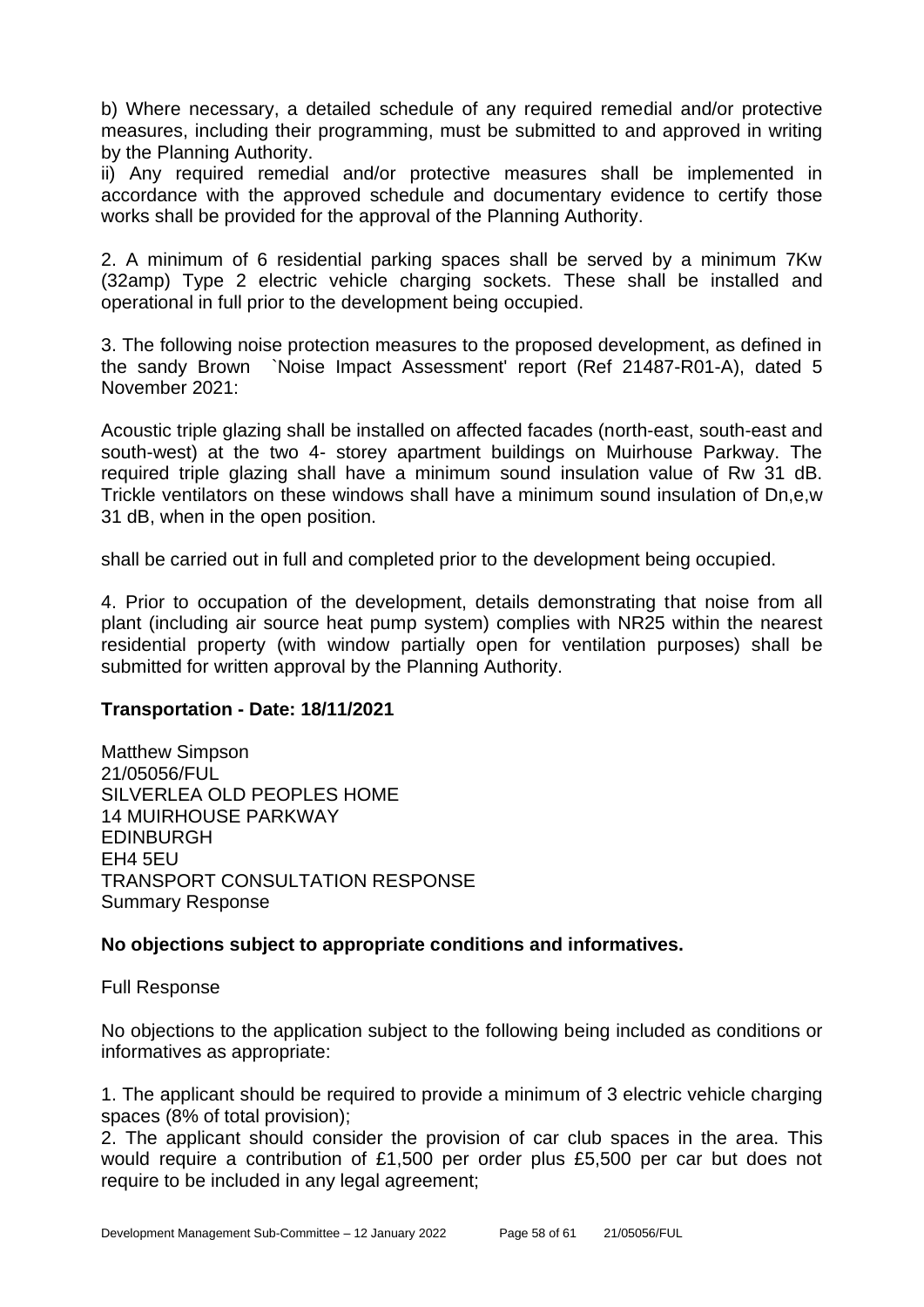3. All accesses must be open for use by the public in terms of the statutory definition of `road¿ and require to be the subject of applications for road construction consent. The extent of adoptable roads, including footways, footpaths, accesses, cycle tracks, verges and service strips to be agreed. The applicant should note that this will include details of lighting, drainage, Sustainable Urban Drainage, materials, structures, layout, car and cycle parking numbers including location, design and specification; 4. The applicant should note that the Council will not accept maintenance responsibility for underground water storage / attenuation;

5. A Quality Audit, as set out in Designing Streets, to be submitted prior to the grant of Road Construction Consent;

6. The applicant should note that new road names may be required for the development and this should be discussed with the Council¿s Street Naming and Numbering Team at an early opportunity;

7. Any parking spaces adjacent to the carriageway will normally be expected to form part of any road construction consent. The applicant must be informed that any such proposed parking spaces cannot be allocated to individual properties, nor can they be the subject of

sale or rent. The spaces will form part of the road and as such will be available to all road users. Private enforcement is illegal and only the Council as roads authority has the legal right to control on-street spaces, whether the road has been adopted or not. The developer

is expected to make this clear to prospective residents as part of any sale of land or property;

8. All disabled persons parking places should comply with Disabled Persons Parking Places (Scotland) Act 2009. The Act places a duty on the local authority to promote proper use of parking places for disabled persons¿ vehicles. The applicant should therefore advise the Council if he wishes the bays to be enforced under this legislation. A contribution of £2,000 will be required to progress the necessary traffic order but this does not require to be included in any legal agreement. All disabled persons parking places must comply with Traffic Signs Regulations and General Directions regulations. Note: Parking provision proposed as follows:

• The proposed 36 car spaces are considered acceptable, including 9 disabled spaces;

• Cycle parking spaces are provided at 2 per unit for 119 of the 142 units. It is understood that the operator of the 23 social care and wheelchair units has indicated that specific cycle parking is not required. A store for electric scooters could accommodate cycle parking if required;

• An outline Travel Plan has been submitted.

Matthew Simpson **TRANSPORT** Matthew Simpson Senior Transport Officer

# **Communities and Families - Date: 02/12/2021**

The Council has assessed the impact of the growth set out in the LDP through an Education Appraisal (August 2018), taking account of school roll projections. To do this, an assumption has been made as to the amount of new housing development which will come forward (`housing output $\lambda$ ). This takes account of new housing sites allocated in the LDP and other land within the urban area.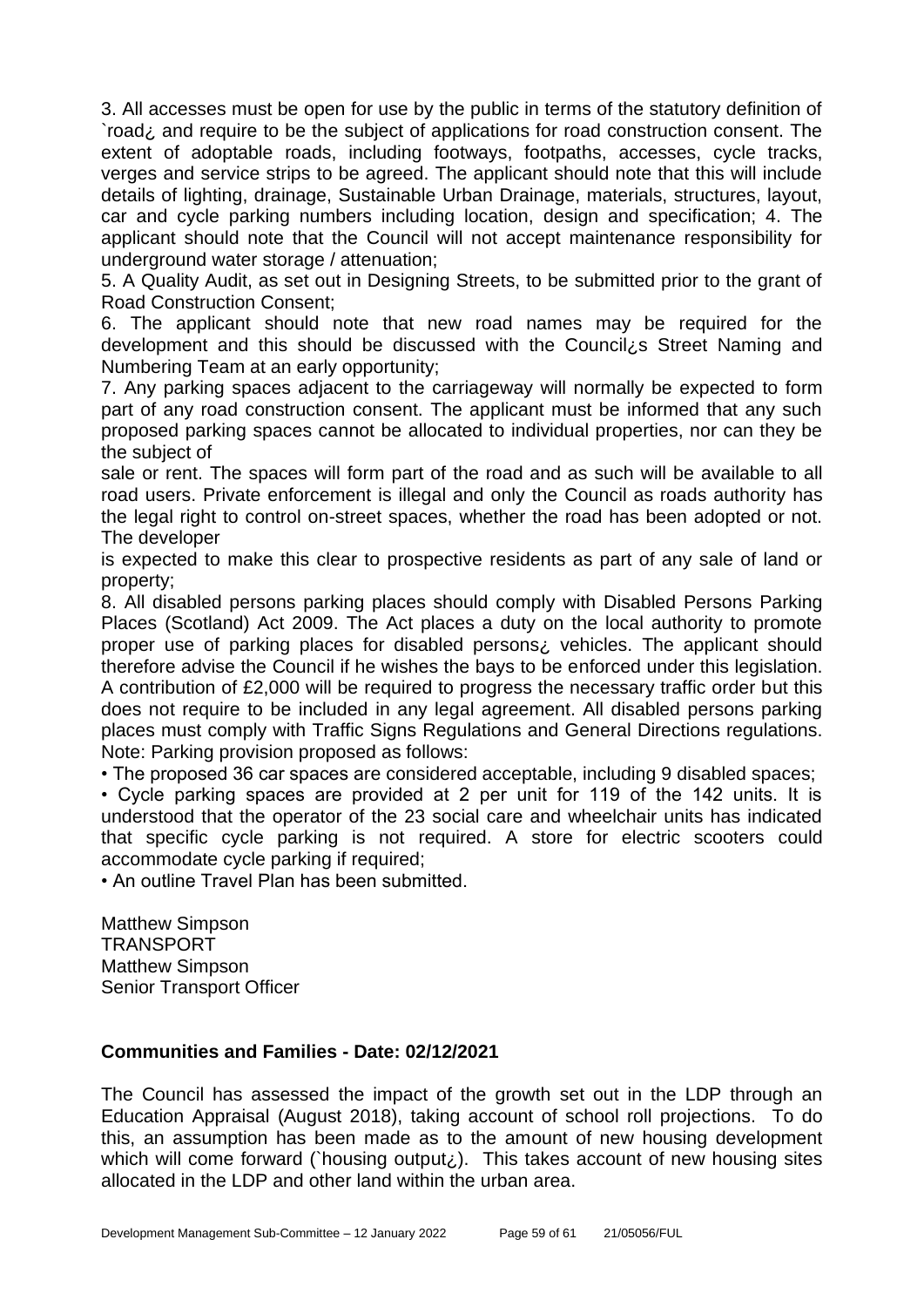An assessment of the impact of further growth from the Proposed City Plan 2030 on the learning estate has also been carried out. An Education Appraisal outlining the infrastructure required to mitigate further housing growth is a supporting document to the Proposed City Plan.

Residential development is required to contribute towards the cost of delivering these education infrastructure actions to ensure that the cumulative impact of development can be mitigated. In order that the total delivery cost is shared proportionally and fairly between developments, Education Contribution Zones have been identified and `per house¿ and `per flat¿ contribution rates established. These are set out in the finalised Supplementary Guidance on `Developer Contributions and Infrastructure Delivery, (August 2018).

#### Assessment and Contribution Requirements

The proposed site was not part of the Education Appraisal (August 2018), and has not therefore informed the per unit contribution rates in the finalised Supplementary Guidance on `Developer Contributions and Infrastructure Delivery¿ (August 2018).

Accordingly, the per unit contribution rates reflecting the total costs of delivering education infrastructure necessary to mitigate growth in the proposed City Plan, which includes the proposed site, have been updated.

The pupil generation rates and the per unit contribution rates are calculated by including all flats irrespective of individual unit size. All proposed units form part of this assessment.

Assessment based on: 142 Flats

This site falls within Sub-Area CB-1 of the `Craigroyston / Broughton Education Contribution Zone¿.

The Council has assessed the impact of the proposed development on the identified education infrastructure actions and current delivery programme.

The education infrastructure actions that are identified are appropriate to mitigate the cumulative impact of development that would be anticipated if this proposal progressed.

The proposed development is therefore required to make a contribution towards the delivery of these actions. The required contribution should be based on the established `per house¿ and `per flat¿ contribution figures set out below and secured through a legal agreement

If the appropriate infrastructure and land contribution is provided by the developer, as set out below, Communities and Families does not object to the application.

Total infrastructure contribution required:

£1,036,629

Note - all infrastructure contributions shall be index linked based on the increase in the BCIS Forecast All-in Tender Price Index from Q4 2017 to the date of payment.

Total land contribution required:

£3,216

Note  $\lambda$  no indexation to be applied to land contribution.